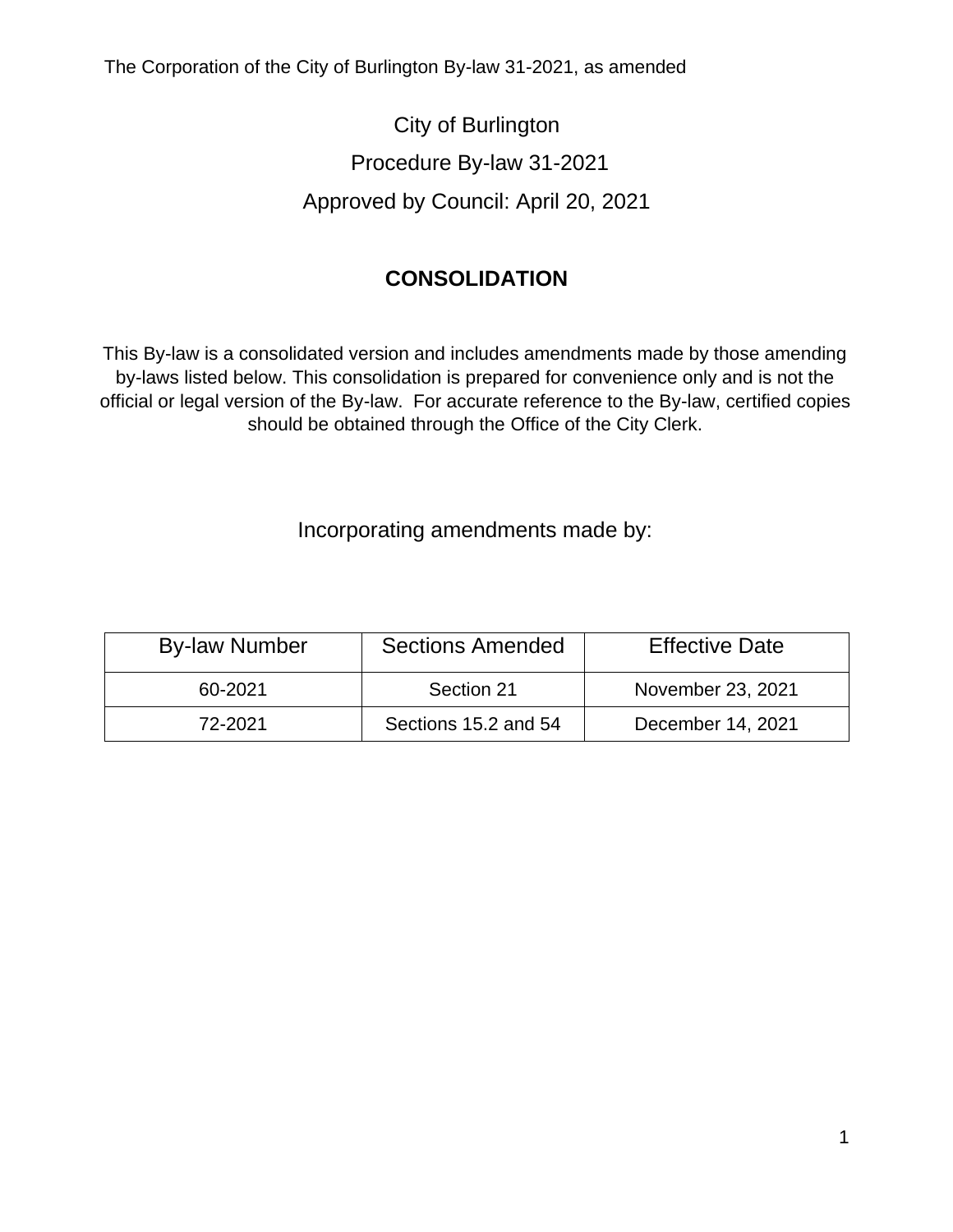# **Table of Contents**

| 3.  |                                                                               |
|-----|-------------------------------------------------------------------------------|
| 4.  |                                                                               |
| 5.  |                                                                               |
| 6.  |                                                                               |
| 7.  |                                                                               |
|     |                                                                               |
| 8.  |                                                                               |
| 9.  |                                                                               |
| 10. |                                                                               |
| 11. |                                                                               |
| 12. |                                                                               |
| 13. | Duties of the Environment, Infrastructure & Community Services Committee 11   |
| 14. | Duties of the Community Planning, Regulation & Mobility Committee  11         |
| 15. |                                                                               |
| 16. | Duties of the Corporate Services, Strategy, Risk & Accountability Committee12 |
| 17. |                                                                               |
| 18. |                                                                               |
|     |                                                                               |
| 19. |                                                                               |
|     |                                                                               |
| 20. |                                                                               |
| 21. |                                                                               |
| 22. |                                                                               |
| 23. |                                                                               |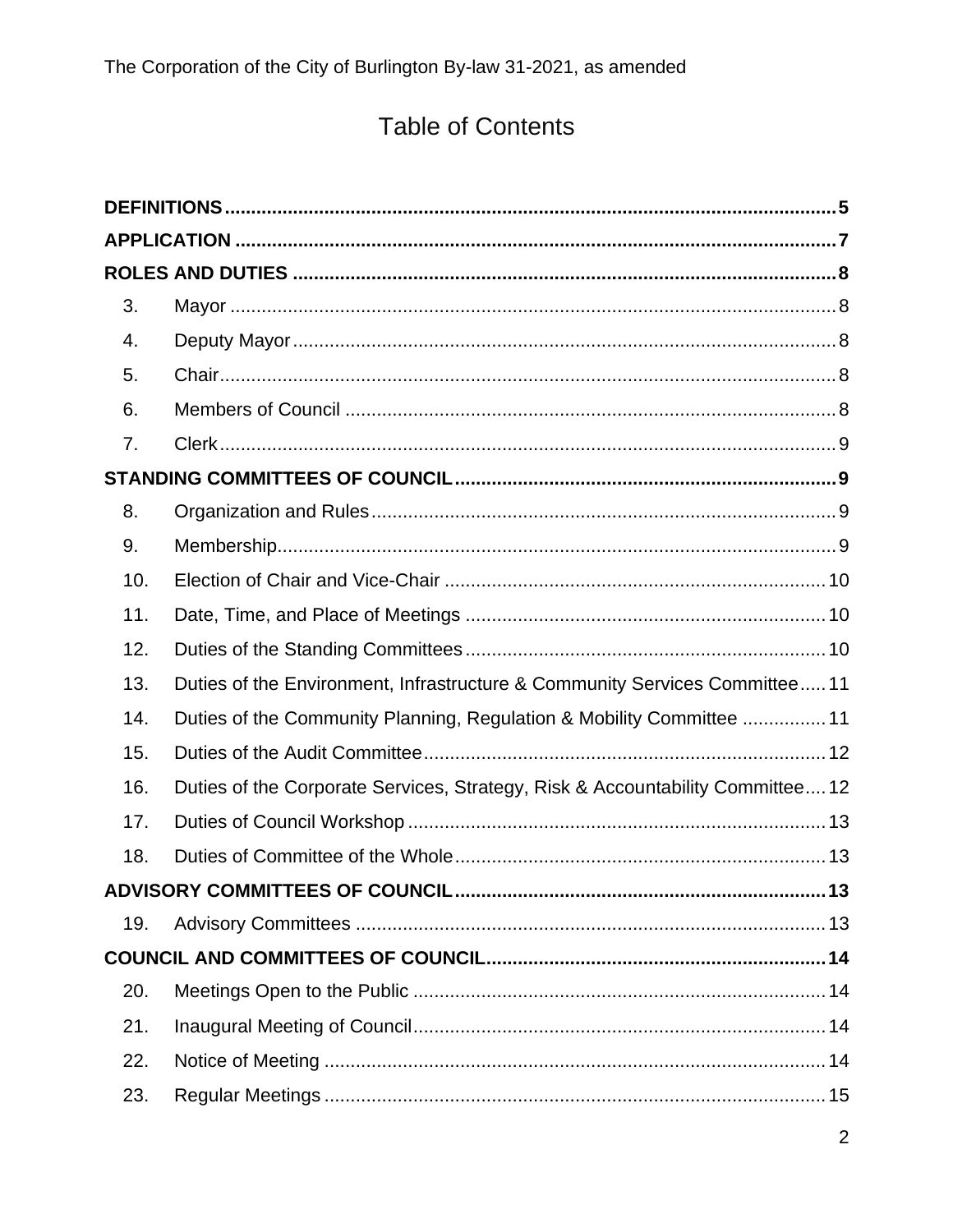| 24. |  |
|-----|--|
| 25. |  |
| 26. |  |
| 27. |  |
| 28. |  |
| 29. |  |
| 30. |  |
| 31. |  |
|     |  |
| 32. |  |
| 33. |  |
| 34. |  |
| 35. |  |
| 36. |  |
| 37. |  |
| 38. |  |
| 39. |  |
| 40. |  |
| 41. |  |
| 42. |  |
|     |  |
| 43. |  |
| 44. |  |
| 45. |  |
| 46. |  |
| 47. |  |
| 48. |  |
| 49. |  |
| 50. |  |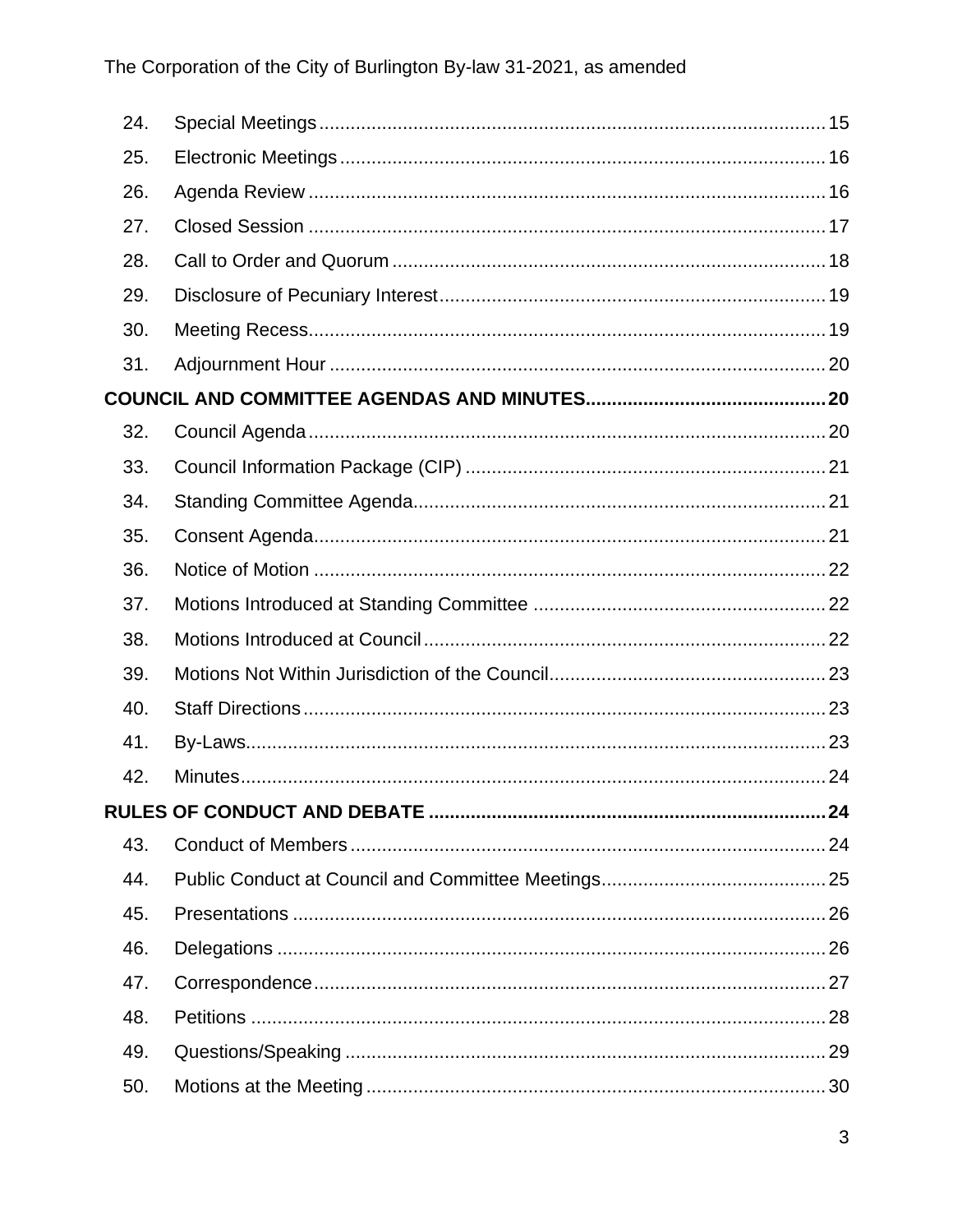| 51.                                                 |  |  |
|-----------------------------------------------------|--|--|
| 52.                                                 |  |  |
| 53.                                                 |  |  |
| 54.                                                 |  |  |
| 55.                                                 |  |  |
|                                                     |  |  |
| 1.                                                  |  |  |
| 2.                                                  |  |  |
| 3.                                                  |  |  |
| 4.                                                  |  |  |
| 5.                                                  |  |  |
| 6.                                                  |  |  |
| 7.                                                  |  |  |
| 8.                                                  |  |  |
| 9.                                                  |  |  |
|                                                     |  |  |
| SCHEDULE C - AUDIT COMMITTEE TERMS OF REFERENCE  44 |  |  |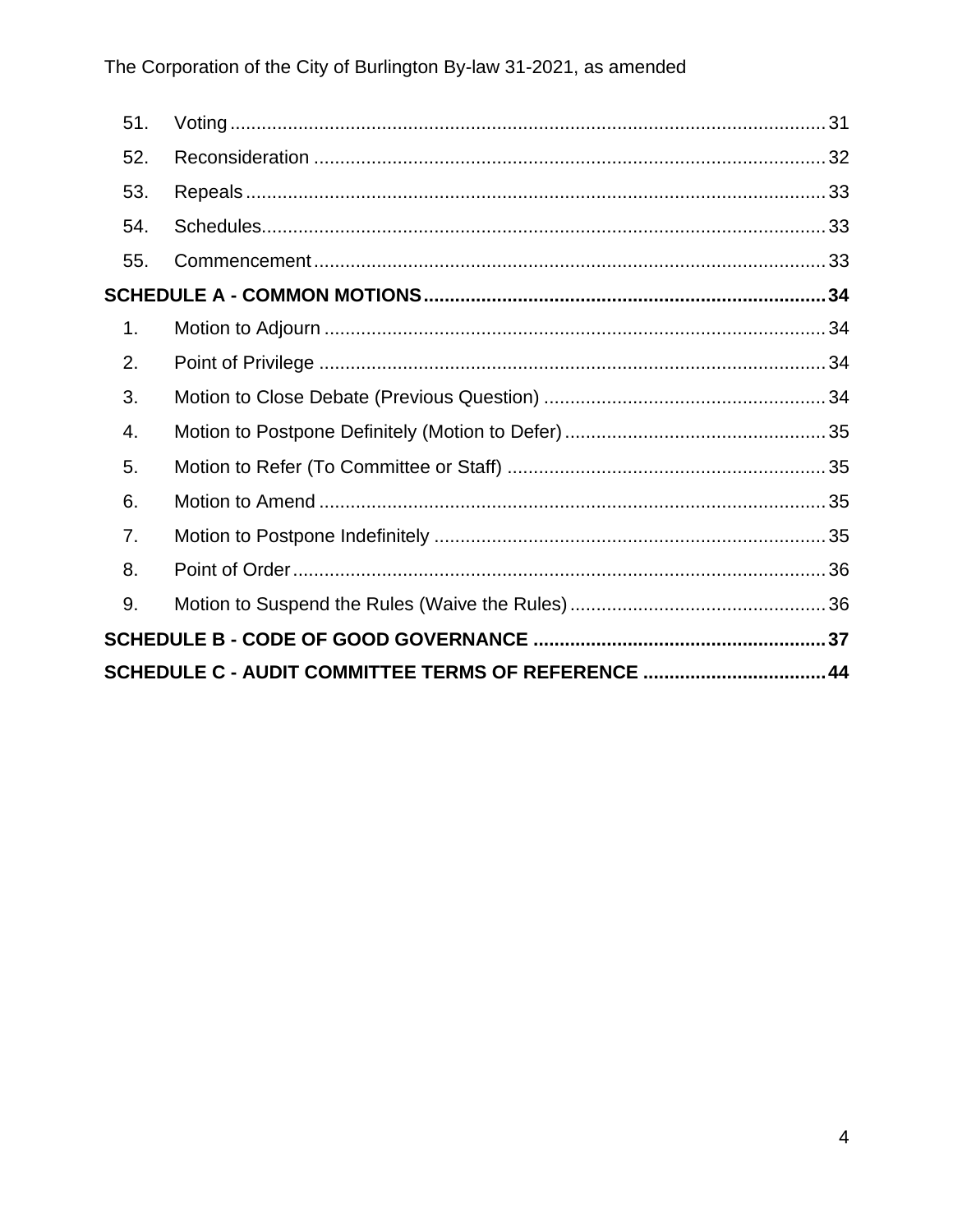The Corporation of the City of Burlington By-law 31-2021, as amended

The Corporation of the City of Burlington

City of Burlington By-law 31-2021

A by-law to provide for the rules of order of Council and its Committees, and to repeal By-law 04-2020 as amended

File: 110-04-1 (CL-05-21)

Whereas section 238(2), of the *Municipal Act, S.O. 2001, c. 25* requires that every municipality and local board shall pass a procedure by-law for governing the calling, place and proceedings of meetings; and

Whereas the City of Burlington Procedure By-law is recognized as a key document describing the municipality's accountability, transparency, and notice requirements; and

Whereas the Council of the City of Burlington deems it expedient to repeal and replace Bylaw 04-2020 and all subsequent amending by-laws;

<span id="page-4-0"></span>Now therefore the Council of The Corporation of the City of Burlington hereby enacts as follows:

## **DEFINITIONS**

In this by-law:

- 1.1 "Abstain" means a member who is lawfully entitled to vote but chooses not to exercise their right to vote on a matter. When a member abstains from a vote without declaring a pecuniary interest they will be counted as opposed to the motion.
- 1.2 "Board" in this by-law means a local authority established for the purpose of the municipality and does not include the Public Library Board.
- 1.3 "Chair" means the person presiding over a meeting of a Committee or Council.
- 1.4 "City" means The Corporation of the City of Burlington.
- 1.5 "Clerk" means the City Clerk of The Corporation of the City of Burlington and/or their designate.
- 1.6 "Committee" means a Committee of Council. This may be a Standing Committee or an Advisory Committee.
- 1.7 "Consent Agenda" means a listing of items that include, but are not limited to, those with no delegations, where no discussion is anticipated, informational items, and routine matters.
- 1.8 "Council" means The Council of the Corporation of The City of Burlington. The term Council also refers to Committees when no alternate rules are stated.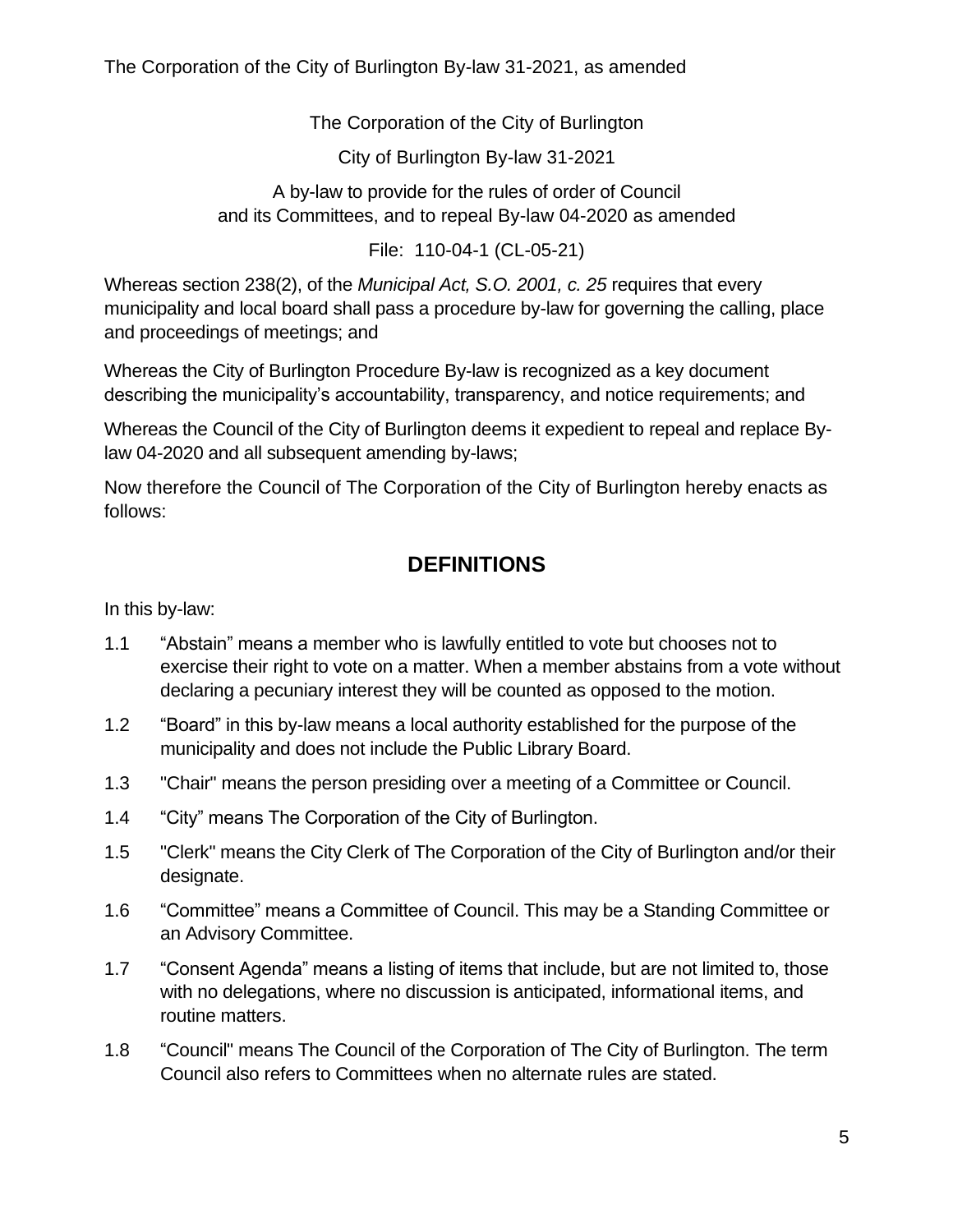- 1.9 "Deputy Mayor" means a member acting in place of the Mayor when they are absent. This position is alternated by two members on a quarterly rotating basis by ward.
- 1.10 "Electronic Meeting" means a meeting called and held in full or in part via electronic means (including, but not limited to, audio teleconference, video conference, or via means of the internet).
- 1.11 "Emergency" means any period of time during which an emergency has been declared to exist in all or part of a municipality under section 4 or 7.0.1 of the *Emergency Management Act*.
- 1.12 "Emergency Management Act" means the Emergency Management and Civil Protection Act, R.S.O. 1990, Chapter E. 9, as amended.
- 1.13 "Ex-officio" means a member of a Committee by reason of holding another position, who has the rights and privileges of a full member or as otherwise outlined in this bylaw or the Committee's Terms of Reference.
- 1.14 "Closed Session" means a meeting, or portion thereof, closed to the public in accordance with s. 239 of the *Municipal Act, S.O. 2001, c. 25.*
- 1.15 "Majority" means more than half of the votes cast by members entitled to vote and present at time of voting.
- 1.16 "Meeting" means any regular, special or other meeting of Council, or Committee; where:
	- i. a Quorum of Members is present, and
	- ii. Members discuss or otherwise deal with any matter in a way that materially advances the business or decision-making of the Council or Committee.
- 1.17 "Member" means a member of the Council of The Corporation of the City of Burlington, or a member of a Standing Committee, or Advisory Committee of the Council.
- 1.18 "Motion Memorandum" is a document template issued by the Clerk on which a member must submit a motion. Motion Memorandums may also be used to sponsor a delegation, a piece of correspondence, or petition not related to an item on the agenda.
- 1.19 "Municipal Act" means the Municipal Act, S.O. 2001, c. 25.
- 1.20 "Notice of Motion" means an advance notice to members of a matter on which Council will be asked to take a position.
- 1.21 "Pecuniary Interest" means a direct or indirect financial impact in accordance with the *Municipal Conflict of Interest Act, R.S.O.1990, c. M.50.*
- 1.22 "Point of Order" means a matter that a member considers to be a departure from or contravention of the rules, procedures and/or generally accepted practices of Council.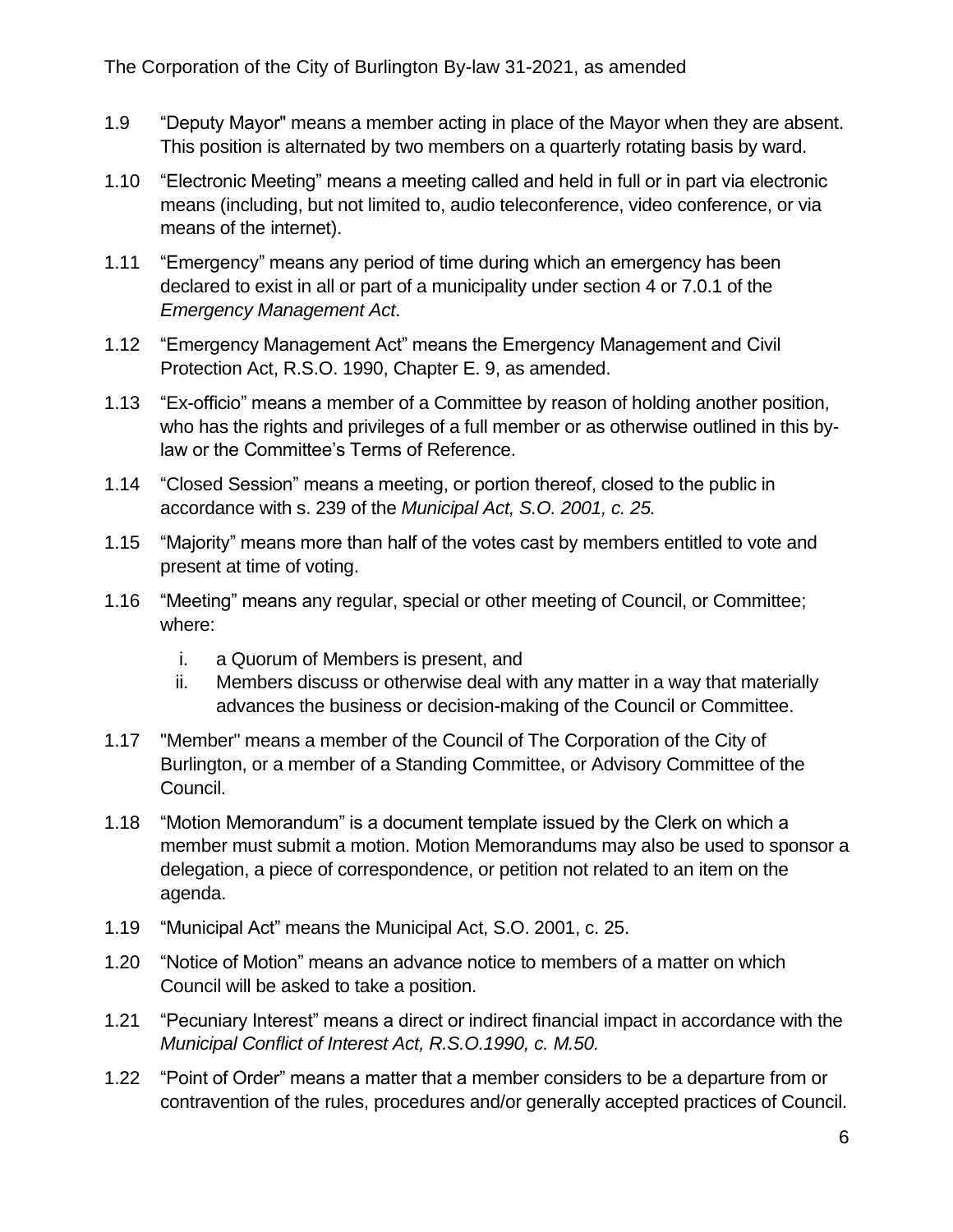- 1.23 "Point of Privilege" means a matter that a member considers to question their integrity and/or the integrity of the Council.
- 1.24 "Quorum" means a majority of the total number of voting members currently on Council, or Committee. For Audit Committee purposes a quorum must consist of at least one member of Council and at least one community member.
- 1.25 "Recorded Vote" means documenting in the minutes of a Council meeting the name of each member and their vote on a public matter or question, in favour, opposed, or absent.
- 1.26 "Regular Meeting" means a scheduled meeting held in accordance with the approved calendar/schedule of meetings.
- 1.27 "Rules of Procedure" means the rules and regulations contained in this by-law.
- 1.28 "Special Meeting" means a meeting not scheduled in accordance with the approved calendar/schedule of meetings.
- 1.29 "Standing Committee" means any Committee outlined in the Procedure By-law and having an ongoing mandate or purpose.
- 1.30 "Unreasonable or Offensive Conduct" means conduct or statements that can be considered to be aggressive, abusive, threatening, intimidating, violent, harassing, defamatory, frivolous or vexatious.

## **APPLICATION**

- <span id="page-6-0"></span>2.1 The rules of procedure contained in this by-law will be observed in all proceedings of Council and will be the rules for the order and dispatch of business in Council and, with the necessary modifications, in Standing Committees.
- 2.2 Any rules or regulations contained in this by-law may be temporarily suspended, except for those rules or regulations that are set out by legislation, with the consent of at least two-thirds of the Council members present.
- 2.3 The Clerk will be responsible to interpret the rules of procedure under this by-law.
- 2.4 All points of order or procedure for which rules have not been provided in this by-law will be decided by the Chair in accordance, as far as is reasonably practicable, with the rules of parliamentary law as contained in Robert's Rules of Order.
- 2.5 All boards that may be described as Local Boards under *the Municipal Act*, and Advisory Committees of the City will use the rules of order and debate and relevant provisions of this by-law to govern the calling and proceedings of meetings.
- 2.6 All groups, agencies, firms or corporations that receive funding from Council and/or the City of Burlington will adopt provisions related to access of public meetings similar to this by-law.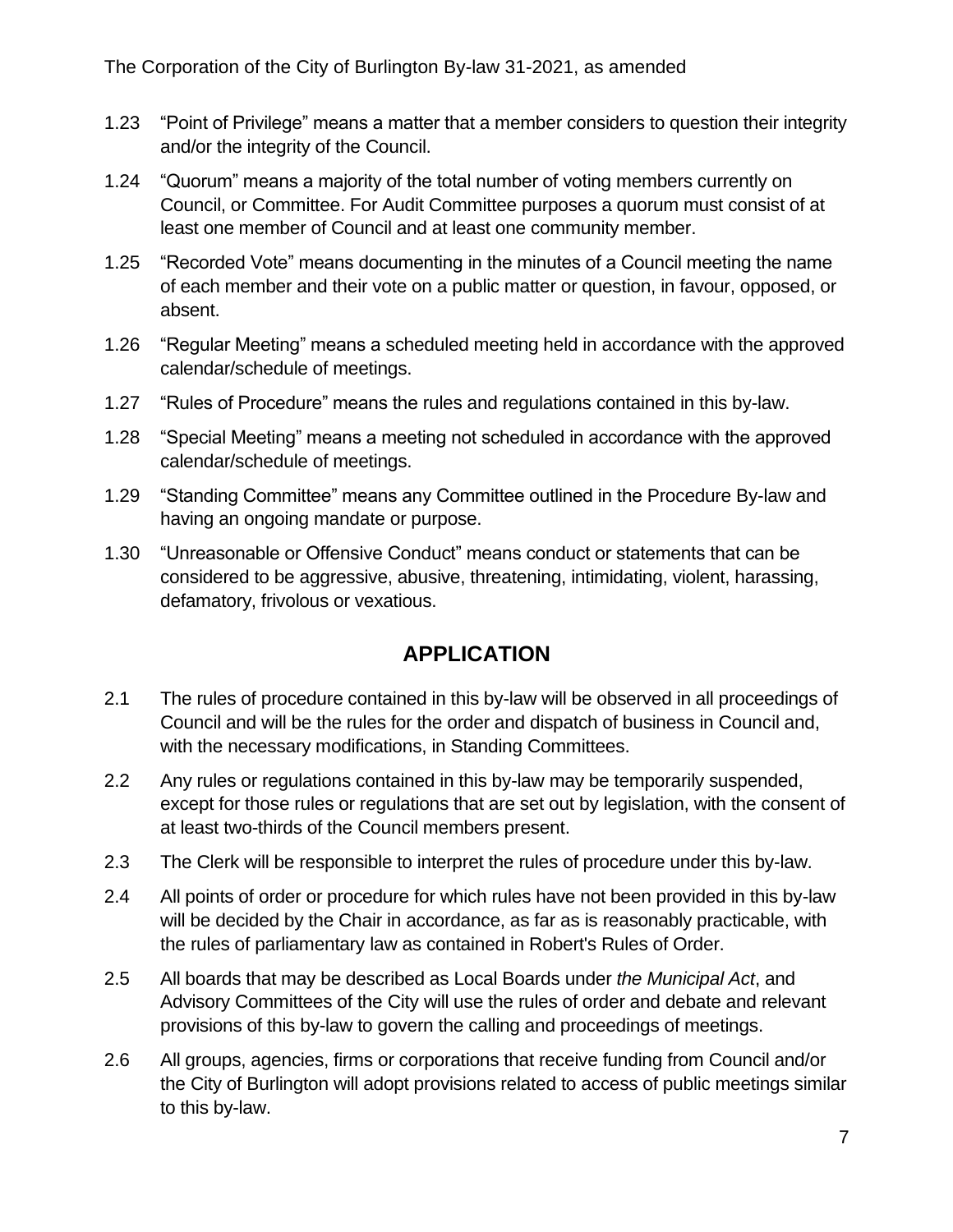## **ROLES AND DUTIES**

### <span id="page-7-1"></span><span id="page-7-0"></span>**3. Mayor**

- 3.1 It is the role of the head of Council to:
	- a) carry out the responsibilities of their roles as described in sections 225 and 226.1 of the *Municipal Act;*
	- b) represent and support the Council and its decisions in all matters;
	- c) represent the municipality at official functions;
	- d) preside over all Council meetings, unless unavailable, in which case the Deputy Mayor will act as the presiding officer.
- 3.2 The Mayor's Chain of Office is worn only by the elected Mayor during Council meetings and special functions including official openings, parades, etc., at the Mayor's discretion.

### <span id="page-7-2"></span>**4. Deputy Mayor**

4.1 Except as outlined in section [3,](#page-7-1) when the Mayor gives notice to the Clerk that they will be absent from the City, or is absent through illness, or their office is vacant, then the Deputy Mayor will act in the place of the Mayor, and while so acting, has and may exercise all the rights, powers and authority of the Head of Council.

The function of the Deputy Mayor is for corporate/administrative purposes, and will be filled by two members, on a quarterly rotating basis by ward.

4.2 The rotation of the Deputy Mayor will be on a quarterly basis, determined by the mayor in consultation with council prior to the start of each calendar year, subject to the provisions of section 4.1 and availability.

#### <span id="page-7-3"></span>**5. Chair**

- 5.1 The Chair will act as presiding officer over the conduct of the meeting, including the preservation of good order and decorum, ruling on points of order and deciding on all questions relating to the orderly procedure of the meetings, subject to an appeal by any member to the Committee, or Council of any ruling of the Chair.
- 5.2 If the Chair desires to leave the Chair for the purpose of taking part in the debate or otherwise, they will call on the Vice-Chair, or in the absence of the Vice-Chair, on another member, to fill their place until resuming the Chair.

## <span id="page-7-4"></span>**6. Members of Council**

- 6.1 It is the role of the members of Council to:
	- a) carry out the responsibilities of their roles as described in section 224 of *the Municipal Ac*t;
	- b) uphold the by-laws and policies of the Corporation of the City of Burlington;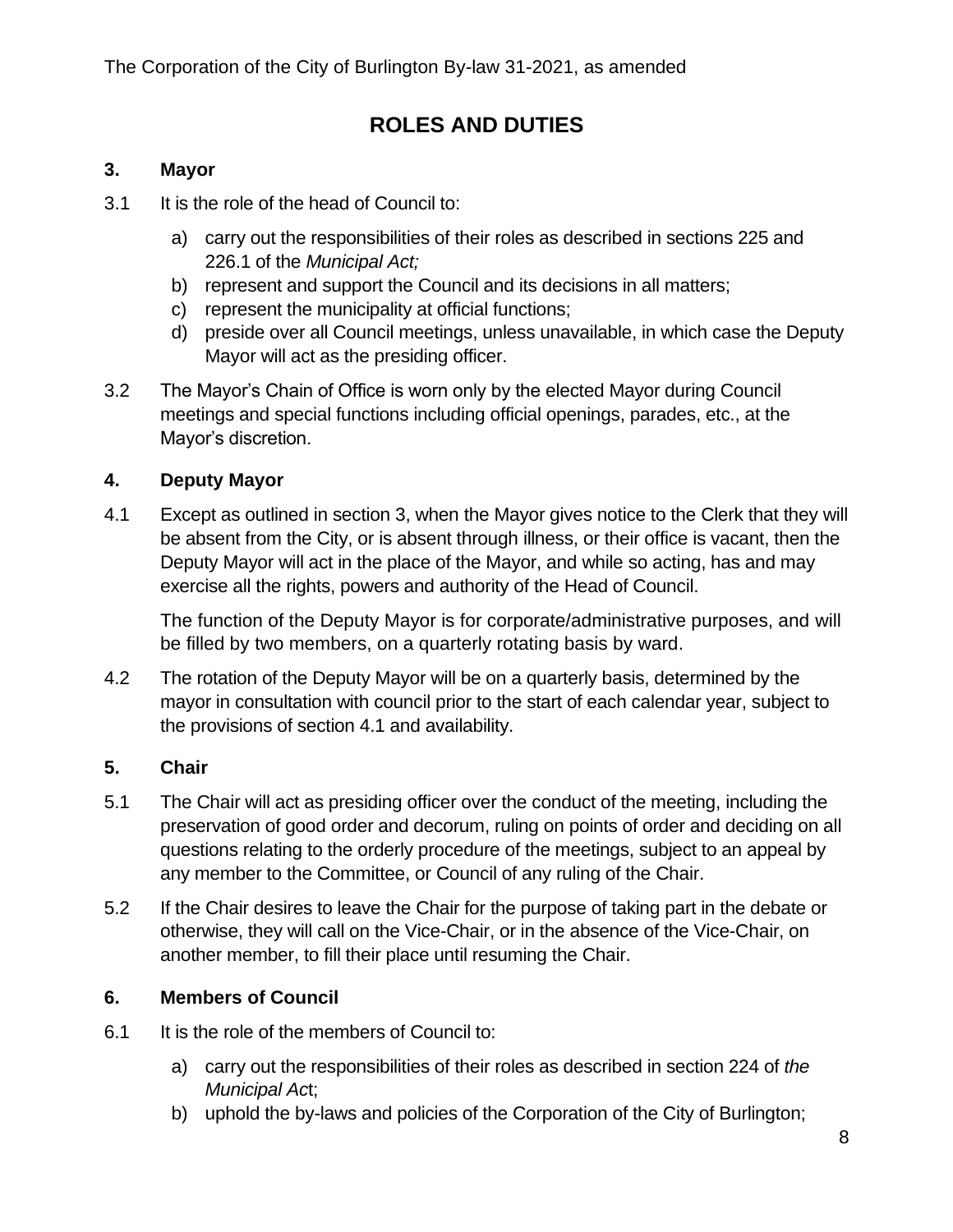- c) deliberate on the business submitted to Committee and Council;
- d) vote on all motions before Council;
- e) respect the rules of procedure at all meetings.

## <span id="page-8-0"></span>**7. Clerk**

- 7.1 It is the role of the Clerk to:
	- a) carry out the responsibilities of their roles as described in section 228 of the *Municipal Act;*
	- b) provide procedural advice to the Chair and to members on agenda business and on preparing motions;
	- c) ensure notice of meetings is provided as set out in this by-law;
	- d) make minor deletions, additions or other administrative changes to any by-law, motion, and/or minutes to ensure the correct and complete implementation of the actions of Council;
	- e) authenticate by signature when necessary all resolutions, by-laws and minutes of meetings and certify copies of such documents when required;
	- f) perform such other duties as prescribed by law, or by direction of Council.
- <span id="page-8-1"></span>7.2 The Clerk will be present at all meetings of Committee and Council.

## **STANDING COMMITTEES OF COUNCIL**

## <span id="page-8-2"></span>**8. Organization and Rules**

- 8.1 There are five Standing Committees of Council being Community Planning, Regulation and Mobility; Environment, Infrastructure and Community Services; Corporate Services, Strategy, Risk and Accountability; Council Workshop and Audit.
- 8.2 Committees will observe the rules of Council unless otherwise stated in this by-law. Exceptions include, but are not limited to the following:
	- a) motions do not require a seconder;
	- b) motions may be made verbally and are not required to be made in writing;
	- c) recorded votes are not permitted.

## <span id="page-8-3"></span>**9. Membership**

- 9.1 All members of Council are members of the Community Planning, Regulation and Mobility; Environment, Infrastructure and Community Services; Corporate Services, Strategy, Risk and Accountability Committees and Council Workshop.
- 9.2 The Audit Committee is made up of the following voting members: three members of Council, a minimum of two and maximum of four community members and the Mayor, who is an ex-officio voting member of the Committee.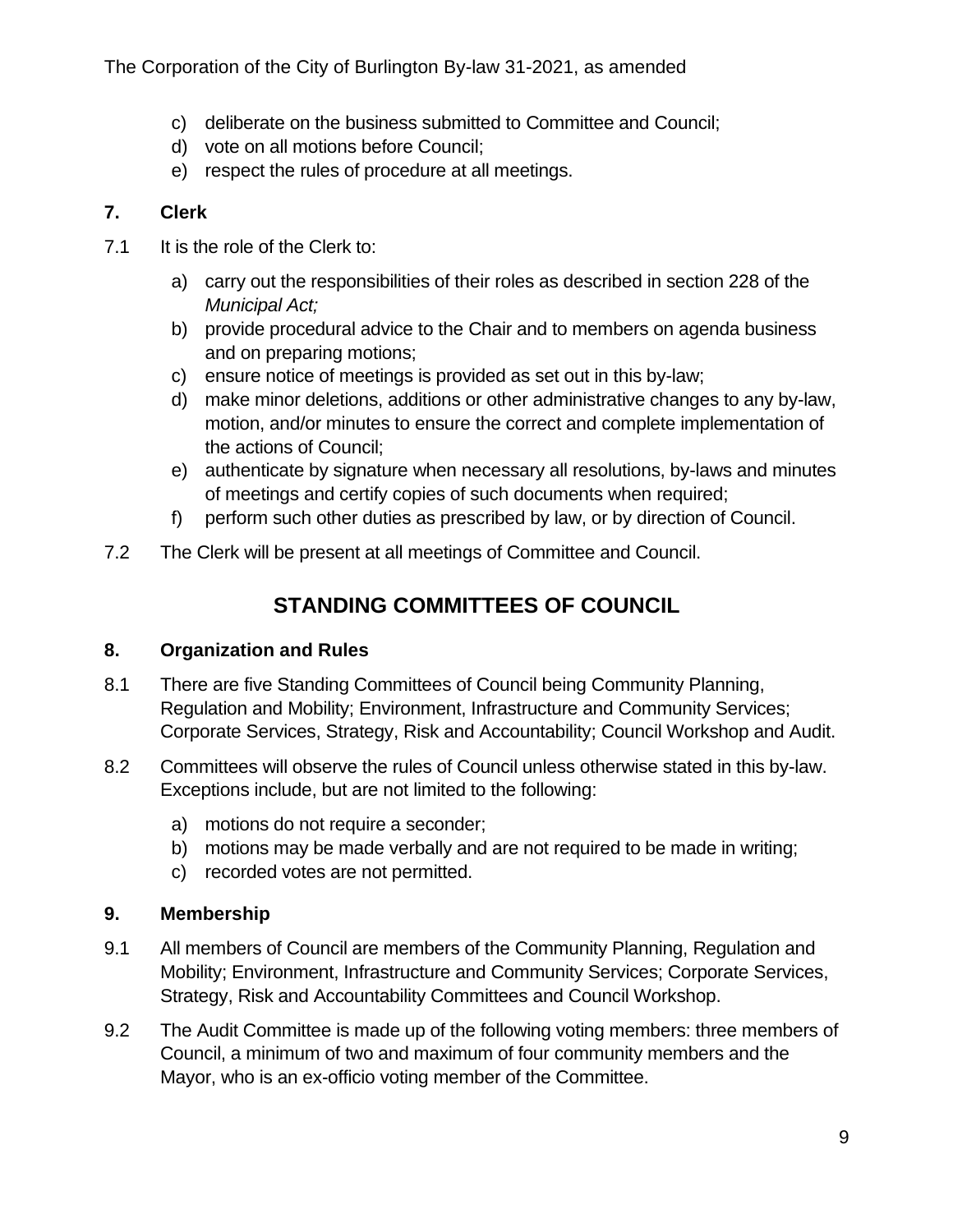#### <span id="page-9-0"></span>**10. Election of Chair and Vice-Chair**

- 10.1 Each Standing Committee, except for Audit, will elect a Chair and Vice-Chair at the first meeting after the inaugural meeting of Council and in December each subsequent year. The term of Chair and Vice-Chair will commence on January 1 until December 31, or until a successor is appointed.
- 10.2 The Audit Committee will elect a Chair and Vice-Chair at the first meeting after the inaugural meeting of Council and in December of the end of the second year of Council's term. The term of Chair and Vice-Chair for the Audit Committee will be for two years and will commence on January 1 until December 31 of the second year, or until a successor is appointed.
- 10.3 There is no limit to the number of terms that a Chair or Vice-Chair may serve.

#### <span id="page-9-1"></span>**11. Date, Time, and Place of Meetings**

11.1 Standing Committees will meet in the Council Chambers of Burlington City Hall, 426 Brant Street, unless otherwise indicated, generally on the following days and times, in accordance with the calendar set annually and approved by Council:

#### **Council Workshop**

Mondays at 9:30 a.m. and/or 1 p.m.

**Community Planning, Regulation & Mobility Committee (CPRM)** Tuesdays at 9:30 a.m. and/or 6:30 p.m. As scheduled at 6:30 p.m. for public meetings.

**Corporate Services, Strategy, Risk & Accountability Committee (CSSRA)** Wednesdays at 9:30 a.m. and/or 6:30 p.m. As scheduled for budget meetings.

#### **Audit Committee (Audit)**

Wednesdays at 3:30 p.m.

**Environment, Infrastructure & Community Services Committee (EICS)** Thursdays at 9:30 a.m. and/or 6:30 p.m.

#### <span id="page-9-2"></span>**12. Duties of the Standing Committees**

12.1 Standing Committees will receive public delegations for input and report to Council on all matters connected with their duties or referred to them by the Mayor and/or by Council and to recommend such action as they deem necessary.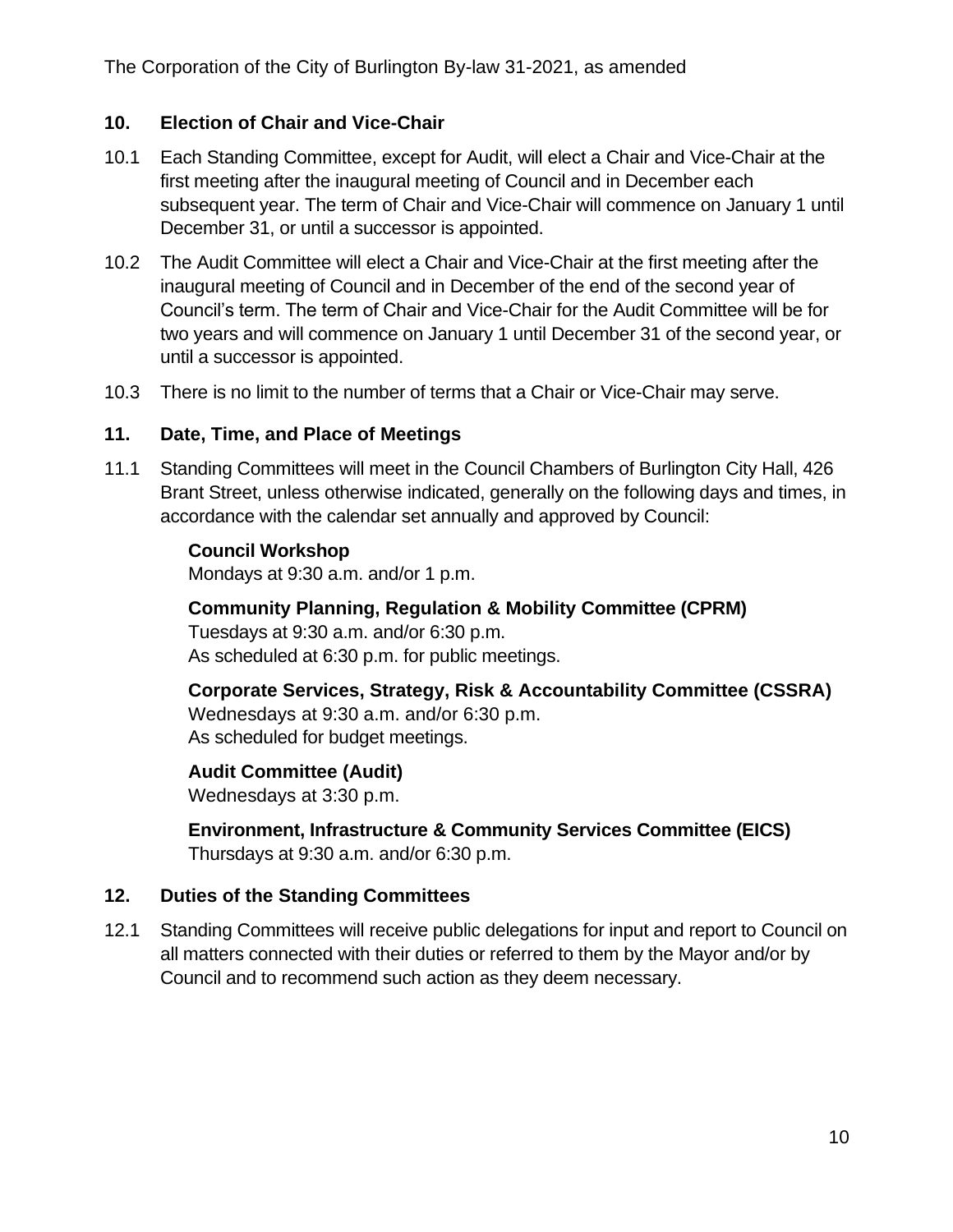The Corporation of the City of Burlington By-law 31-2021, as amended

### <span id="page-10-0"></span>**13. Duties of the Environment, Infrastructure & Community Services Committee**

- 13.1 The Environment, Infrastructure & Community Services Committee will meet and report to Council on:
	- a) matters under the jurisdiction of the Environment, Infrastructure and Community Services including; Engineering Services, Recreation, Community and Culture, Roads, Parks & Forestry, and Fire departments;
	- b) matters arising from the following boards, committees and advisory committees:
		- Burlington Accessibility Advisory Committee (BAAC)
		- Burlington Sustainable Development Committee (SDC)
		- Art Gallery of Burlington Board (AGB)
		- Burlington Mundialization Committee
		- Burlington Museums Board
		- Burlington Performing Arts Centre
		- Burlington Public Library Board (BPL)
		- Burlington Seniors' Advisory Committee (BSAC)
		- Tourism Burlington

### <span id="page-10-1"></span>**14. Duties of the Community Planning, Regulation & Mobility Committee**

- 14.1 The Community Planning, Regulation & Mobility Committee will meet and report to Council on:
	- a) matters under the jurisdiction of Community Planning, Regulation and Mobility including; Community Planning, Building and By-law, Transit, and Transportation Services departments;
	- b) public hearings pursuant to the Planning Act, RSO 1990, c. P.13, as amended;
	- c) matters arising from the following boards and advisory committees:
		- Aldershot BIA
		- Burlington Chamber of Commerce
		- Burlington Downtown Business Association
		- Burlington Economic Development Corporation (BEDC)
		- Committee of Adjustment
		- Heritage Burlington Advisory Committee
		- Integrated Transportation Advisory Committee (ITAC)
		- Burlington Cycling Advisory Committee
		- Burlington Agricultural and Rural Affairs Advisory Committee (BARAAC)
		- Downtown Parking Advisory Committee
		- Property Standards Committee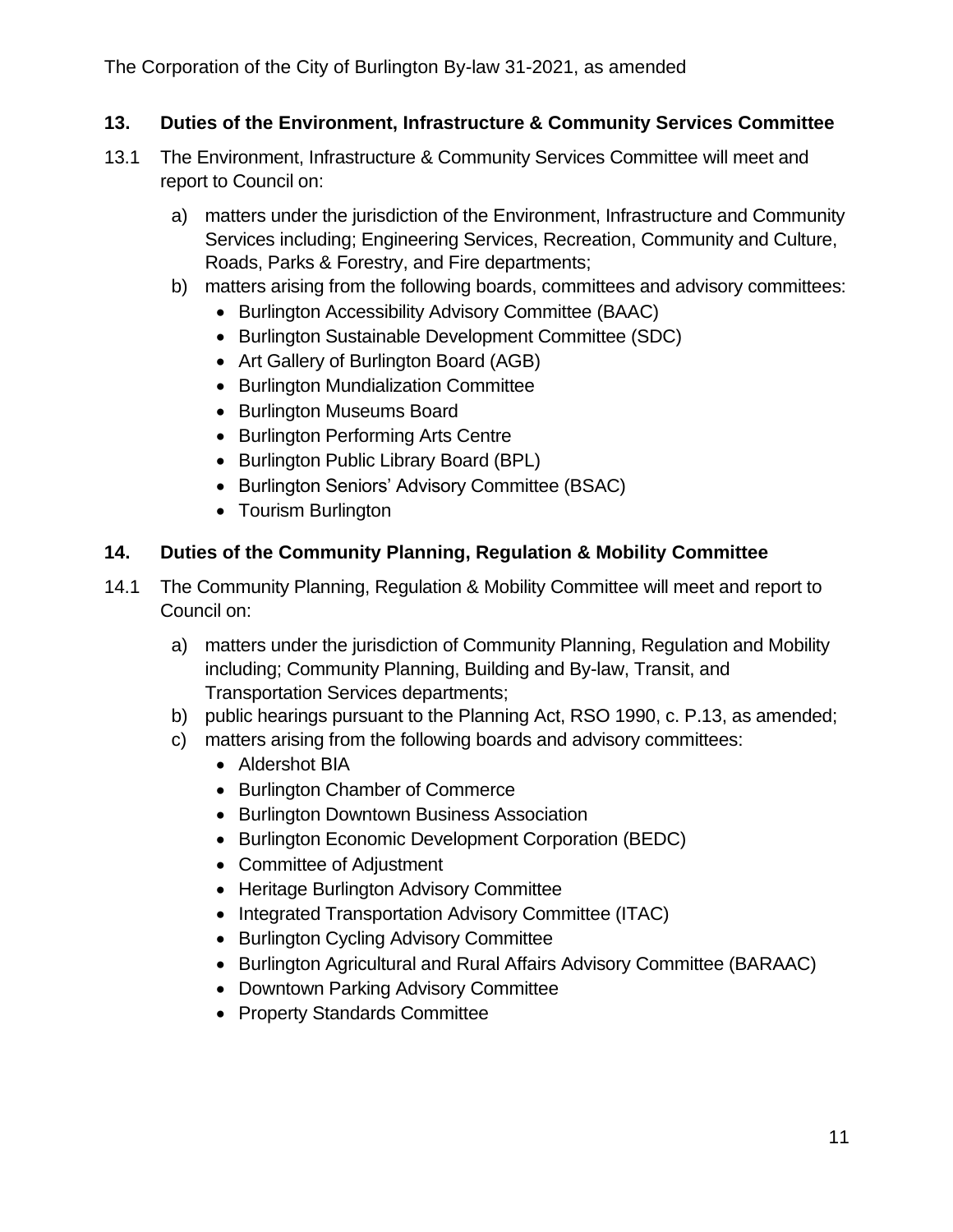The Corporation of the City of Burlington By-law 31-2021, as amended

#### <span id="page-11-0"></span>**15. Duties of the Audit Committee**

- 15.1 It will be the duty of the Audit Committee to meet as required, to study and report to Council on:
	- a) the proper environment for management of public funds, including appropriate financial reporting, policies and controls and the efficiency and effectiveness of the utilization of the City's resources on programs and projects;
	- b) the annual financial statements;
	- c) all external and internal audit matters, including selection of the external auditor, the annual audit of the City's financial statements and matters recommended by the external auditor;
	- d) compliance with laws, regulations and policies.
- 15.2 The Audit Committee Terms of Reference are attached as Schedule C to this by-law.

## <span id="page-11-1"></span>**16. Duties of the Corporate Services, Strategy, Risk & Accountability Committee**

- 16.1 The Corporate Services, Strategy, Risk & Accountability Committee will meet and report to Council on:
	- a) matters under the jurisdiction of the City Manager's Office, Office of the City Clerk, Corporate Communications & Engagement, Corporate Strategy, Customer Experience, Finance, Human Resources, Information Technology Services, and Legal Services departments;
	- b) the current and capital budgets;
	- c) all public meetings under the Development Charges Act, 1997, S.O. 1997, c. 27;
	- d) Burlington Strategic Plan and Vision to Focus work plan;
	- e) matters arising from the following board and advisory committee:
		- Burlington Hydro Electric Inc. (BHEI)
		- Burlington Inclusivity Advisory Committee (BIAC)
- 16.2 Reports Submitted by Members of Council
	- a) Reports may be submitted from Members of Council, who have been appointed or elect to attend conferences, board or committee meetings at the City's expense, or to provide an update regarding the administration of their office. Its purpose is to communicate information to other members of Council and, or to the public in an official capacity.
	- b) Reports submitted by Members of Council shall not be deemed urgent business and must be presented to Corporate Services, Strategy, Risk and Accountability Committee for discussion. In order for a report to be included on the agenda the report must be delivered to the Clerk by the Wednesday, the week the agenda is prepared, no later than 12:00 pm (Noon).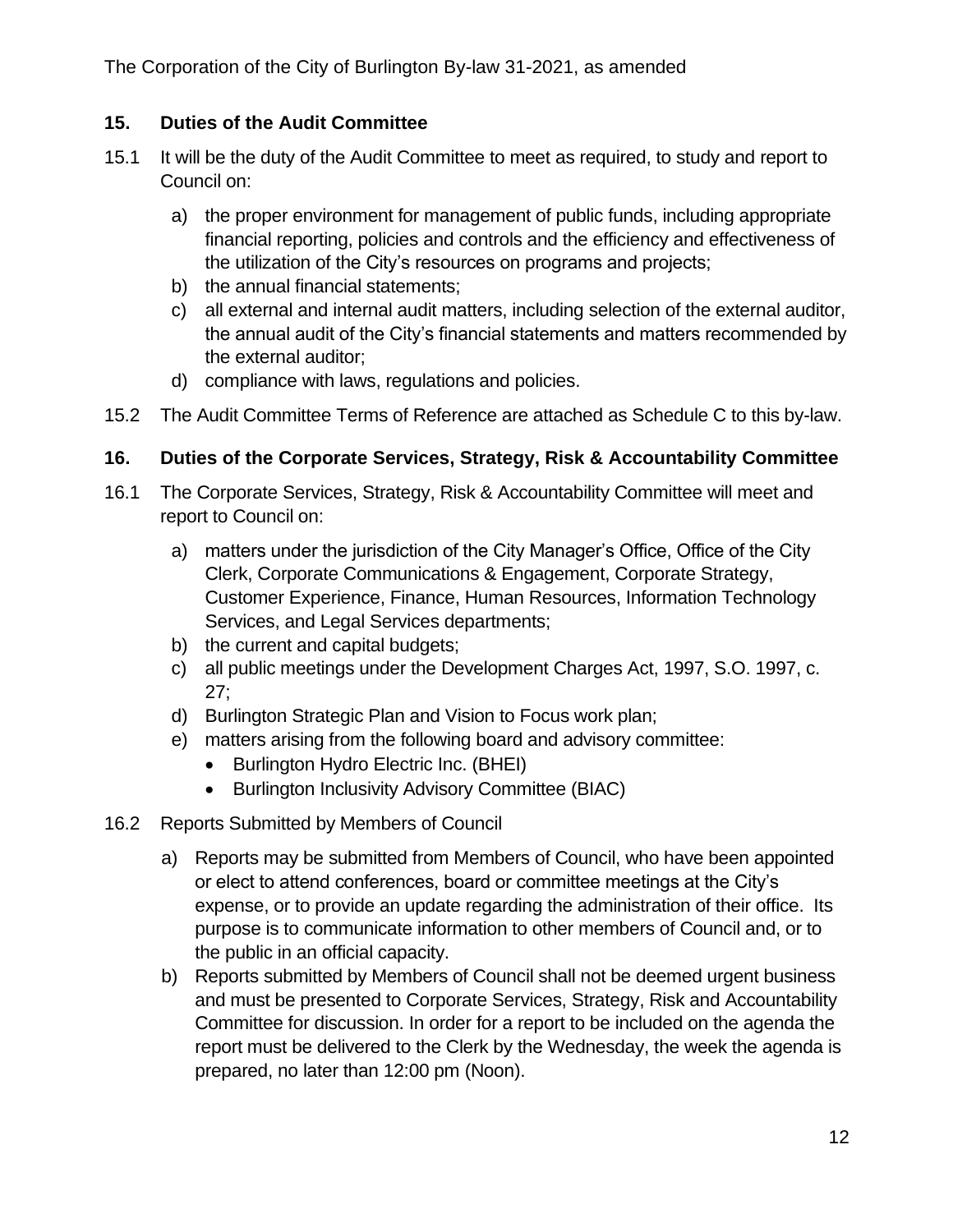c) Reports submitted by Members of Council are for information purposes and may only recommend to "receive and file".

#### <span id="page-12-0"></span>**17. Duties of Council Workshop**

17.1 Council Workshop will meet when time is required for training, discussions with other levels of government and outside agencies, workshops on complex matters or strategic planning.

#### <span id="page-12-1"></span>**18. Duties of Committee of the Whole**

- 18.1 Committee of the Whole may convene to consider policy issues not included in the mandate of a Standing Committee, or any other matter as determined by the Clerk in consultation with the Mayor and City Manager.
- 18.2 A Committee of the Whole meeting may be called if there is a lack of agenda items to convene the regularly scheduled standing committee meetings, as determined by the Clerk in consultation with the Mayor and the City Manager.
- 18.3 Committee of the Whole meetings shall be chaired by the Deputy Mayor at the time of the meeting. If the Deputy Mayor is not available, the meeting will be chaired by the previous Deputy Mayor.

## **ADVISORY COMMITTEES OF COUNCIL**

#### <span id="page-12-3"></span><span id="page-12-2"></span>**19. Advisory Committees**

- 19.1 Council may, at any time, establish a committee to advise Council on matters within their jurisdiction.
- 19.2 Members of the Committees will be appointed by Council at the recommendation of the Clerk.
- 19.3 Unless necessary, only one member of Council will be appointed to each board and/or Advisory Committee to act as a liaison to the committee. Members of Council are not eligible to act as Chair or Vice-Chair and are not voting members.
- 19.4 Advisory Committees will be reviewed at the beginning of each term of Council.
- 19.5 All Advisory Committees will follow the rules of Standing Committees unless otherwise stated in their terms of reference approved by Council.
- 19.6 If a quorum for an Advisory Committee meeting is not present within fifteen (15) minutes of the time fixed for the commencement of the meeting, the Committee may proceed without a quorum, provided that at least three members are present. The Clerk is not required to be present and no motions will be passed or minutes prepared.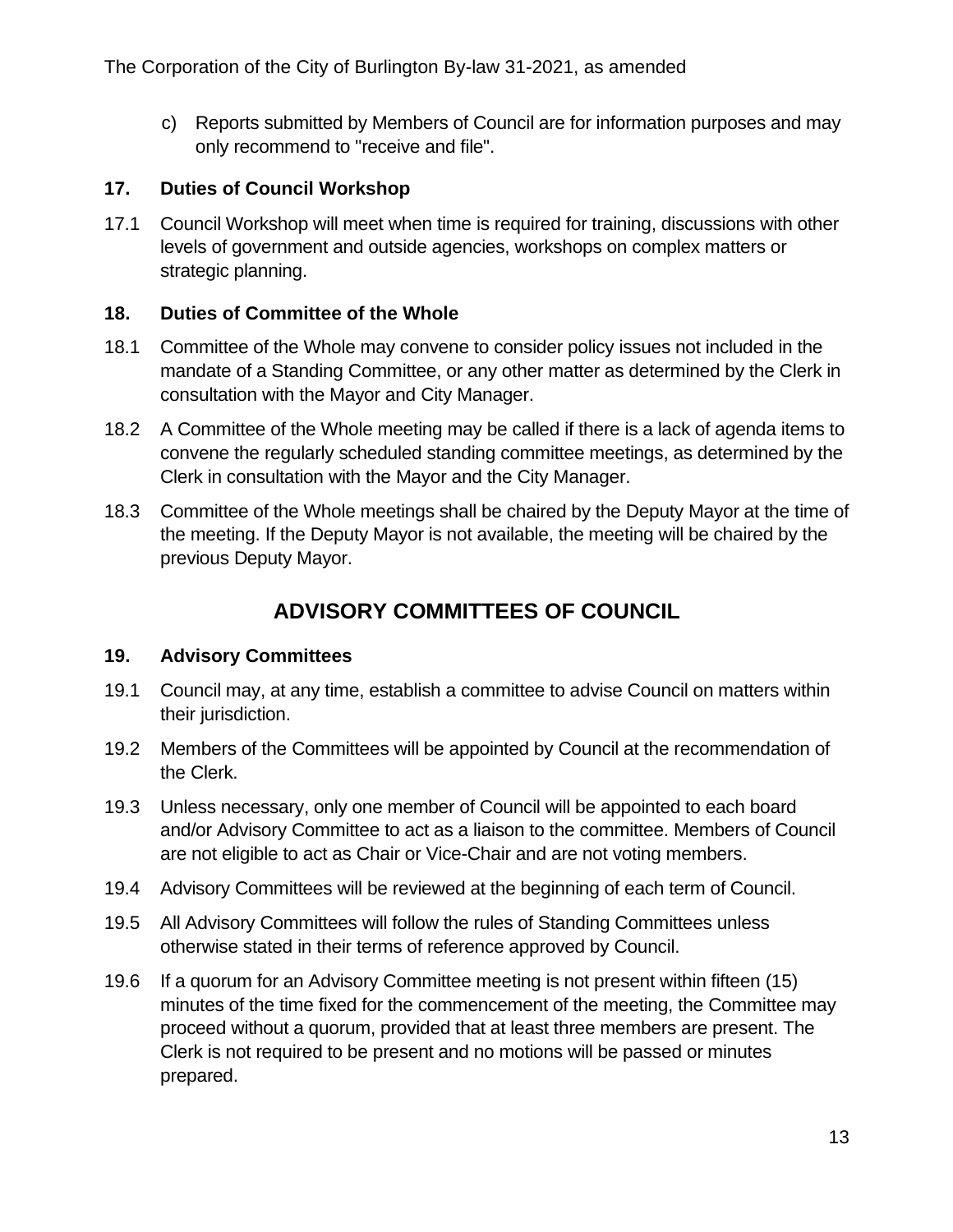## **COUNCIL AND COMMITTEES OF COUNCIL**

#### <span id="page-13-1"></span><span id="page-13-0"></span>**20. Meetings Open to the Public**

- 20.1 Except as provided in this by-law, all meetings will be open to the public.
- 20.2 The Chair may expel or exclude from any meeting any person who has engaged in improper conduct at the meeting.

#### <span id="page-13-2"></span>**21. Inaugural Meeting of Council**

21.1 Following an election, the inaugural meeting of Council will be held in Burlington at 6:30 p.m. on the first Tuesday following the start of the new term of office, being November 15, at a location to be fixed by the Clerk.

#### <span id="page-13-3"></span>**22. Notice of Meeting**

- 22.1 The Clerk will provide notice to the public of all meetings of Council, agendas, cancellations and re-scheduling by:
	- a) posting the annual schedule of meetings on the City's website and by distributing copies upon request;
	- b) updating the City's website calendar within twenty-four hours of any changes made to the schedule.
- 22.2 The agenda for each regular Council or Committee meeting will be posted to the City's website not less than seventy-two hours before the hour appointed for the holding of the meeting. All items listed on the meeting agenda, and any addendum will constitute notice, unless otherwise directed by another by-law, city policy or applicable legislation.
- 22.3 Items or matters will not be added to the agenda after distribution to Council or Committee unless they are of an urgent nature and require a decision prior to the next Council or Committee meeting. In these cases, an Addendum will be prepared, distributed and posted to the City's website calendar, not less than 24 hours before the hour appointed for holding the meeting.
- 22.4 Delegation requests received in accordance with Section 46 and any correspondence received after the Addendum is posted will be listed on a Revised Addendum, prepared, distributed and posted to the City's website not less than 12 hours before the hour appointed for holding the meeting.
- 22.5 Lack of receipt of the notice will not affect the validity of holding the meeting nor any action taken at the meeting.
- 22.6 The Chair may, if it appears that a storm or like occurrence will prevent the members from attending a meeting, postpone that meeting by advising the Clerk and as many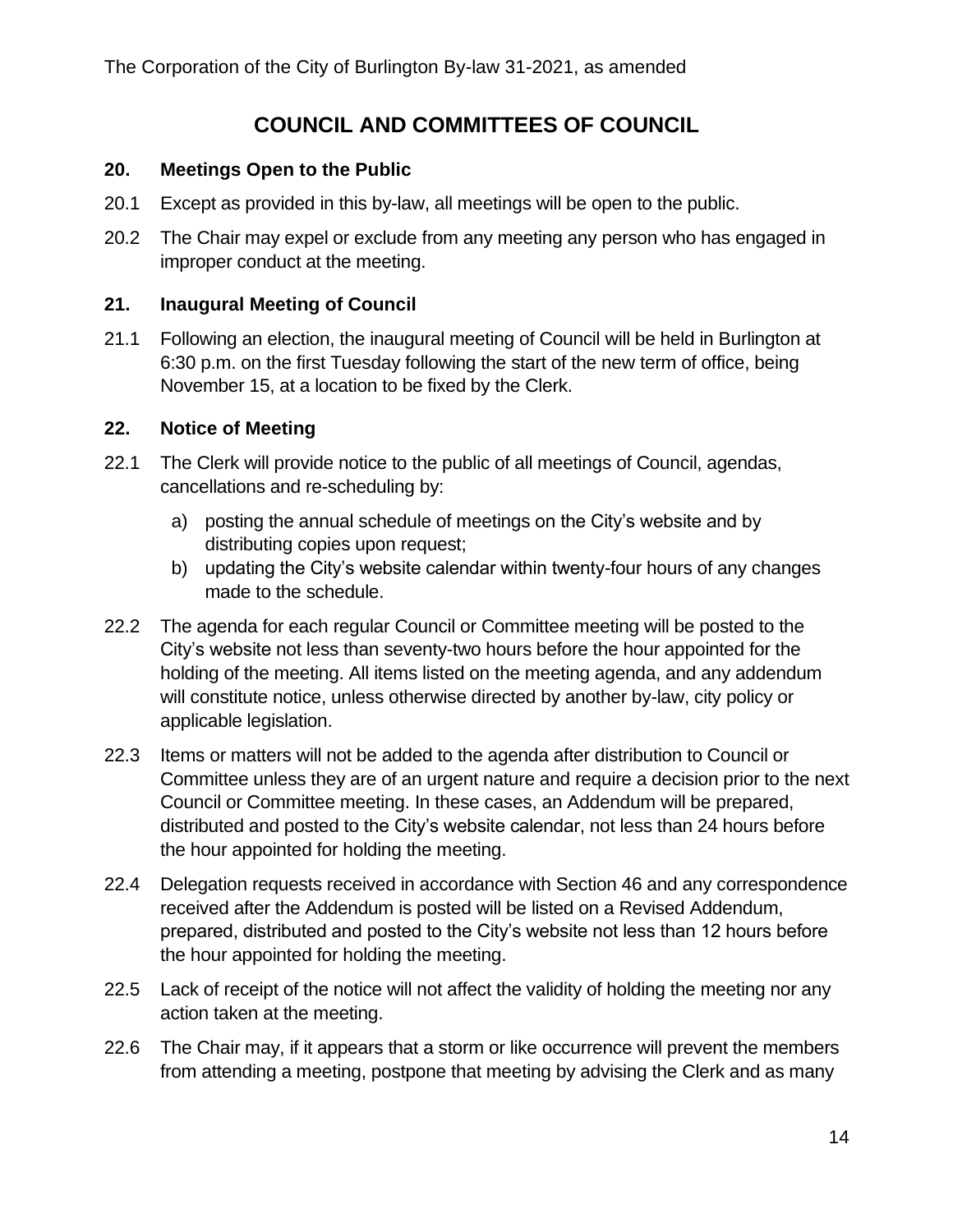members as they are able to reach. Postponement will not be for any longer than the next regularly scheduled meeting of that Committee or Council.

#### <span id="page-14-0"></span>**23. Regular Meetings**

- <span id="page-14-2"></span>23.1 Regular meetings of Council will be held in the Council Chambers of Burlington City Hall at 426 Brant Street, commencing at 1:00 p.m. and/or 6:30 p.m. on Tuesdays according to the calendar set annually and approved by Council.
- 23.2 Upon reviewing the Council agenda, the Clerk in consultation with the Mayor and City Manager may designate items of public interest to be dealt with at an evening portion of Council commencing at 6:30 p.m. Items designated to an evening portion will be noted on the Agenda.
- 23.3 At the meeting, members may request that items of interest be dealt with at an evening portion of the meeting. The request, made by motion, must be duly moved, and seconded and approved by a majority vote of Council members present.
- 23.4 Council may, by resolution, alter the time, day, and place of any meeting previously approved under section [23.1.](#page-14-2)
- 23.5 The Mayor or Chair may, with appropriate notice, postpone or cancel any regular Council, or Committee meeting if, in consultation with the Clerk, it has been determined that there are insufficient agenda items for the meeting, or if it appears that inclement weather or an emergency situation will prevent the members from attending.

#### <span id="page-14-1"></span>**24. Special Meetings**

- 24.1 The Mayor may at any time, call a special meeting of Council and direct the Clerk to poll Members of Council to ensure that a quorum of Council will be present.
- 24.2 Upon receipt of a petition of the majority of Members of Council, the Clerk shall call a special meeting for the purpose and the time mentioned in the petition.
- 24.3 The Clerk shall call a special meeting of Council for the purpose and/or at the time directed by a resolution of Council.
- 24.4 No business may be considered at a special meeting of Council or of a Committee other than that specified in the notice, or agenda.
- 24.5 The agenda for each Special Meeting of Council or Committee shall be posted on the City's website not less than forty-eight hours before the time set for such special meeting.
- 24.6 Notice of a Special Meeting of Council will indicate date, time, location and purpose of the meeting as well as the contact information of the Clerk.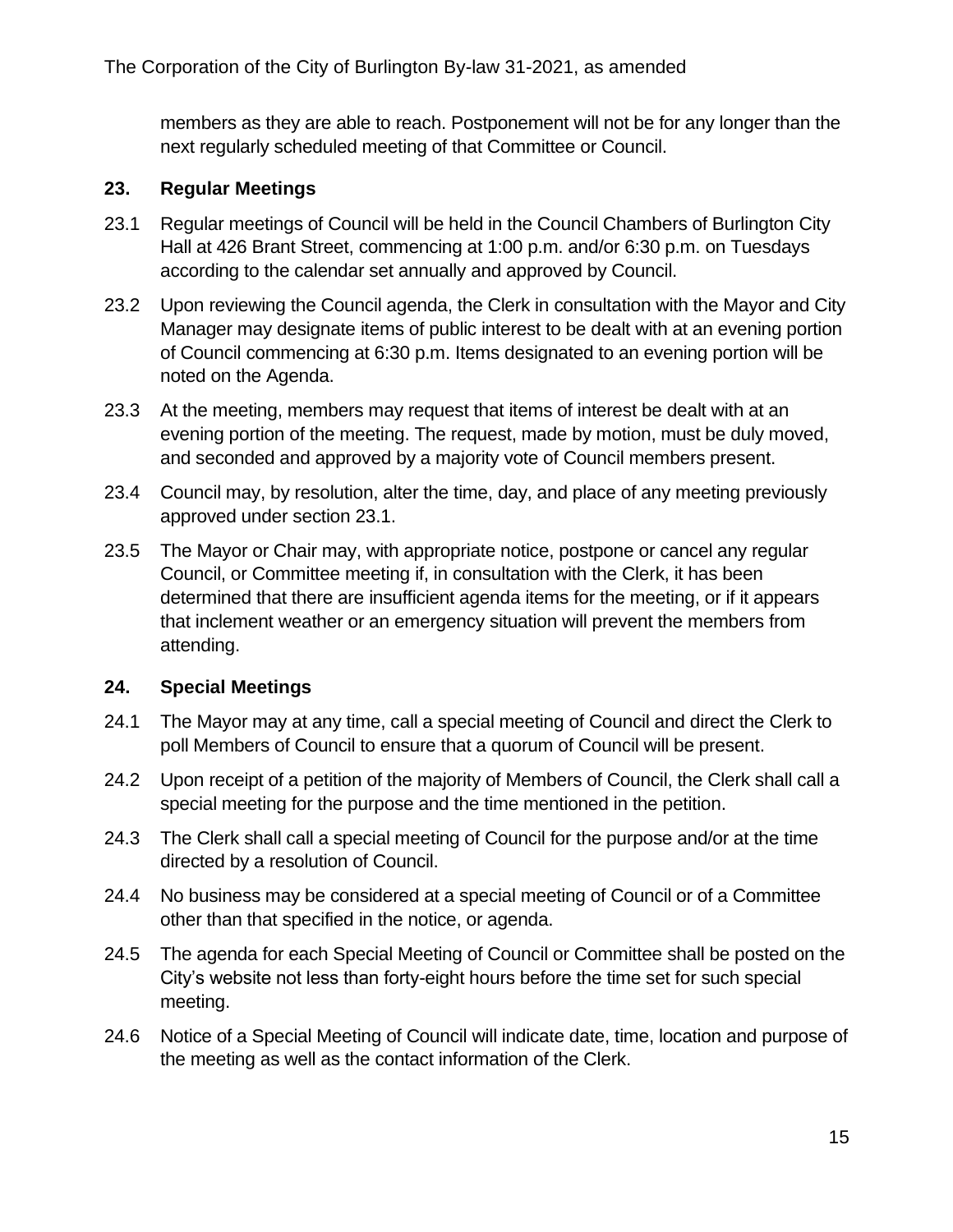24.7 A Special Meeting of Council may be held, without notice, to deal with a situation of emergency, disaster or crisis as defined in the City of Burlington Emergency and Continuity Management Program By-law 46-2019, as amended or replaced from time to time, provided that an attempt has been made to reach the members by telephone and/or e-mail at their respective residence and/or place of business. No business except business dealing directly with the emergency, disaster or crisis will be transacted at that meeting.

### <span id="page-15-0"></span>**25. Electronic Meetings**

- 25.1 Notwithstanding any other provision in this by-law, a regular or special meeting of Council, or committee of Council may be conducted by Electronic Meeting.
- 25.2 A member participating remotely in an Electronic Meeting under this section shall be counted in determining whether or not a quorum of members is present at any point in time in accordance with section 28, Call to Order and Quorum, of this by-law and shall be entitled to vote through a vote recorded by the Clerk as if they were attending the meeting in person.
- 25.3 An Electronic Meeting may include a Closed Session, which shall be conducted in the absence of the public and in accordance with this by-law.
- 25.4 A public notice of an Electronic Meeting shall include sufficient information as to provide the public with a means to electronically access the open session of such Electronic Meeting.
- 25.5 Delegations at an electronic meeting may be permitted by way of being granted access to the Council audio-visual conferencing system. Delegates will be subject to adhere to the rules outlined in section 46 of this by-law (Delegations), in concert with the Remote Meeting Guide, and any instruction provided by way of the Clerk. All requests to delegate must be filed electronically to the Clerks Department by way of the online submission form or by email at [clerks@burlington.ca.](mailto:clerks@burlington.ca)
- 25.6 Public attendance to Electronic Meetings may be restricted to electronic means.

#### <span id="page-15-1"></span>**26. Agenda Review**

- 26.1 An agenda of Council or Standing Committee may be reviewed prior to issuance, in accordance with this section.
- 26.2 If an Agenda Review is conducted, the following members and staff will be notified and permitted to attend. In the absence of a required individual, a delegate may attend in their place.
	- a) Council: Mayor City Manager City Clerk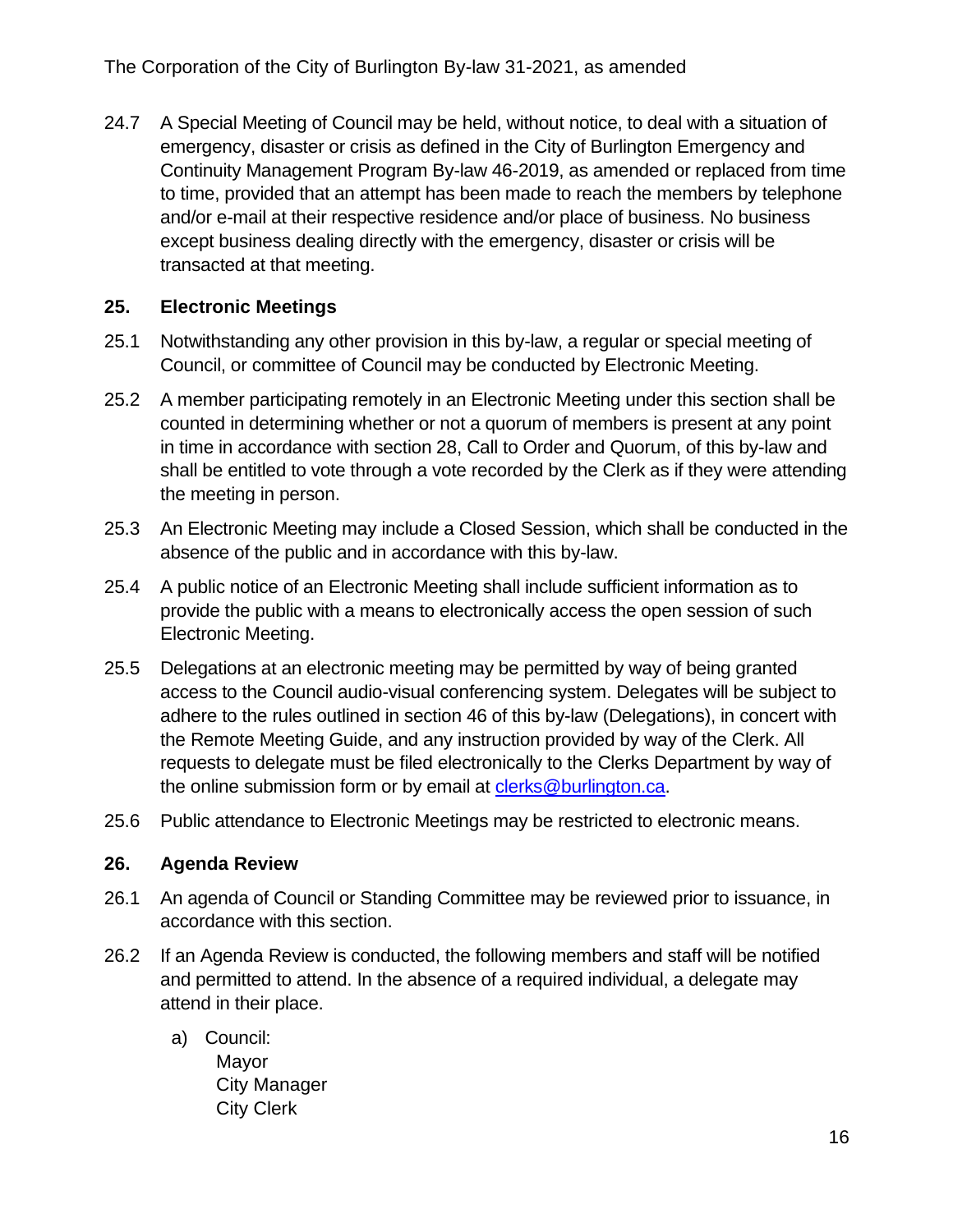- b) Standing Committee: Chair of the Standing Committee Vice Chair of the Standing Committee Members of Senior Management Team that report to the Standing **Committee** Committee Clerk
- 26.3 During the Agenda Review, the Mayor/Chair with the support of City Manager/SRT members in attendance may:
	- a) move any item under the Consent Agenda section of the Agenda;
	- b) re-arrange the order of business;
	- c) defer any item on the Agenda to a subsequent meeting; and
	- d) cancel any meeting, due to a lack of items to constitute the meeting.

#### <span id="page-16-0"></span>**27. Closed Session**

- <span id="page-16-1"></span>27.1 In accordance with sections 239(2) and 239(3) of the *Municipal Act*, a meeting, or part of a meeting may be closed to the public if the subject matter being considered is:
	- a) the security of the property of the municipality or local board;
	- b) personal matters about an identifiable individual, including municipal or local board employees;
	- c) a proposed or pending acquisition or disposition of land by the municipality or local board;
	- d) labour relations or employee negotiations;
	- e) litigation or potential litigation, including matters before administrative tribunals, affecting the municipality or local board;
	- f) advice that is subject to solicitor-client privilege, including communications necessary for that purpose;
	- g) a matter in respect of which a council, board, committee or other body may hold a closed meeting under another Act;
	- h) information explicitly supplied in confidence to the municipality or local board by Canada, a province or territory or a Crown agency of any of them;
	- i) a trade secret or scientific, technical, commercial, financial or labour relations information, supplied in confidence to the municipality or local board, which, if disclosed, could reasonably be expected to prejudice significantly the competitive position or interfere significantly with the contractual or other negotiations of a person, group of persons, or organization;
	- j) a trade secret or scientific, technical, commercial or financial information that belongs to the municipality or local board and has monetary value or potential monetary value;
	- k) a position, plan, procedure, criteria or instruction to be applied to any negotiations carried on or to be carried on by or on behalf of the municipality or local board;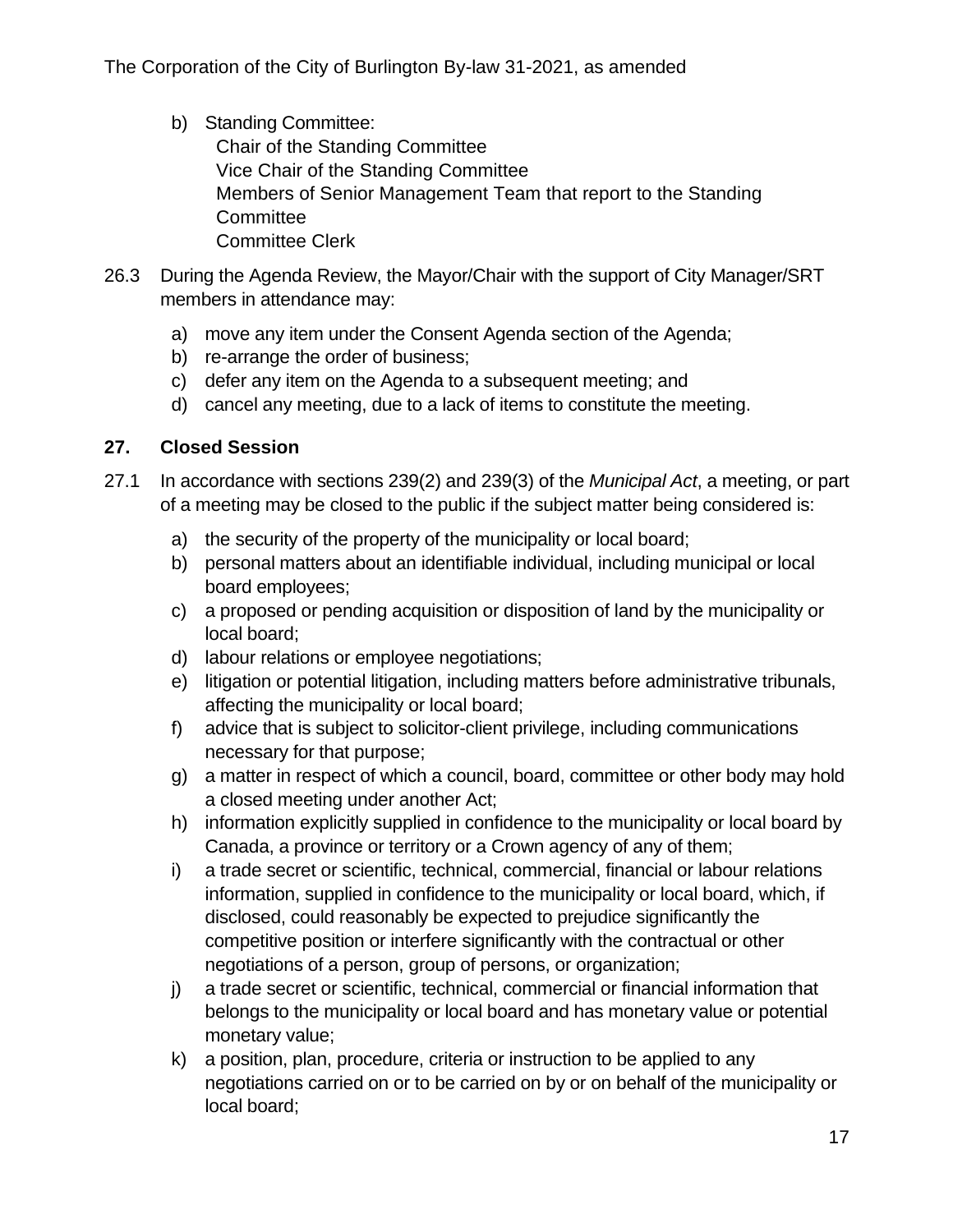- l) a request under the *Municipal Freedom of Information and Protection of Privacy Act*, if the council, board, commission or other body is the head of an institution for the purposes of that Act;
- m) an ongoing investigation respecting the municipality, a local board or a municipally-controlled corporation by the Ombudsman appointed under the Ombudsman Act, an Ombudsman referred to in subsection 223.13 (1) of the *Municipal Act*, or the investigator referred to in subsection 239.2 (1) of the *Municipal Act;*
- n) educational or training of the members where at the meeting, no member discusses or otherwise deals with any matter in a way that materially advances the business or decision-making of the council, local board or committee.
- <span id="page-17-1"></span>27.2 Prior to moving into a closed session for one of the reasons listed in section [27.1,](#page-16-1) Council will pass a motion stating:
	- a) the fact that Council is convening into closed session;
	- b) the specific provision under the Municipal Act that permits the item to be considered in a closed session; and
	- c) the general nature of the matter to be considered.
- 27.3 Attendance in closed sessions will be limited to the members of Council, Clerk, City Manager and those specifically invited to remain by Council.
- 27.4 Members are prohibited from discussing any additional matters during a closed session other than those identified by the motion passed under section [27.2.](#page-17-1)
- 27.5 When in closed session a vote will not be taken unless the vote is for a procedural matter, or for giving direction to staff or other individuals under 239(6) of the *Municipal Act.*
- 27.6 On reconvening in public session, the Chair will accept a motion regarding the matters discussed in closed session, or alternatively advise that direction had been given to staff during the closed session in accordance with the *Municipal Act*.
- 27.7 The use of electronic devices to record proceedings of a closed session is prohibited.
- 27.8 The Clerk is responsible for maintaining a confidential copy of all original documentation distributed and confidential minutes of all closed sessions.

## <span id="page-17-0"></span>**28. Call to Order and Quorum**

28.1 The Chair will call the meeting to order as soon after the hour of meeting as a quorum is present. Quorum is achieved when a majority of the members are present. For Standing Committee and Council purposes, four members will constitute a quorum. For Audit Committee purposes, at least one member present must be a member of Council and at least one member must be a community member.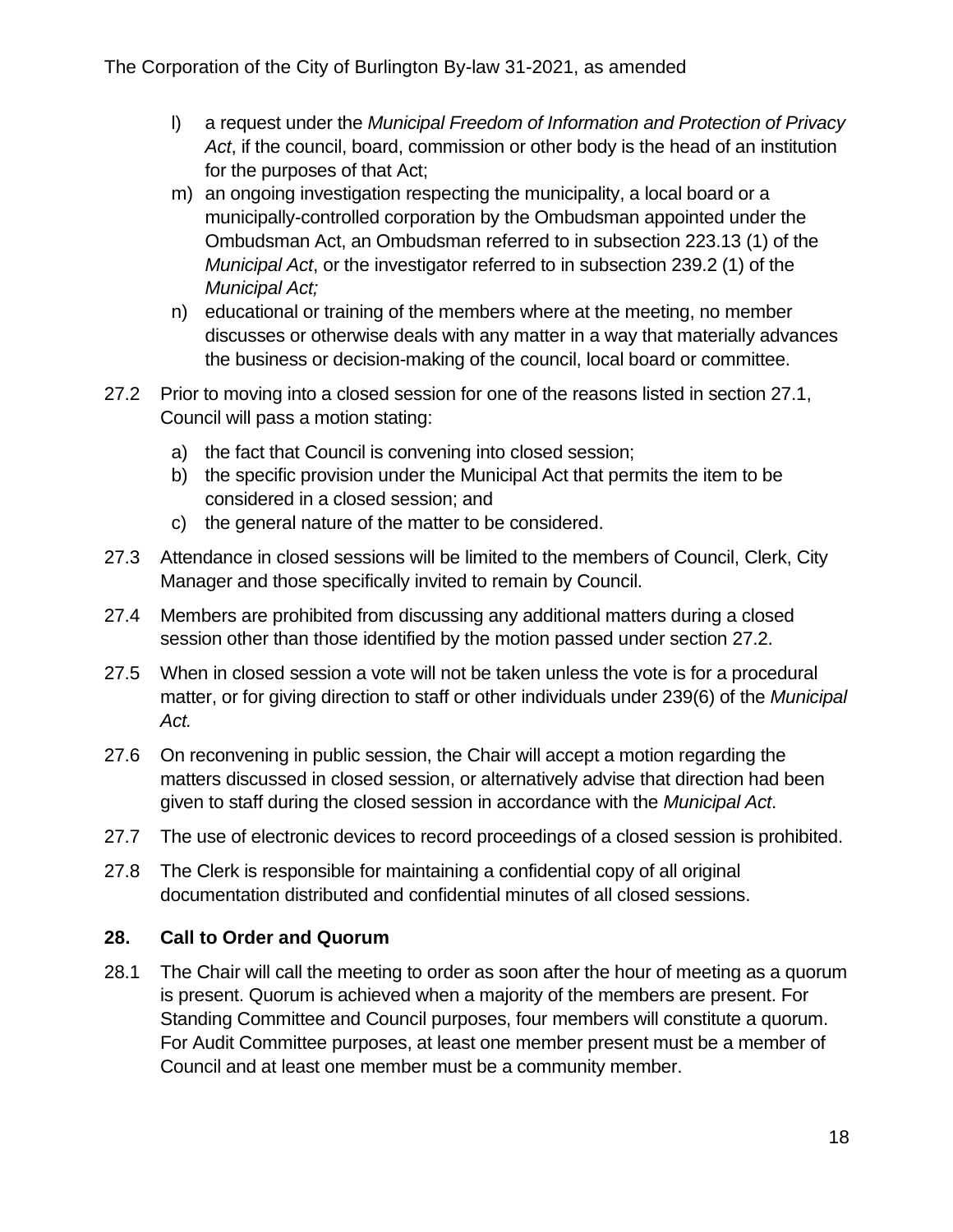- 28.2 If a quorum for a Council, or Committee meeting is not present within fifteen (15) minutes of the time fixed for the commencement of the meeting, the Clerk will indicate that no quorum is present and the meeting will stand adjourned until the next meeting of Council.
- 28.3 Where the number of members who are unable to participate in a meeting by reason of the provisions in the Municipal Conflict of Interest Act, R.S.O.1990, c.M. 50, such that at that meeting the remaining members are insufficient to constitute quorum, the remaining members will be deemed to constitute a quorum, provided such number is not less than two.
- 28.4 If during the course of a Council meeting, a quorum is lost, the Chair will declare that the meeting will stand recessed temporarily or be adjourned until the date of the next regular meeting.

#### <span id="page-18-0"></span>**29. Disclosure of Pecuniary Interest**

- 29.1 It is the responsibility of each member to identify and disclose a pecuniary interest on any item or matter before Council, or Committee in accordance with the *Municipal Conflict of Interest Act, R.S.O.1990, c.M. 50.*
- 29.2 Where a member has any pecuniary interest, direct or indirect, in any matter and is present at a meeting of the Council or Standing Committee at which the matter is the subject of consideration, the member will, in accordance with *Municipal Conflict of Interest Act, R.S.O.1990, c.M. 50 (5)*:
- 29.3 file a written statement of the interest and its general nature with the Clerk prior to the meeting;
- 29.4 not take part in the discussion of, or vote on any question with respect to the matter;
- 29.5 not attempt in any way before, during and/or after the meeting to influence the vote on the matter.
- 29.6 Where a meeting is not open to the public, in addition to complying with the requirements under the Municipal Conflict of Interest Act, the member will forthwith leave the meeting for the part during which the matter is under consideration.
- 29.7 The Clerk will record the particulars of any disclosure of pecuniary interest made by members of Council or Committees in the minutes of that meeting and update the online Registry.

#### <span id="page-18-1"></span>**30. Meeting Recess**

30.1 Council may, after ninety minutes of consecutive deliberation, recess for a period deemed appropriate by the Chair.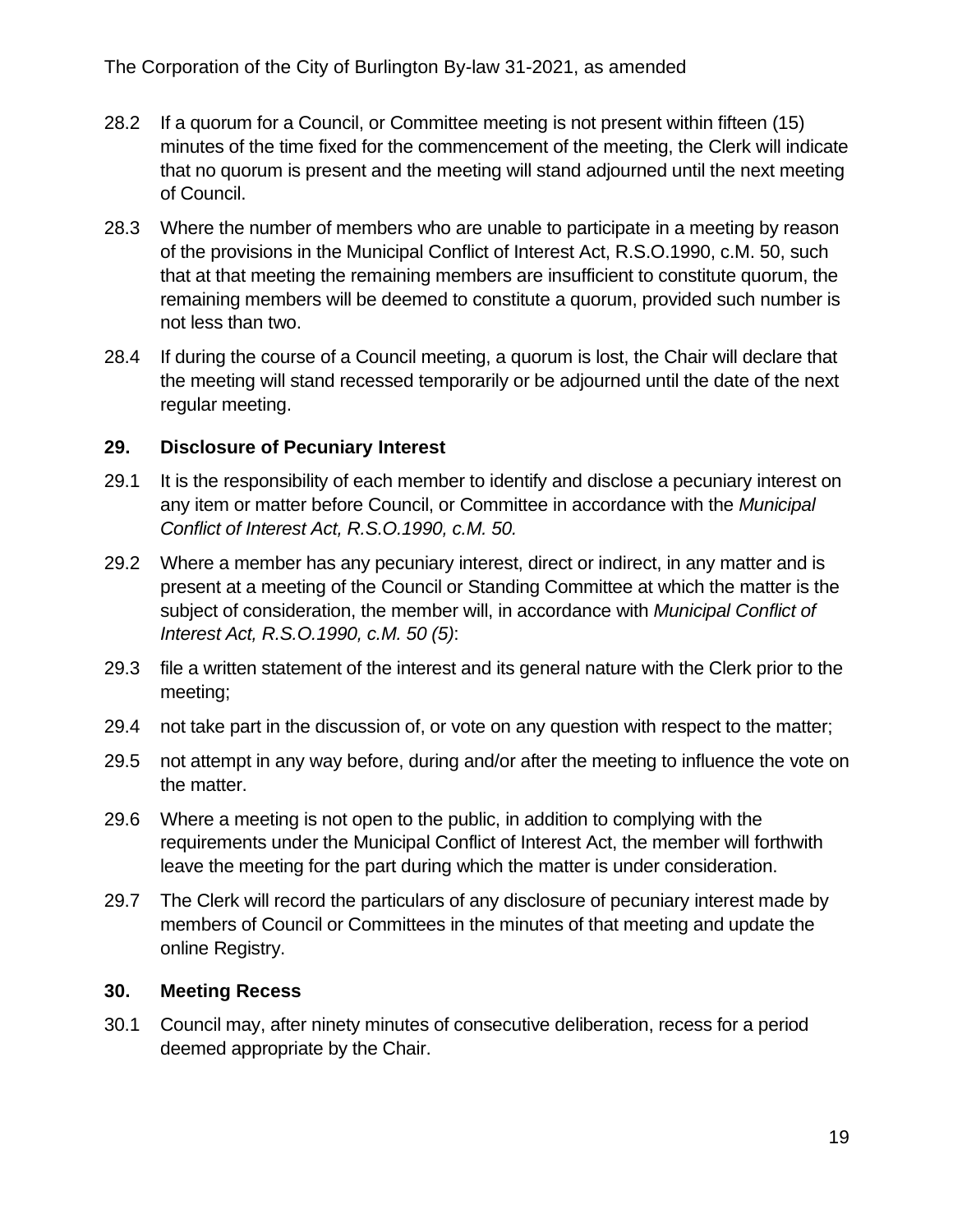### <span id="page-19-0"></span>**31. Adjournment Hour**

- 31.1 All meetings will adjourn when Council, or Committee have completed all business listed on the agenda, or at 10:00 p.m., whichever is earlier. No meeting will proceed beyond the hour of 10:00 p.m.
- <span id="page-19-1"></span>31.2 Unless decided otherwise prior to the adjournment of the meeting, any unfinished business will be discussed at the next scheduled Council meeting.

## **COUNCIL AND COMMITTEE AGENDAS AND MINUTES**

#### <span id="page-19-2"></span>**32. Council Agenda**

- 32.1 The Clerk will prepare for the members of Council the order of business as follows:
	- a) Call to Order
	- b) National Anthem
	- c) Land Acknowledgement
	- d) Regrets
	- e) Proclamations
	- f) Recognitions and Achievements
	- g) Motion to approve Council Minutes
	- h) Presentations
	- i) Declarations of Interest
	- j) Delegations
	- k) Petitions
	- l) Recommendations from Standing Committees
	- m) Motion to Approve Standing Committee Minutes
	- n) Urgent Business
	- o) Motions of Members
	- p) Council Information Package
	- q) Motion to Receive and File Information Items
	- r) Motion to Consider Confidential Items
	- s) Notice of Motion
	- t) Motion to Approve By-laws
	- u) Confirmatory By-law
	- v) Statements by Members
	- w) Motion to Adjourn
- 32.2 The business of Council will be taken up in the order on which it appears on the agenda unless otherwise directed by the Mayor, or at the request of a member, or the Clerk.
- 32.3 Each member will have a limit of three minutes to speak regarding Statement by Members. Speaking items, and/or time may be extended by a majority vote of the members present. Discussion during this agenda item is non-debatable.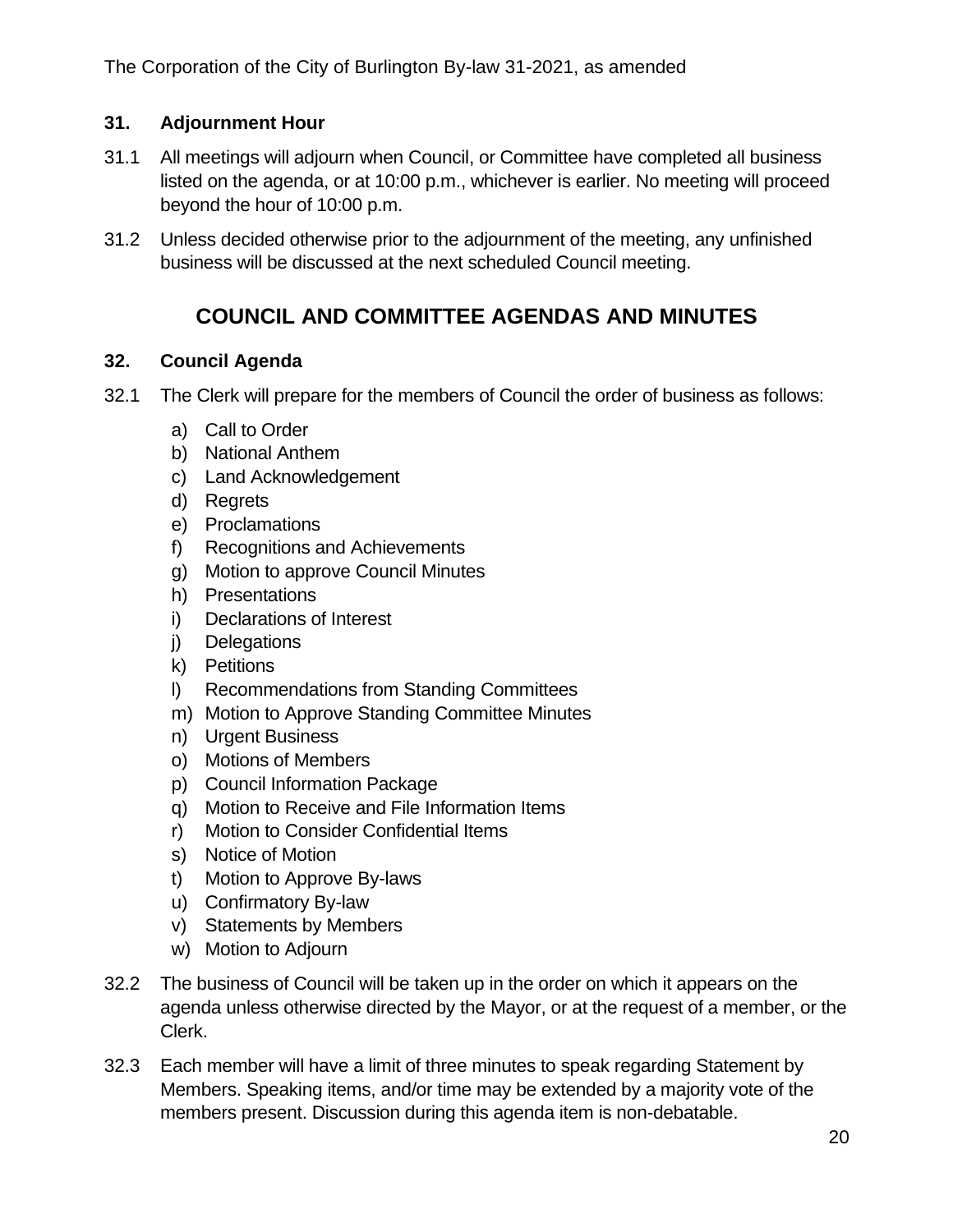32.4 The Urgent Business section of the Council agenda is reserved for staff reports with time sensitive recommendations. Reports listed in this section must clearly indicate why the recommendation is of an urgent nature or time sensitive. The Clerk and the City Manager will review all staff report requests to Council and determine whether the report is listed on the agenda or referred to the appropriate standing committee.

## <span id="page-20-0"></span>**33. Council Information Package (CIP)**

- 33.1 The Clerk will have prepared weekly, or as frequently as may be required, a Council Information Package for members of Council. If any member prefers to have an item of correspondence contained therein dealt with by a Standing Committee, the member will contact the Clerk and it will be placed on the appropriate committee agenda.
- 33.2 Items within the Council Information Package may include, but are not be limited to: internal informational communications in memo format and correspondence from external bodies including other municipalities and levels of government.

### <span id="page-20-1"></span>**34. Standing Committee Agenda**

- 34.1 The Clerk will prepare for the members of Committee the order of business which may include, but not be limited to, the following:
	- a) Land Acknowledgement
	- b) Declarations of Interest
	- c) Presentations
	- d) Statutory Public Meetings
	- e) Delegations
	- f) Consent Agenda
	- g) Regular Agenda
	- h) Confidential Items
	- i) Procedural Motions
	- j) Information Items
	- k) Staff Remarks
	- l) Committee Remarks
	- m) Adjournment
- 34.2 The business of Committee will be taken up in the order on which it appears on the agenda unless otherwise directed by the Chair, or at the request of a member, or the Clerk.

#### <span id="page-20-2"></span>**35. Consent Agenda**

35.1 Items that will be placed on the consent agenda include, but are not limited to, those with no delegations, where no discussion is anticipated, informational items, and routine matters.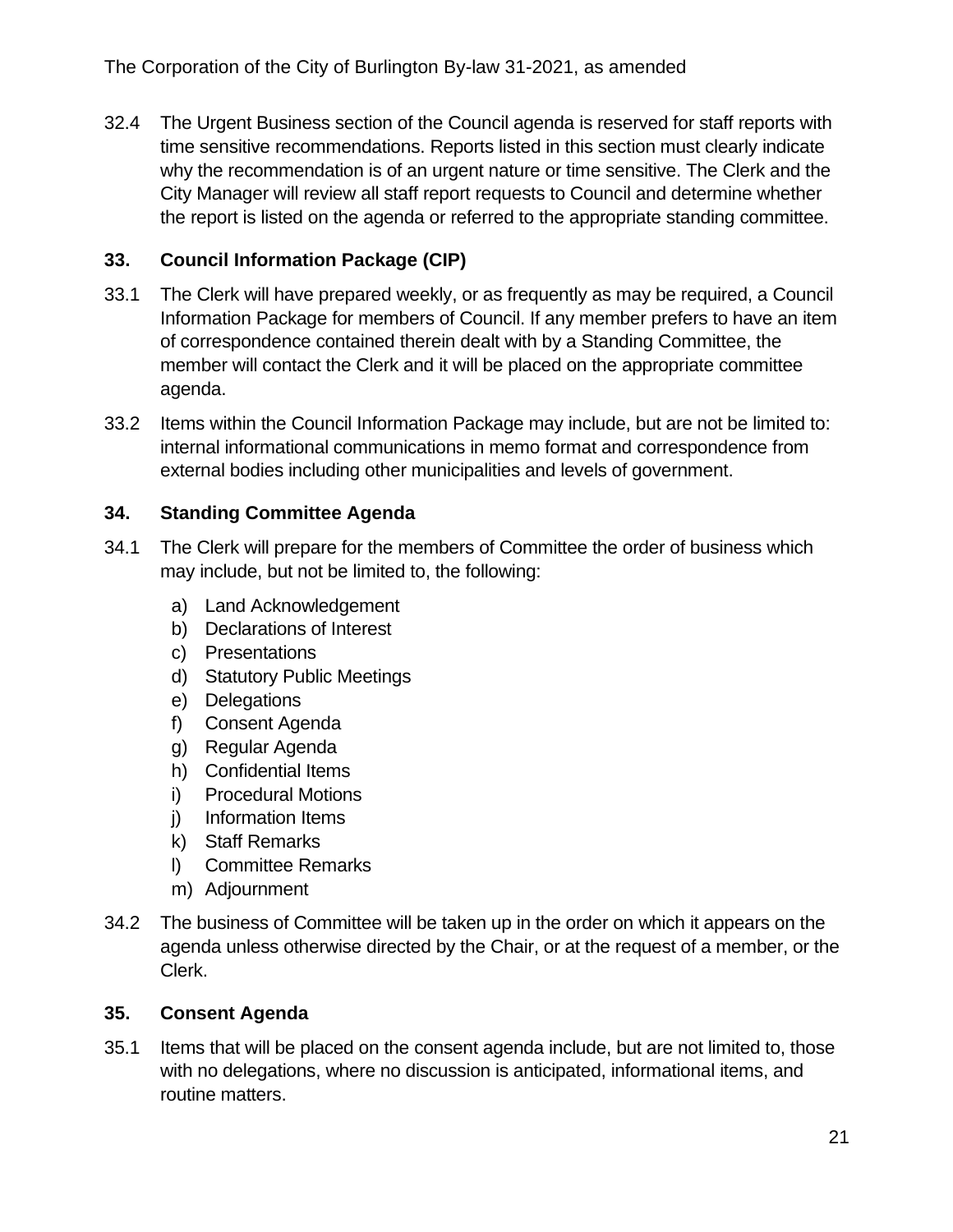35.2 All items listed in the consent agenda are subject to a single motion that is neither debatable, nor amendable. A member may make a brief comment regarding a consent item prior to the consideration of the motion, however, if an item requires further discussion, debate, or an amendment it must be removed from the consent agenda and placed on the regular agenda for discussion.

#### <span id="page-21-0"></span>**36. Notice of Motion**

- 36.1 A notice of a motion must be provided in writing and in the prescribed form of a Motion Memorandum, to the Clerk. Motions submitted directly for Council consideration must include a mover and a seconder.
- 36.2 In order for a notice of motion to be included on an agenda, it must be delivered to the Clerk via [clerks@burlington.ca](mailto:clerks@burlington.ca) by the Wednesday, the week the agenda is prepared, no later than 12:00 pm (Noon). When establishing the annual meeting calendar, the Clerk shall identify corresponding motion deadline dates through their report to Council.
- 36.3 Submitted motions will be reviewed as per form by the Clerk, and then reviewed by the City Manager to ensure the motion is in accordance with the approved Code of Good Governance and Council Staff Relations Policy.
- 36.4 Where it is deemed necessary to not delay the consideration, a motion may be introduced without notice by Committee or Council by way of a successful two-thirds vote of the members present to waive notice.
- 36.5 A notice of motion, with a mover and a seconder, may be introduced by the mover on the floor during the notice of motion section at a regular meeting of Council for consideration at a subsequent meeting.
- 36.6 Copies of the Notices of Motion that have been read out at a Council meeting shall be distributed to Members at the first available opportunity by the Clerk.

## <span id="page-21-1"></span>**37. Motions Introduced at Standing Committee**

- 37.1 Members are encouraged to bring motions related to the administration of the city to the appropriate standing committee for introduction and debate.
- 37.2 Motions requesting a policy or by-law amendment must be directed to the City Manager or appropriate department for review with a report back to Committee.
- 37.3 Motions with a substantial financial or budget implication may be introduced but must be referred to the Chief Financial Officer for review on financial impacts with a supplemental report.

## <span id="page-21-2"></span>**38. Motions Introduced at Council**

38.1 As Council is the final approving body with limited debate, motions made directly to Council should be limited to the following areas: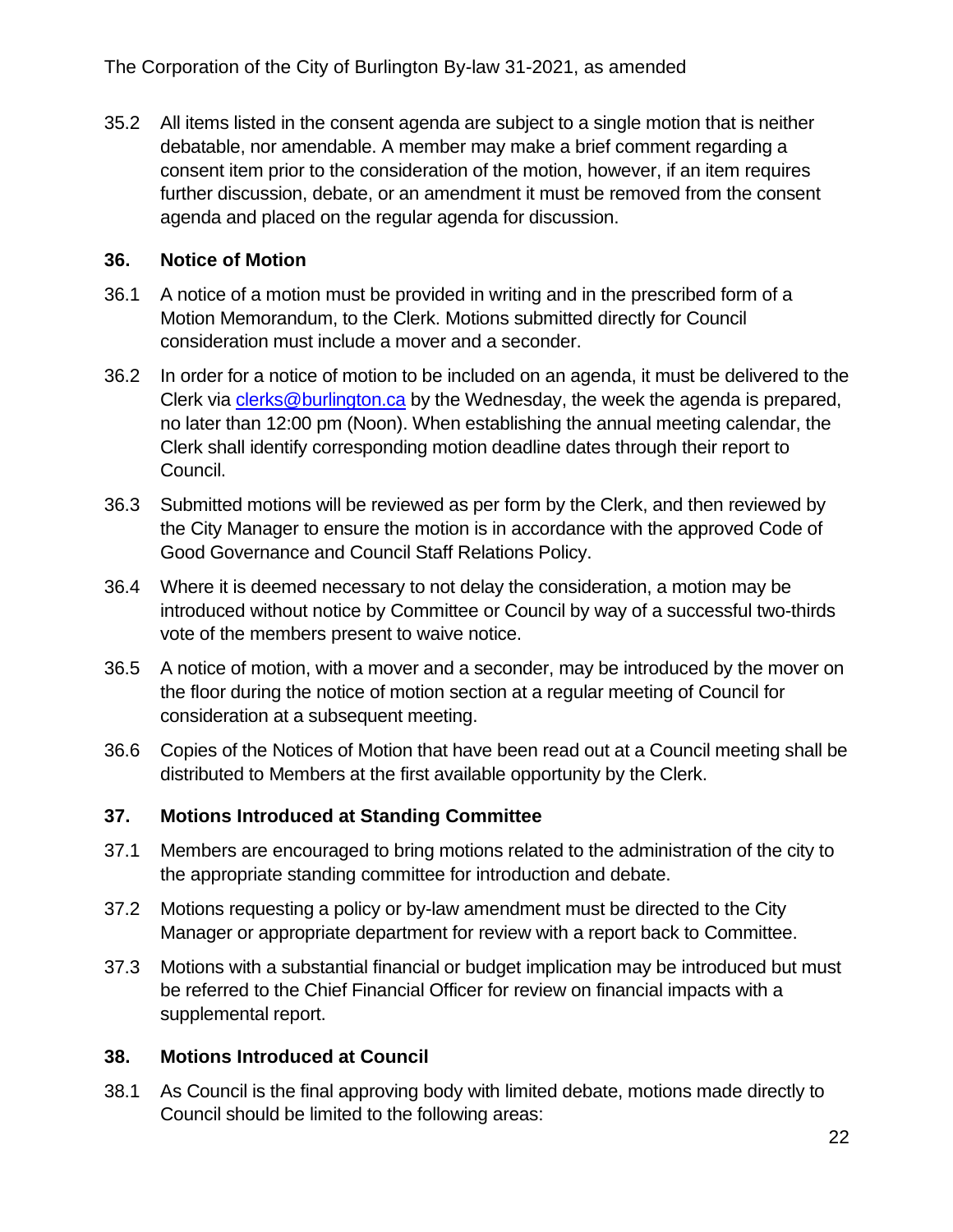- a) Motions pertaining to a sponsored petition;
- b) Motions in support or opposition to proposed or pending legislation from other levels of government;
- c) Motions in support of resolutions passed by other councils; and
- <span id="page-22-0"></span>d) Motions of advocacy to other levels of government.

#### **39. Motions Not Within Jurisdiction of the Council**

39.1 A motion in respect of a matter which is not within the jurisdiction of the Council shall not be in order.

#### <span id="page-22-1"></span>**40. Staff Directions**

- 40.1 A staff direction is a request from Council for research or additional and/or supplemental work to be completed by staff. Requests may come in the form of a motion, or an amendment to a staff report's recommendation, with all requests voted upon by Council. Only approved staff directions will be actioned by staff. All staff directions are recorded by the Clerk in the minute record.
- 40.2 The Clerk shall keep a list of approved staff directions. After each Council meeting a list of approved staff directions arising from that meeting will be entered into the municipality's meeting management system, and a report will be issued to Council and the Burlington Leadership Team.
- 40.3 Quarterly, a full listing of outstanding staff directions will be issued by the Clerk and the list will be circulated by way of memorandum in the Council Information Package.
- 40.4 At the beginning of the Council term a report will be generated by the Clerk featuring the previous Council's outstanding staff directions. The incoming Council will review the list, and by motion move any items to a new staff directions list that is reflective of the incoming Council's priorities.

## <span id="page-22-2"></span>**41. By-Laws**

- 41.1 Every by-law being considered will be listed in the Council agenda by an identifying number, followed by a brief description of the intention of the by-law. Every by-law will be in writing and shall require only one reading prior to being passed by a majority vote of Council.
- 41.2 Unless separated at the request of a member, all by-laws proposed for adoption will be passed collectively by a single motion.
- 41.3 Every by-law passed by Council will be sealed with the seal of the Corporation, signed by the Mayor, or Chair of the meeting at which the by-law was passed, and by the Clerk present at the meeting, and deposited with the Clerk to become part of the official record.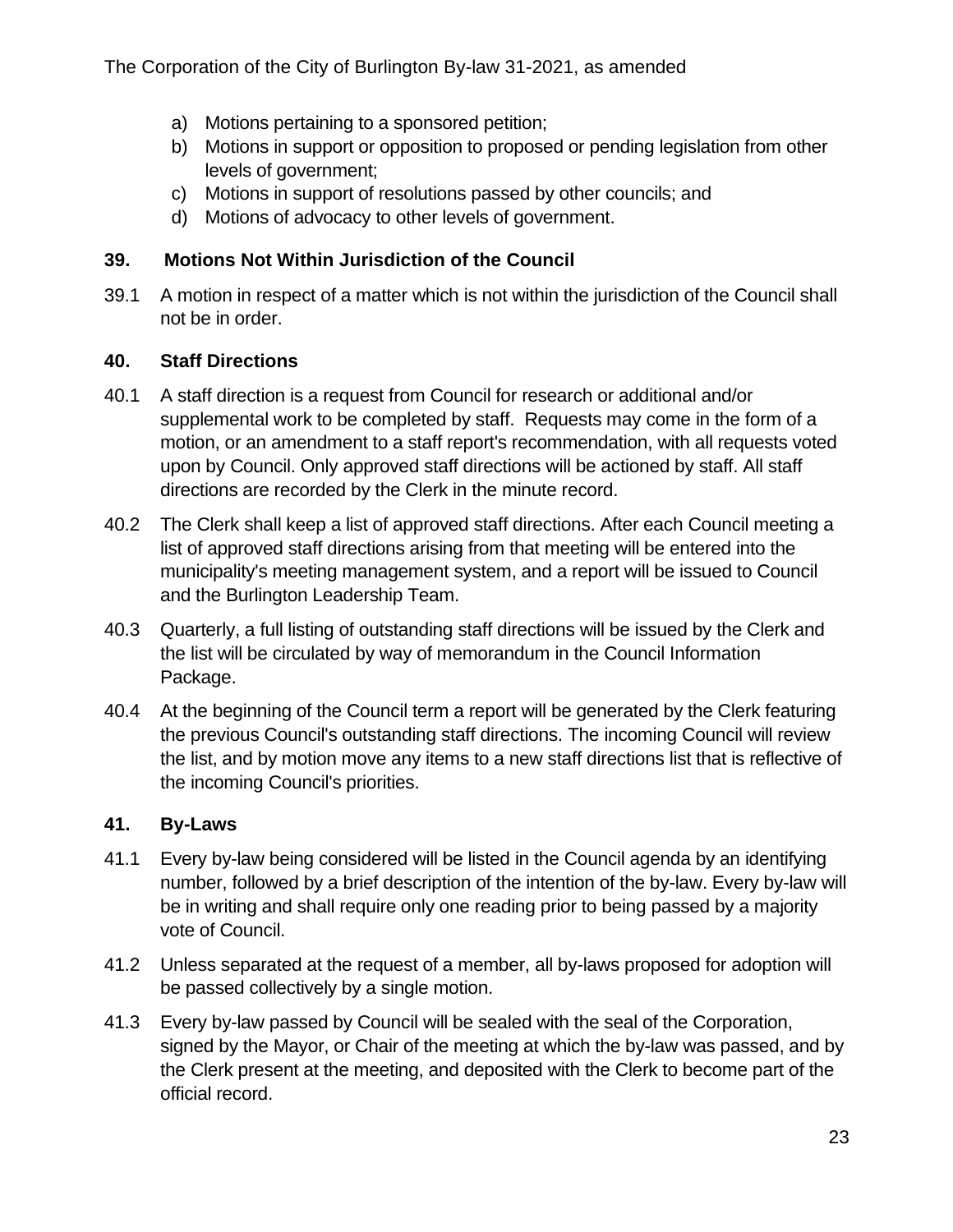- 41.4 A by-law will be passed for each regular or special Council meeting to confirm the proceedings thereof.
- 41.5 The Clerk is authorized to make minor corrections to any by-law resulting from technical or typographical errors prior to the by-law being signed.

### <span id="page-23-0"></span>**42. Minutes**

- 42.1 Minutes shall record:
	- a) the place, date and time of meeting;
	- b) the name of the Chair and the record of the attendance of the members;
	- c) declarations of pecuniary interest;
	- d) the motions considered and votes taken by Council, or Committee; and
	- e) except as provided elsewhere in this by-law, all the other decisions or authorized actions without note or comment
- 42.2 Confidential Session minutes shall record:
	- a) the place, date and time of meeting;
	- b) the names of the Chair and the record of the attendance of the members and any other attendees;
	- c) a description of the substantive and procedural matters discussed, including specific reference to any documents considered;
	- d) the procedural motions considered and votes taken by Council, or Committee; and
	- e) all directions given.
- 42.3 The minutes of each Council and Committee meeting shall be presented to Council at the next regular meeting for confirmation.
- 42.4 Reports considered in confidential session shall be released to the public upon Council direction; in accordance with a legal opinion; or in conformity with the provisions of the Municipal Freedom of Information and Protection of Privacy Act.

## **RULES OF CONDUCT AND DEBATE**

#### <span id="page-23-2"></span><span id="page-23-1"></span>**43. Conduct of Members**

- 43.1 Members of Council and Standing Committees will:
	- a) act in accordance with their Declaration of Office under the Municipal Act, 2001;
	- b) discharge with integrity all responsibilities to Council, the City of Burlington, and the public, in keeping with approved corporate policies;
	- c) where the member is involved in an issue outside the member's own ward, inform the ward councillor of such involvement;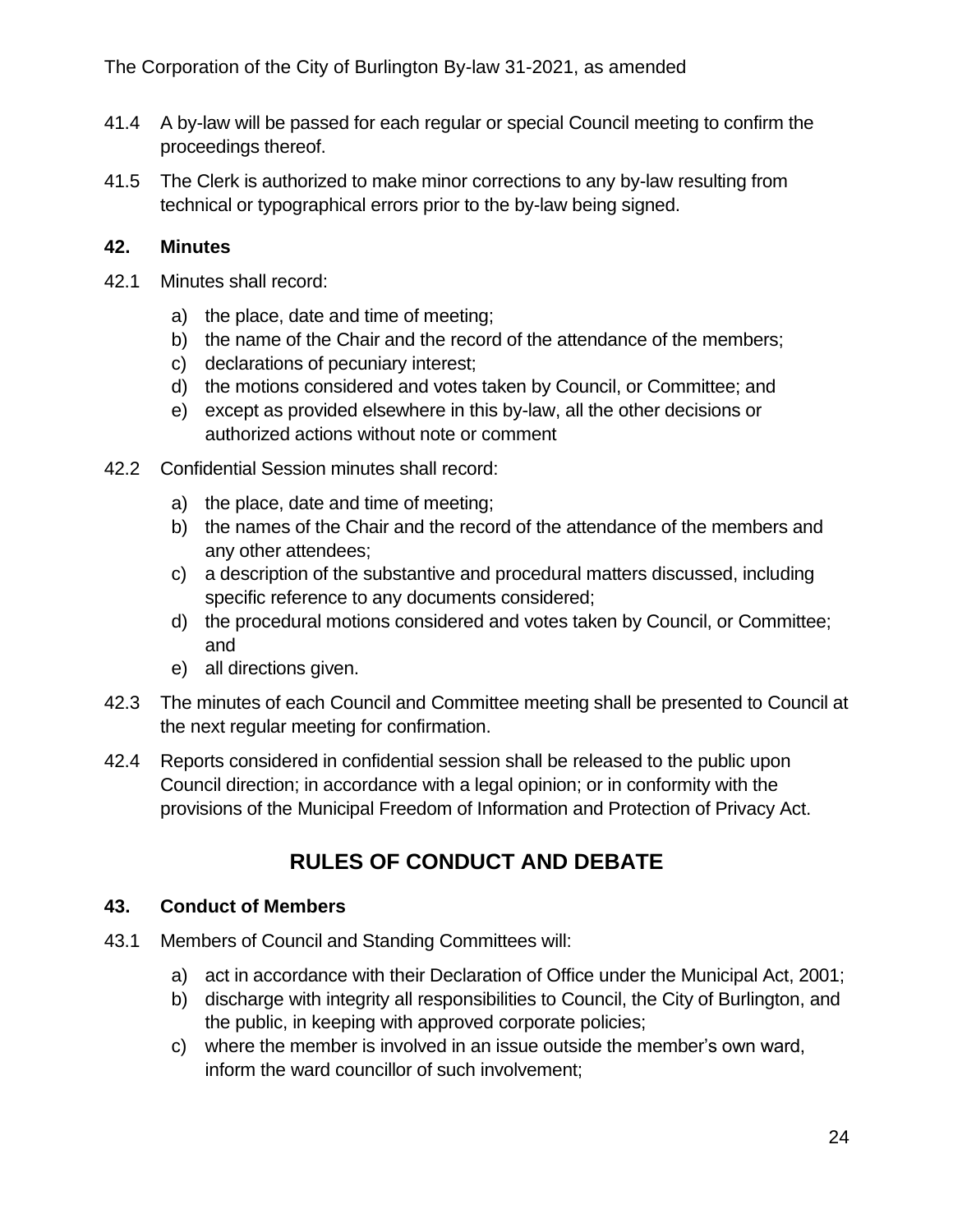- d) only speak in a respectful manner of the Reigning Sovereign, any member of the Royal Family, the Governor-General, the Lieutenant-Governor, the Head of the Government of Canada, or the Province of Ontario;
- e) treat the Chair, other members, staff, and delegates from the public with courtesy, respect and good faith;
- f) hold in strict confidence all information concerning matters dealt with in closed session. The member will not release, make public or in any way divulge any such confidential information or any aspect of the closed session deliberations, unless expressly authorized or required by law;
- g) be encouraged to ask any relevant questions of staff prior to any meeting where an issue may be introduced or debated so that staff may be able to have appropriate information at such meeting if necessary;
- h) not leave their seat or make any noise or disturbance while a vote is being taken and until the result is declared;
- i) not criticize any decision of the Council except for the purpose of introducing a motion for reconsideration;
- j) not disobey the rules of the Council or a decision of the Chair or Council on a question of order, practice or interpretation of the rules of the Council;
- k) turn off, or silence, all electronic devices except those in use to facilitate the meeting;
- l) adhere to the City's Code of Good Governance, attached as Schedule B to this by-law.
- 43.2 Where a member has been called to order by the Chair for disregarding the rules of procedure and the member persists in such conduct, the Chair may order the member to vacate the meeting place. If the member apologizes, the Chair may permit the member to retake their seat.
- 43.3 If the member called out of order does not apologize and will not leave their seat, the Chair will recess the meeting and request that the Clerk contact security.

## <span id="page-24-0"></span>**44. Public Conduct at Council and Committee Meetings**

- 44.1 Only members and authorized City staff will be allowed to proceed beyond the speaker's podium without permission of the Chair or Clerk.
- 44.2 Public attendees must maintain order and will not display signs or placards, applaud, heckle, or engage in telephone or other conversation, or any behaviour that may be considered disruptive. No person will use indecent, offensive, or insulting language or speak disrespectfully to anyone in Council Chambers.
- 44.3 All electronic devices must be turned off or switched to silent during Council and Committee meetings. Photography and video should be kept to a minimum during a meeting and will only be permitted so long as it does not interfere with the meeting in any way. At any time during the meeting, at the discretion of the Clerk, use of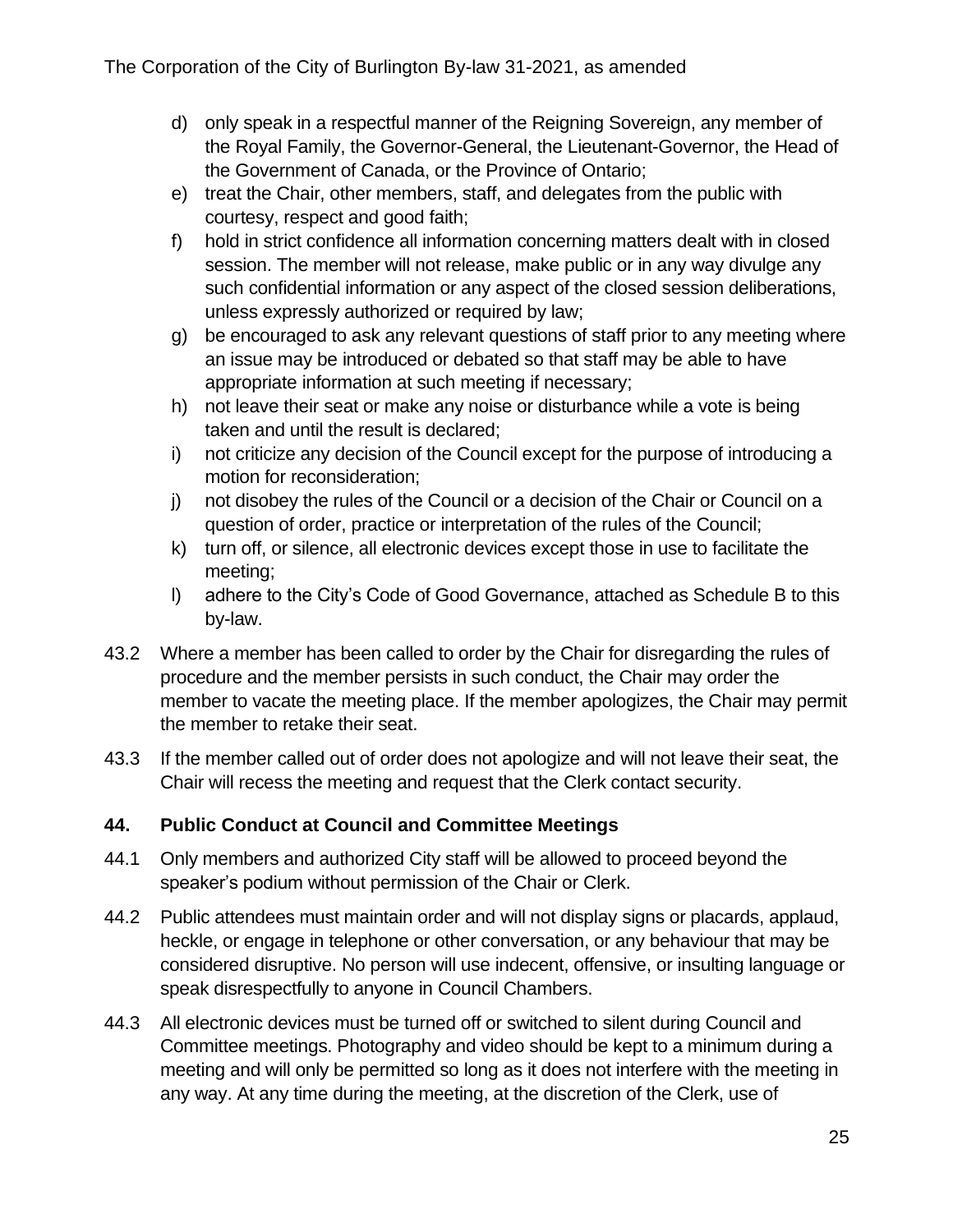electronic devices may also be prohibited if it is believed that the use is interfering with any audio or video broadcast of the meeting.

44.4 Any person who contravenes any provision of this section may be expelled from the meeting by the Chair.

#### <span id="page-25-0"></span>**45. Presentations**

- 45.1 Presentations addressing matters relevant to the City and seeking to provide information, or receive input from Council, or Committee will be permitted from any local board or similar authority including relevant agencies, boards, commissions as well as other levels of government and City staff.
- 45.2 Presentations of a maximum of ten minutes will be permitted provided that the presenter, or their representative has requested and been granted status from the Clerk before the agenda is published.
- 45.3 Council may limit or extend the time allowed for a presentation by a majority vote.

#### <span id="page-25-1"></span>**46. Delegations**

- <span id="page-25-2"></span>46.1 Requests to delegate at a Committee meeting and Council must be submitted to the Clerks Department prior to noon the day before a meeting. If the meeting is held on a Monday, delegations must register by 12 noon the Friday before the meeting.
- 46.2 Any person, group of persons, or organization may request to speak to an item listed on the agenda provided that the subject matter of the delegation directly relates to the item on the agenda. All requests to delegate must be made in writing to the Clerk, outline the nature of their request, and include any additional material (i.e. PowerPoint) by the deadline stated in section [46.1.](#page-25-2)
- 46.3 If a delegate requests to speak regarding a matter not listed on the agenda, they must have a member of Council sponsor the item by way of a motion memorandum to the Clerk no later than Wednesday at 12:00 pm (noon) the week the agenda is prepared.
- 46.4 All delegations will be heard at Standing Committee. Where a delegate has spoken at Committee, a further delegation request by the delegate, or a related party, will not be permitted on the Council agenda unless the delegation is bringing forward new information. Only the new information will be heard.
- 46.5 The Clerk will provide the Chair with all requests to delegate submitted after the deadlines stated in section [46.1,](#page-25-2) for Council consideration. A majority vote is required to permit the delegate to speak.
- 46.6 Delegations will be permitted without prior registration during any public meeting as required by sections 17 (19.2), 34 (14.2) and 51(20) of the *Planning Act, R.S.O. 1990, c. P.13.* Delegations are strongly encouraged to register before the standard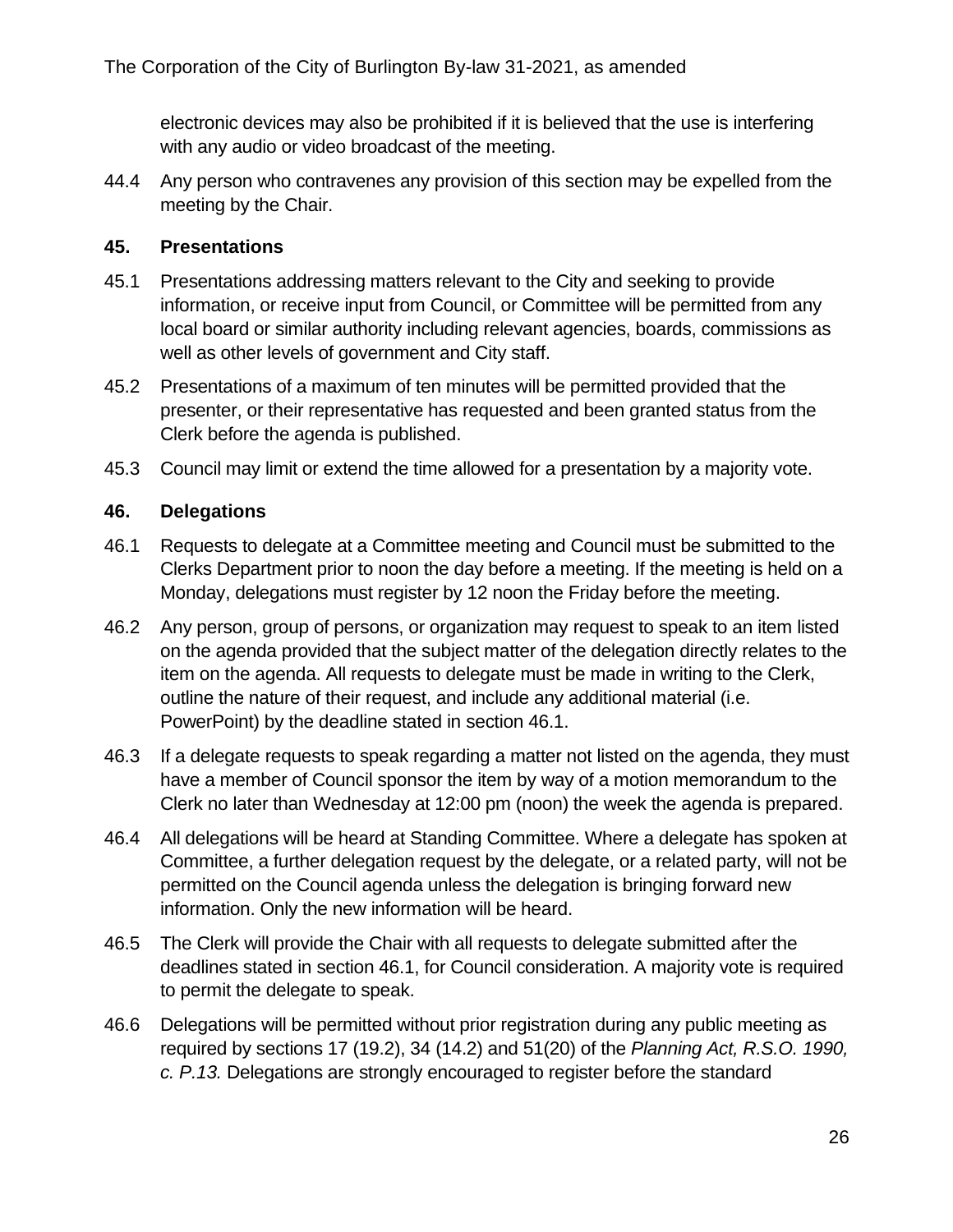delegation registration deadline and will be asked to fill in an attendance form to fulfill legislative notice requirements.

- 46.7 Delegations will be permitted to speak for a maximum of ten minutes at Committee and five minutes at Council. The allotted time includes any audio or video presentations but does not include answering questions from members. If there are numerous delegates taking the same position on a matter, the Clerk will encourage them to select one spokesperson to present their views within the time allocation.
- 46.8 The speaking time for a delegation may only be extended by majority vote of the members present.
- 46.9 Delegations must abide by the rules of procedure and public conduct at meetings. They will accept any decisions of the Chair and not enter into cross debate with members, other delegations, or staff. Any discourse between members and the delegation will be limited to members asking questions for clarification and obtaining additional, relevant information only.
- 46.10 Where the City Manager or the Clerk determines that a person requesting to delegate is likely to engage in unreasonable or offensive conduct, make unreasonable or offensive statements or demands, repeatedly speak on a subject matter that is not within the City's jurisdiction, or otherwise misuse the privilege of addressing Committee or Council, the person will not be permitted to appear as a delegate at the meeting.
- 46.11 At the discretion of the Mayor/Chair, City Manager or City Clerk, written delegation material may be requested in advance of the meeting prior to confirming registration as a delegation. Upon review of that material by the Mayor/Chair, City Manager or City Clerk, if it is deemed not applicable to the business of Council or Standing Committee, the delegation will not be registered to speak at the meeting.
- 46.12 If a request to delegate has been denied in accordance with section 46.1, the City Manager or the Clerk will:
	- a) Notify the requester that they will not be permitted to appear as a delegate and provide reasons for the decision; and
	- b) Inform the members of the decision to deny the request.
- 46.13 Delegations are not permitted at Council Workshops.

#### <span id="page-26-0"></span>**47. Correspondence**

47.1 Every communication, pertaining to a matter on a meeting agenda, that the Clerk is in receipt of will form part of the public record. It is the duty of the Clerk to ensure that all communications received are circulated to members of Council and made publicly available in advance of the meeting, and if necessary, during a meeting.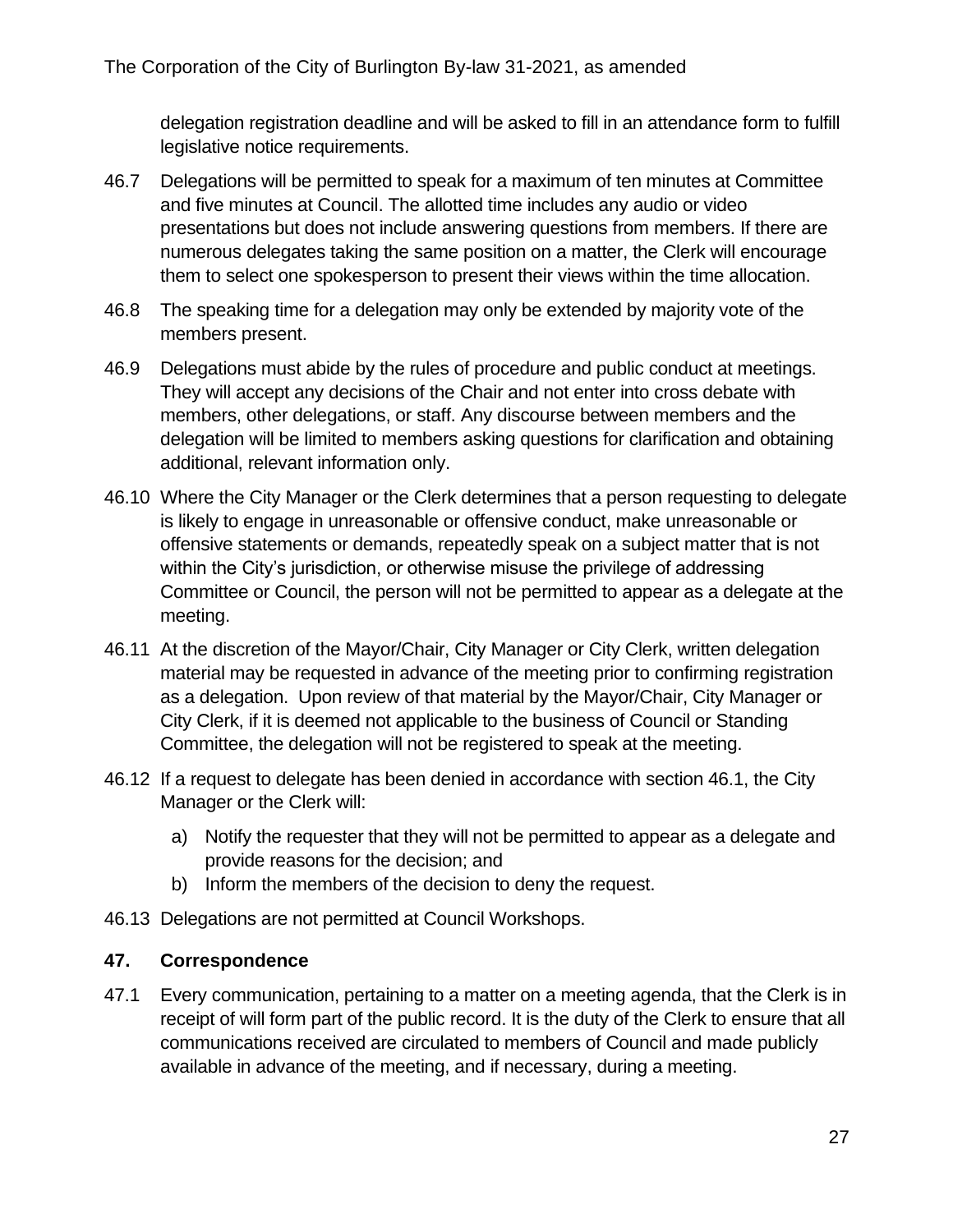- 47.2 All communications must meet the following conditions:
	- a) be legible;
	- b) delivered in person, or sent by mail, email or fax;
	- c) be addressed to Council, a committee, or to the Clerk;
	- d) not contain any impertinent or improper language;
	- e) be signed by at least one person and include either a mailing address or a phone number for contact purposes;
	- f) must be within the jurisdiction of the City.
- 47.3 Clerk shall list every communication and petition that relates to an item on the agenda and has been received no later than 12 noon on the day before the meeting. If the meeting is held on a Monday, communications must be submitted by 12 noon the Friday before the meeting.
- 47.4 Communications that pertain to a Standing Committee decision that has yet to be ratified by Council will be forwarded to the Council agenda to be listed. Communication on a matter, that is received after a Council decision has been rendered will be circulated to Members of Council, form part of the public record but will not be listed on a minute record.
- 47.5 Communications that do not pertain to a matter on the agenda must be sponsored by a Member of Council. The Member must include a motion memorandum which clearly outlines the reasons for sponsoring the communication and the remedy sought. The correspondence and the accompanying motion memorandum must be received on or before the Wednesday the week the meeting agenda is published. Items received after the deadline may be circulated as part of an addendum and requires a 2/3 vote to add the item to the agenda.
- 47.6 At the discretion of the Clerk, communications may be redacted to protect personal information that has been included by the author.

#### <span id="page-27-0"></span>**48. Petitions**

- 48.1 A petition is a written request signed by more than one member of the public in support of a shared cause or concern. A petition may be presented in paper format, electronically, or make use of an online system for petitions. Council will be the only body that can receive a petition.
- 48.2 A petition may be delivered in person or sent by mail, fax or email to:
	- a) the Clerk if the petition relates to a matter on the agenda; or
	- b) to a Member if the petition does not relate to a matter on the agenda.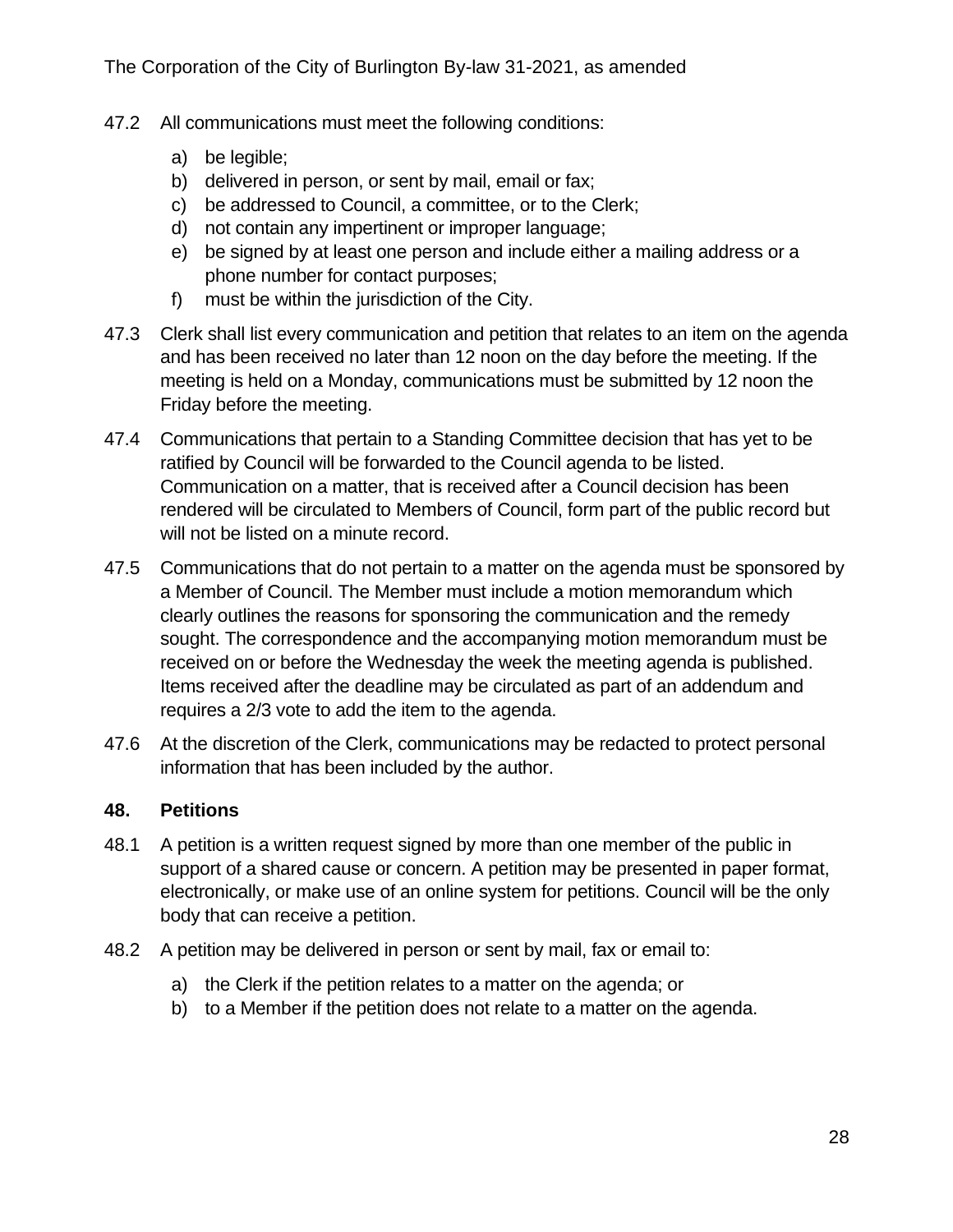- 48.3 A petition must contain the following:
	- a) the date of when the petition commenced;
	- b) the name and civic address, telephone number or email address of the organizer who started the petition for contact purposes;
	- c) the name and postal code of each person who signed or electronically submitted their name to the petition, if possible, the civic address of all participants; and
	- d) a clear statement which communicates the purpose of the petition. All petitions must be on matters within the jurisdiction of the City.
- 48.4 Petitions respecting items on the agenda must be received by the deadline as outlined in section 47.3. Petitions respecting items that are not on the agenda require a sponsor and an accompanying motion memorandum which must be received on or before the Wednesday the week the meeting agenda is published. Items received after the agenda is published require a 2/3 vote to add the item to the agenda.
- 48.5 Petitions that relate to a matter on the agenda will be dealt with during the Petitions portion of the meeting. At that time any petitions received will be read into the record by stating the purpose of the petition and indicating how many individuals have signed.
- 48.6 Unless otherwise directed by City Council by way of motion, petitions, pertaining to a matter on the agenda, will be received and filed under the motion to receive and file information items.
- 48.7 A petition not relating to an item on the agenda may be sponsored by a Member. The Member must include a motion memorandum which clearly outlines the reasons for sponsoring the petition and the remedy sought. When introducing the matter, the Member will read into the record the purpose of the petition, how many individuals have signed it and then present their motion. The motion memorandum and accompanying petition must be received on or before the Wednesday of the week the meeting agenda is published. Reports received after the deadline requires a 2/3 vote to add the item to the agenda.

#### <span id="page-28-0"></span>**49. Questions/Speaking**

- 49.1 Members will be permitted to ask each delegation two questions at a time directly relating to the matter under consideration.
- 49.2 Prior to accepting a motion, the Chair will permit two questions at a time from each member directly relating to the matter under consideration.
- 49.3 A member may ask a question only for the purpose of obtaining facts relevant to the matter under discussion and necessary for a clear understanding. All questions will be stated succinctly and will not be used as a means of making statements, or assertions.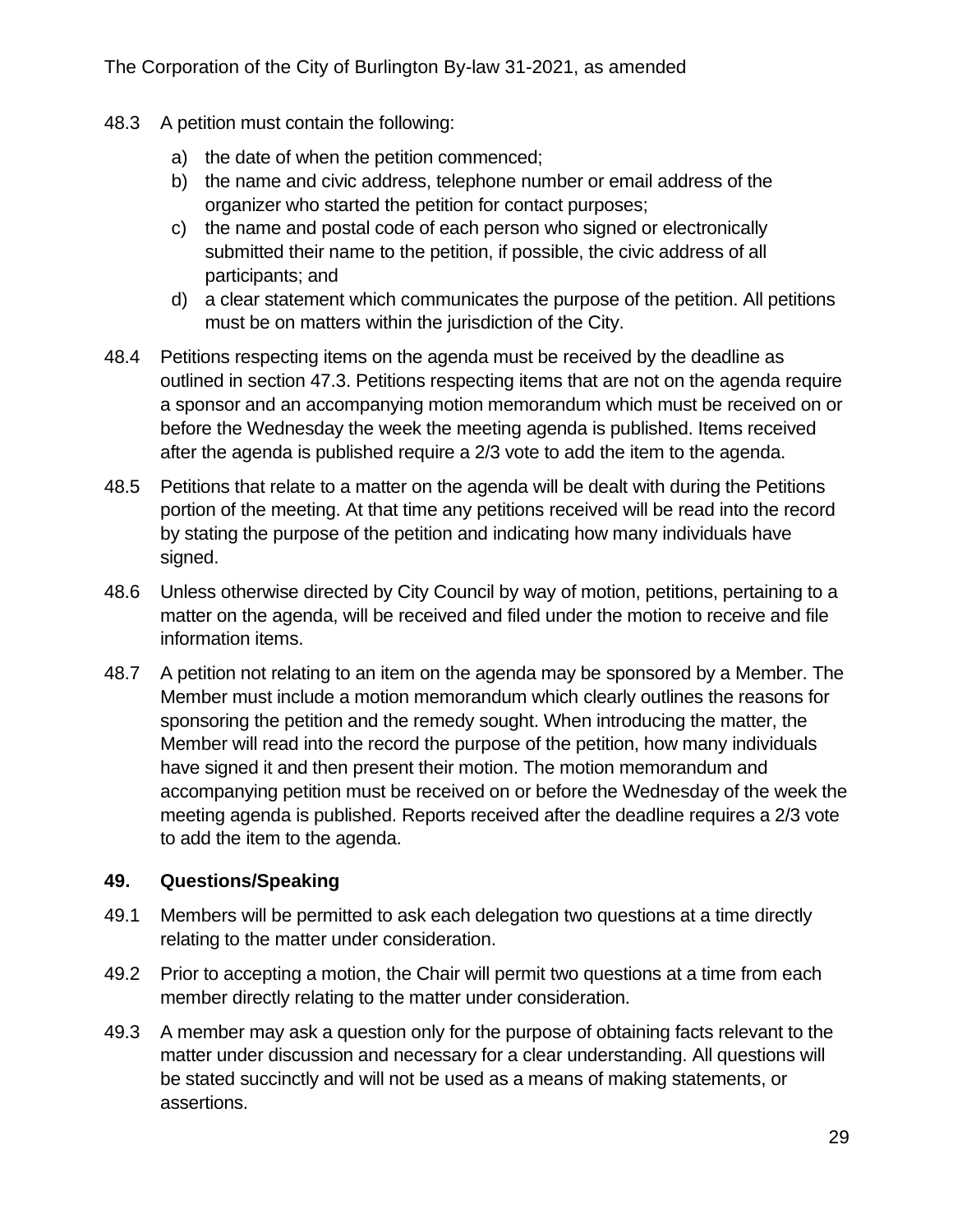- 49.4 All members will address their questions and comments through the Chair.
- 49.5 Members are encouraged to provide questions to staff prior to the meeting and address any answers received during the comments portion of the discussion.
- 49.6 When all questions have been addressed a member may move a motion. The Chair will allow the mover to address Council first.
- 49.7 To address Council, a member will request to speak by pressing their microphone button which will put them in the speaking queue and wait to be recognized by the Chair.
- 49.8 The Chair will recognize the members who wish to speak in the order that they come to the Chair's attention. When a member has been recognized by the Chair as having the floor, the member will direct their comment to the Chair and speak only to the matter under consideration.
- 49.9 When a member is speaking, no other member will interrupt, except to raise a Point of Privilege or Point of Order.
- 49.10 Any member may require the motion under discussion to be read at any time during the debate so long as they do not interrupt a member while speaking.
- 49.11 No member will be permitted to speak a second time on an item of business until every member who desires to speak has spoken.
- 49.12 Each member will have a limit of five minutes to speak on a motion and will be given the option of an additional five minutes after every member has been allowed to speak. An additional five minutes will only be provided to members through the passing of a two-thirds vote.
- 49.13 The Chair may ask questions, or comment in a general manner without leaving their position. If the Chair wishes to make a motion or speak to a motion taking a definite position, then they must first leave the Chair position by calling on the Vice-Chair to fill their place until their comments are finished.

#### <span id="page-29-0"></span>**50. Motions at the Meeting**

- 50.1 In Council, the following motions may be introduced verbally, without notice and without leave, except as otherwise provided by this by-law:
	- a) a point of order or privilege;
	- b) to suspend the rules of procedure;
	- c) to postpone definitely (deferral motion with a specified date/meeting);
	- d) to refer;
	- e) to amend;
	- f) to postpone indefinitely (deferral motion without specifying a date/meeting);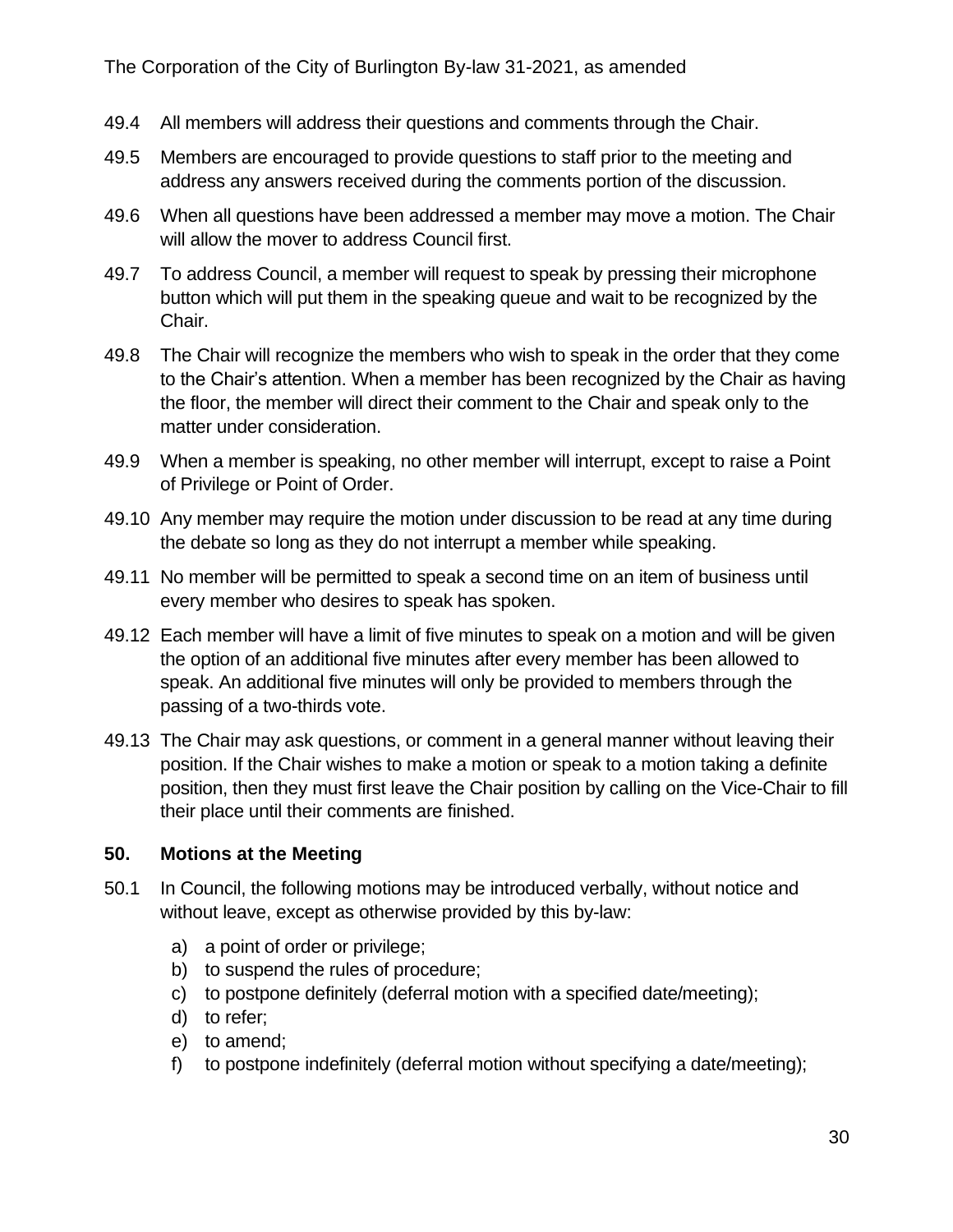- g) to close debate;
- h) to adjourn;
- i) any other procedural motion.
- 50.2 The mover and seconder may withdraw a motion or a notice of motion at any time prior to it being opened for discussion by the Chair. If withdrawn prior to discussion, the motion is not included in the minutes of the meeting.
- 50.3 After a motion has been opened for discussion by the Chair, it will be deemed to be in the possession of Council but may be withdrawn by the originator at any time before a decision or amendment, provided Council does not object.
- 50.4 When a motion is under consideration, no new main motion will be accepted. Nonmain motions are acceptable including procedural motions, and motions to refer, defer, and amend.
- 50.5 After a motion has been put to vote by the Chair, no member may speak to the motion nor will any other motion be made until after the vote is taken and the result has been declared.
- 50.6 A motion regarding a matter that is beyond the jurisdiction of Council will not be in order except a matter that, in the opinion of the majority of Council, has to do with the welfare of the citizens generally. The question of the opinion is to be decided without debate.
- 50.7 Schedule A of this by-law describes the form and standard descriptive characteristics of subsidiary and privileged motions commonly used in Committee and Council.

#### <span id="page-30-0"></span>**51. Voting**

- 51.1 Voting will be conducted in the following order:
	- a) amendment to any amending motion;
	- b) upon determination of a) above, any subsequent amendment to the amending motion;
	- c) the amending motion;
	- d) the main motion (as amended or as originally presented).
- 51.2 When the motion under consideration contains distinct recommendations, a member may request that the vote be taken separately on each recommendation and no vote will be required to be taken on the matter as a whole.
- 51.3 When a vote is called by the Chair, each member, unless they have declared a pecuniary interest, will vote by a clear show of hands. The Chair will first ask those in favour to raise their hands, followed by those opposed and will then declare the result of the vote. A vote will never be taken by secret vote, or ballot.
- 51.4 Every member present at a meeting will vote on every motion, unless prohibited by legislation. Failure to vote for any reason will be deemed to be a negative vote.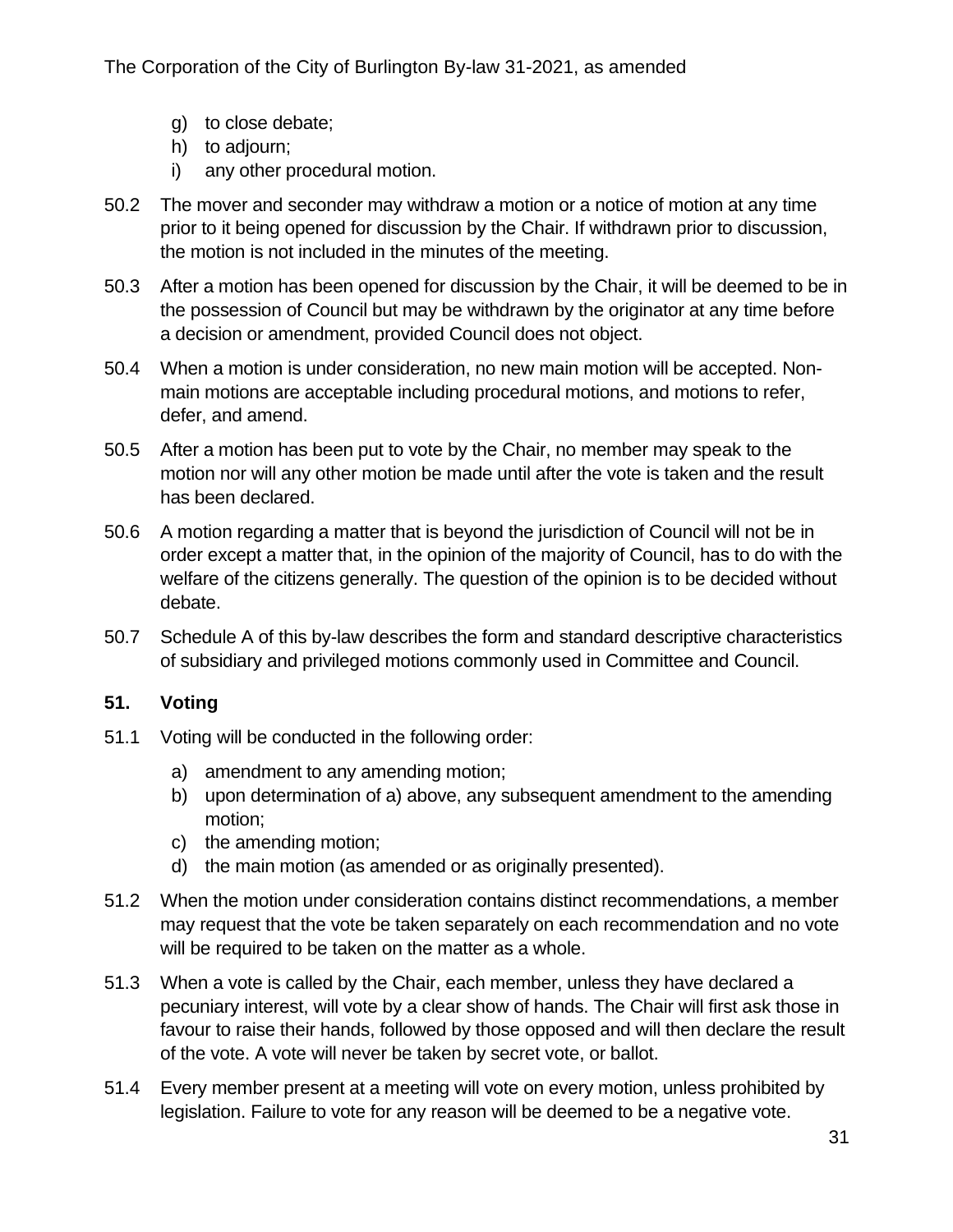- 51.5 Except as provided elsewhere in this by-law, a motion will be considered carried when a majority of the members present and voting have voted in favour of the motion. When there is a tie vote the motion is lost.
- 51.6 In a Council meeting, a recorded vote will be taken on all motions that move the business of the organization, where electronic voting is available.
- 51.7 During a recorded vote, the Chair will call the vote in accordance with section 51.3, while also asking members to vote electronically.
- 51.8 When electronic voting is not available, a recorded vote will be taken only upon the request by a member immediately before or after a vote is taken.

#### <span id="page-31-0"></span>**52. Reconsideration**

- 52.1 Any proposal to reconsider, amend or rescind a previous decision of Council made within its current term shall require a motion of reconsideration.
- 52.2 A motion to reconsider a previous decision of Council made earlier in a meeting:
	- a) may be presented at any time prior to the meeting's adjournment by any member who voted in the majority when the decision was made;
	- b) may not be applied to a decision to postpone indefinitely; and
	- c) requires an affirmative vote of the majority of the members present.
- 52.3 A motion to reconsider a previous decision of Council at a subsequent meeting:
	- a) may only be introduced by a member who was present at the meeting and voted in the majority when the decision was made or who was not present at the meeting when the decision was made;
	- b) will be introduced as a notice of motion in accordance with sections 36.5 and 36.6 for consideration; and
	- c) requires an affirmative vote of two-thirds of the members present.
- 52.4 The mover of a motion to reconsider will specify whether the reconsideration will address the entire original decision of Council or part of the original decision.
- 52.5 Debate on a motion for reconsideration will be confined to reasons for or against reconsideration.
- 52.6 Discussion of the previous decision will not be in order until the motion to reconsider has been adopted.
- 52.7 Where the motion to reconsider is approved, reconsideration will become the next order of business unless the motion to reconsider included direction to postpone reconsideration to a definitive date.
- 52.8 A decision of Council can only be reconsidered once during a term of Council. A motion to reconsider a previous reconsideration will never be in order.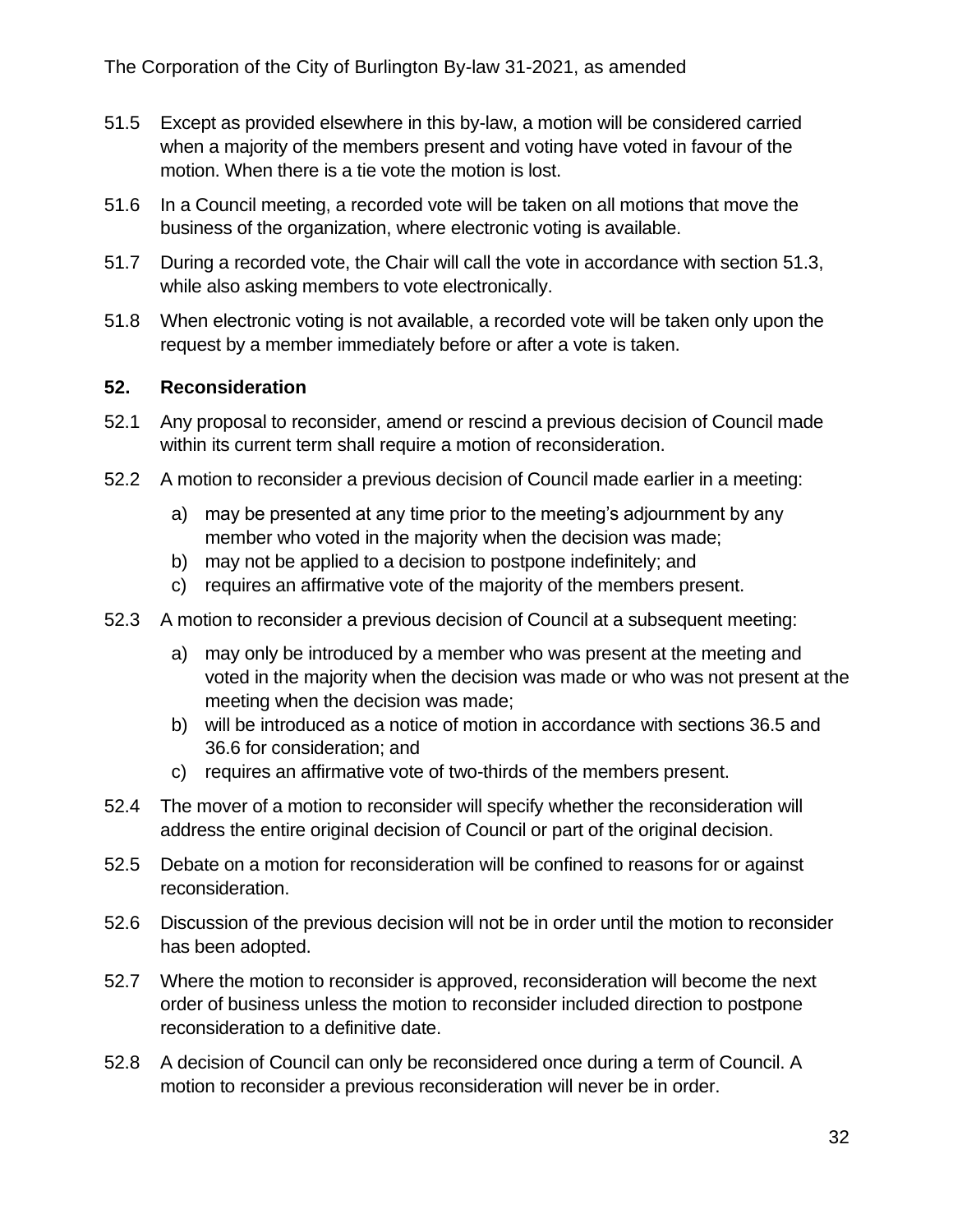The Corporation of the City of Burlington By-law 31-2021, as amended

## <span id="page-32-0"></span>**53. Repeals**

53.1 By-laws 04-2020, 13-2020, 21-2020, 68-2020, 89-2020 and 90-2020 are hereby repealed; and

#### <span id="page-32-1"></span>**54. Schedules**

54.1 Schedules A, B and C as affixed hereto form part of this by-law; and

#### <span id="page-32-2"></span>**55. Commencement**

55.1 This by-law will come into full force and take effect on the final day of passing thereof.

Enacted and passed this 20<sup>th</sup> day of April 2021.

Mayor Marianne Meed Ward \_\_\_\_\_\_\_\_\_\_\_\_\_\_\_\_\_\_\_\_\_\_\_\_\_\_\_\_\_\_\_\_

City Clerk Kevin Arjoon \_\_\_\_\_\_\_\_\_\_\_\_\_\_\_\_\_\_\_\_\_\_\_\_\_\_\_\_\_\_\_\_\_\_\_\_\_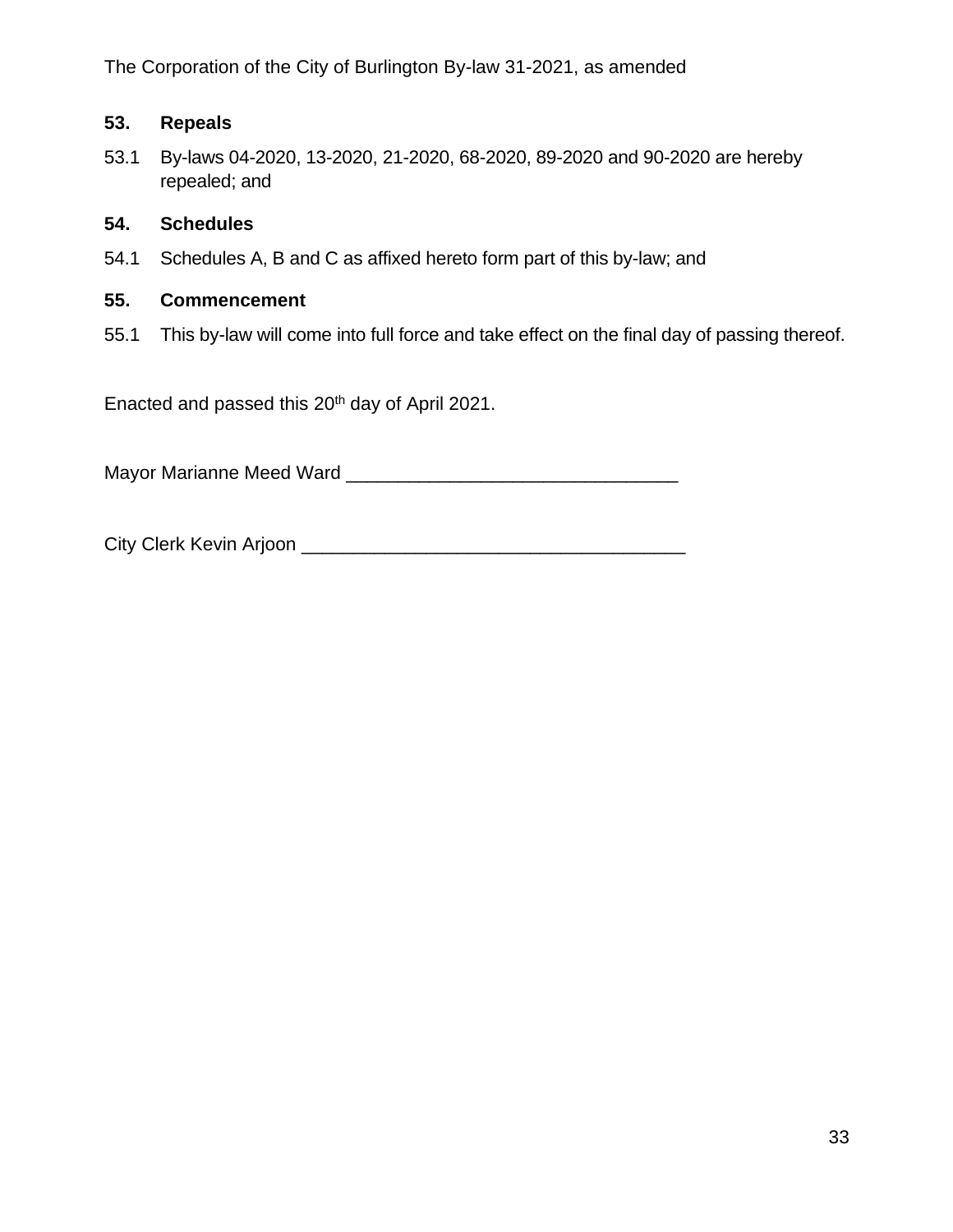## **SCHEDULE A - COMMON MOTIONS**

#### <span id="page-33-1"></span><span id="page-33-0"></span>**1. Motion to Adjourn**

- 1.1 A Motion to adjourn:
	- a) is always in order except as provided by this by-law;
	- b) is not debatable;
	- c) is not amendable;
	- d) is not in order when a member is speaking or during the verification of the vote.
	- e) is not in order immediately following the affirmative resolution of a motion to close debate; and
	- f) when resulting in the negative, cannot be made again until after some proceedings have been completed by Council.
- 1.2 A motion to adjourn without qualification, if carried, brings a meeting or a session of Council to an end.
- 1.3 A motion to adjourn to a specific time, or to reconvene upon the happening of a specified event, suspends a meeting of Council to continue at such time.

#### <span id="page-33-2"></span>**2. Point of Privilege**

- 2.1 A member may at any time raise a point of privilege directing attention to a matter that affects the integrity, character or reputation of an individual, individuals or the entire Council, or the ability of an individual to participate.
- 2.2 A point of privilege will take precedence over any other matter and a member will not be permitted to enter into any debate or introduce any motion not related to the point of privilege.
- 2.3 The Chair will decide upon the point of privilege and advise the members of the decision.
- 2.4 The Chair's decision is final unless a member immediately appeals the decision.
- 2.5 If the decision of the Chair is appealed, the Chair will immediately call a vote on the decision. The vote will occur without debate and the results will be final, based on a two-thirds vote.

#### <span id="page-33-3"></span>**3. Motion to Close Debate (Previous Question)**

- 3.1 A motion to close debate:
	- a) is not debatable;
	- b) is not amendable;
	- c) cannot be moved with respect to the main motion when there is an amendment under consideration;
	- d) should be moved by a member who has not already debated the question.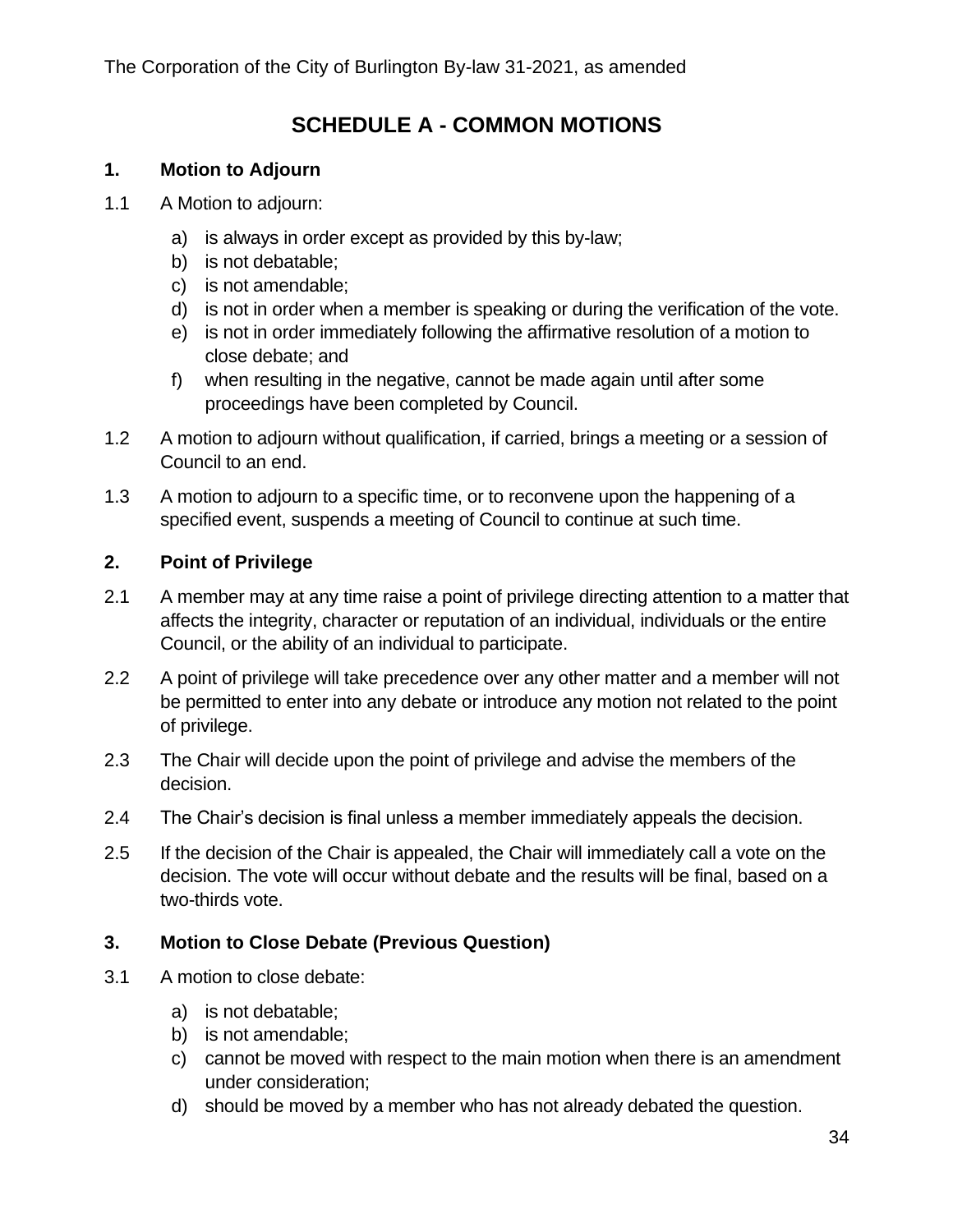- e) requires a two-thirds majority vote of members present for passage; and
- f) when resolved in the affirmative, the question is to be put forward without debate or amendment.

## <span id="page-34-0"></span>**4. Motion to Postpone Definitely (Motion to Defer)**

- 4.1 A motion to postpone definitely:
	- a) will state a fixed time, or date;
	- b) is debatable, but only as to whether the matter should be postponed and to what time;
	- c) is amendable as to time and/or date;
	- d) requires a majority vote of members present to pass; and
	- e) will have precedence over the motions to refer, to amend, and to postpone indefinitely.

## <span id="page-34-1"></span>**5. Motion to Refer (To Committee or Staff)**

- 5.1 A motion to refer:
	- a) will state the committee, or staff member where the motion is to be referred to;
	- b) is debatable;
	- c) is amendable; and
	- d) will take precedence over all amendments of the main question and any motion to postpone indefinitely.

## <span id="page-34-2"></span>**6. Motion to Amend**

- 6.1 A motion to amend:
	- a) is debatable;
	- b) is amendable;
	- c) will be relevant and not contrary to the principle of the motion under consideration; and
	- d) may propose a separate and distinct disposition of a question provided that such altered disposition continues to relate to the same issue which was the subject matter of the question.
- 6.2 Only one motion to amend an amendment to the original motion will be allowed at one time. Further amendments will be considered after a vote on the amendment to the proposed amendment.

## <span id="page-34-3"></span>**7. Motion to Postpone Indefinitely**

- 7.1 A motion to postpone indefinitely:
	- a) stops a motion and avoids a direct vote on the question;
	- b) is debatable;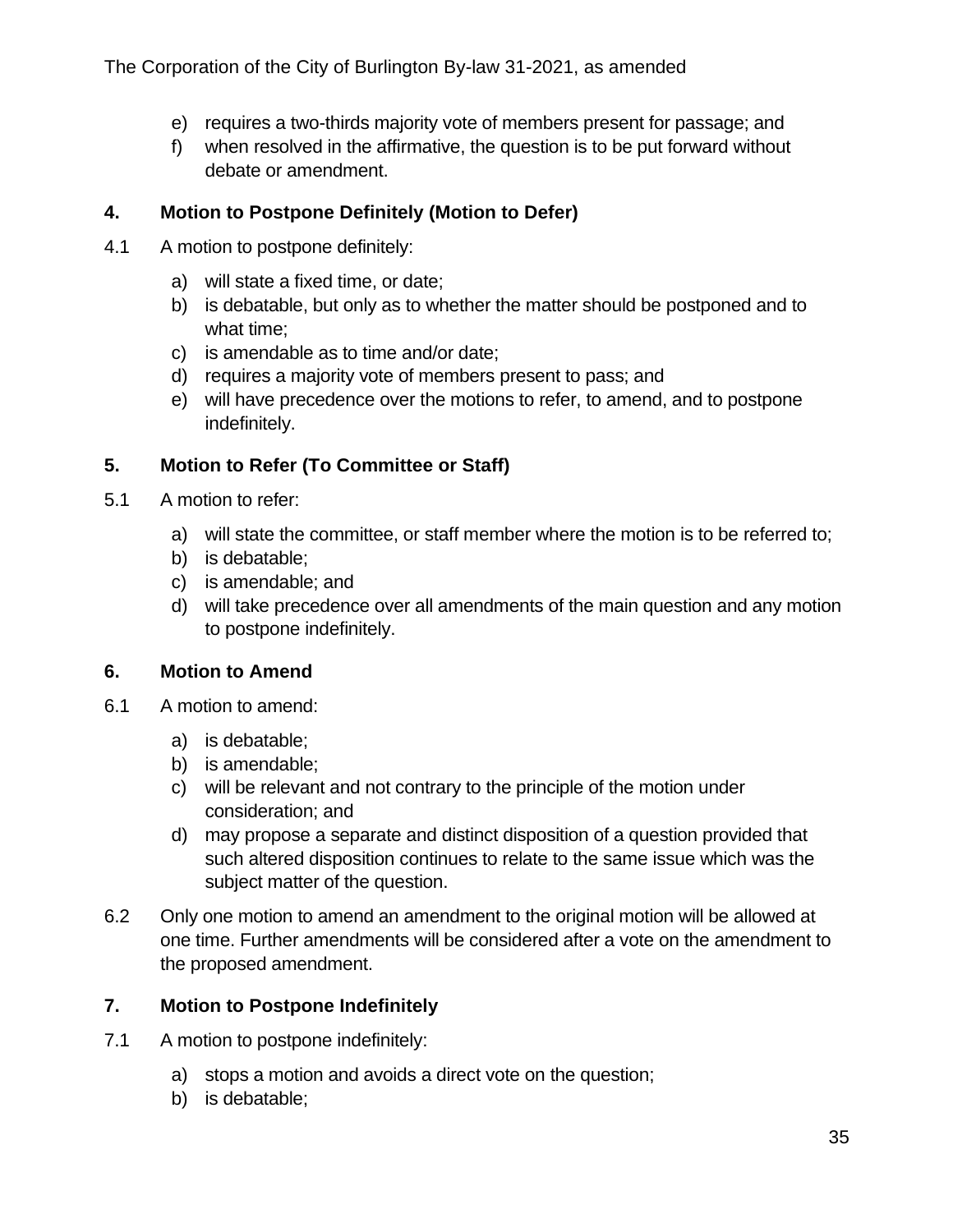- c) is not amendable; and
- d) requires a majority vote.

#### <span id="page-35-0"></span>**8. Point of Order**

- 8.1 A member may raise a point of order when they consider a matter to be a departure from or contravention of the rules, procedures and/or generally accepted practices of Council.
- 8.2 A member will raise the point of order by requesting the floor, and after being granted the floor by the Chair, they will state the point of order to the Chair. The Chair will make a timely decision on the point of order. Thereafter, the member will only address the Chair for the purpose of appealing the decision to Council.
- 8.3 If the member does not appeal, the decision of the Chair will be final. If the member appeals, the Chair will immediately call a vote on the decision. The vote will occur without debate and the results will be final, based on a two-thirds vote.

#### <span id="page-35-1"></span>**9. Motion to Suspend the Rules (Waive the Rules)**

- 9.1 A motion to suspend the rules:
	- a) is not debatable;
	- b) is not amendable;
	- c) requires a two-thirds majority vote to carry; and
	- d) takes precedence over any motion if it is for a purpose connected with that motion.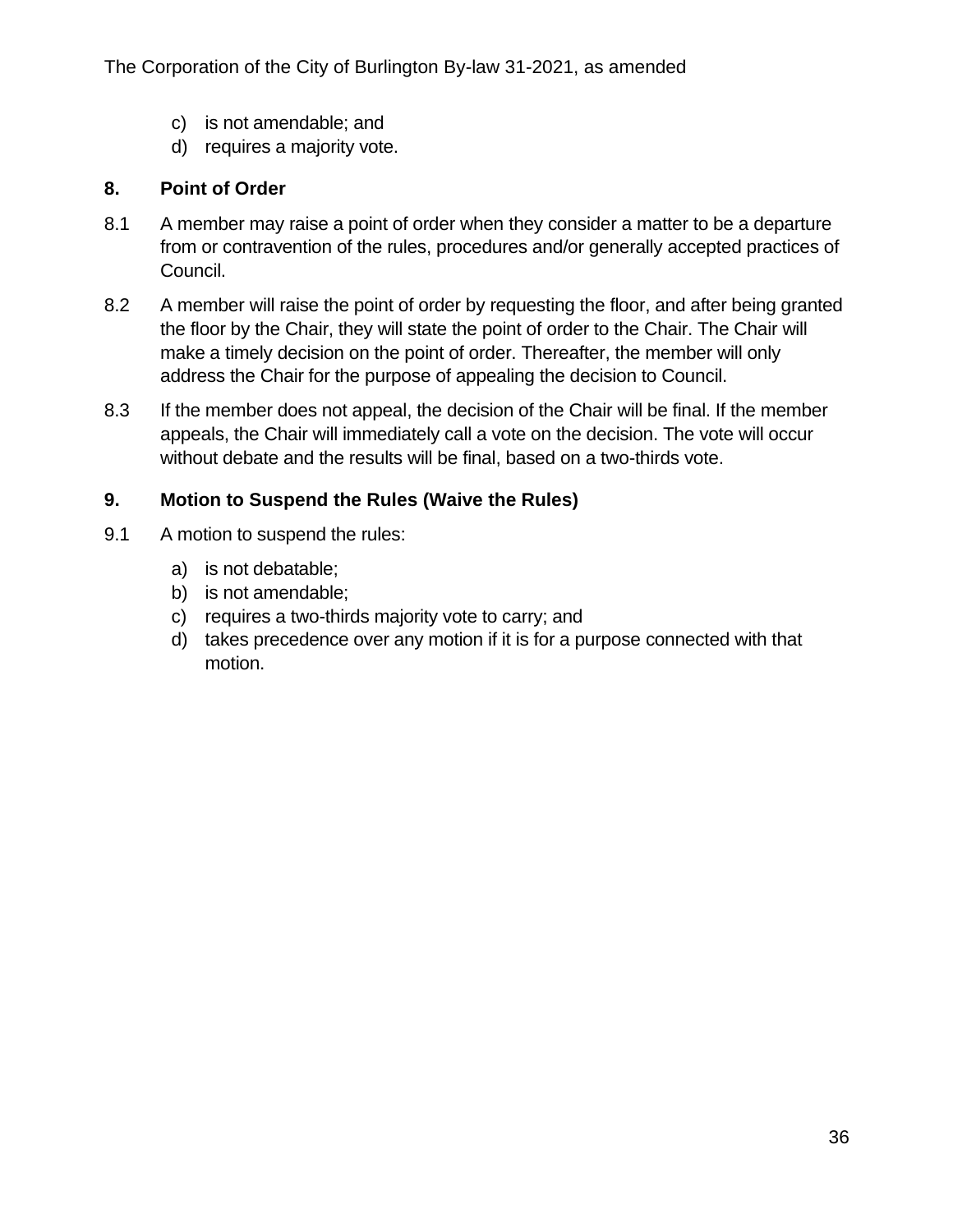## **SCHEDULE B - CODE OF GOOD GOVERNANCE**

#### <span id="page-36-0"></span>**PREAMBLE**

The Council of the City of Burlington is committed to achieving excellence in governance, and doing so in a way that maintains and ensures public trust and confidence in the City's decision making. The elements of this Code that are subject to a formal complaint are intended to act as a Code of Conduct as required under the Municipal Act.

## **PURPOSE**

The City of Burlington's Council Code of Good Governance serves four main purposes:

- To set out, in a manner that is aspirational and proactive, clear expectations of the governance behaviour of members of Council;
- To provide clarity to the public as to the behaviour they can expect from members of Council, and the governance responsibilities that go beyond those in the Municipal Act;
- To provide guidance to members of Council in the conduct of their duties as elected officials; and
- To provide a mechanism for responding to alleged breaches of elements of the Code.

## **APPLICATION**

This Code applies to all members of the Council of the City of Burlington. It is the responsibility of all members to be aware of and comply with the Code.

## **ASPIRATIONAL COMMITMENTS (NOT SUBJECT TO A COMPLAINT)**

- 1. We will put the interests of the City above our own personal interests when conducting City business.
- 2. We acknowledge that working collaboratively will provide better governance decisions.
- 3. We will exercise strategic leadership by developing and clearly communicating to the public the Council's purpose and priorities, and its intended outcomes.
- 4. We will ensure alignment of our key policies, budgets, and other policy instruments with our strategic goals, and hold ourselves, and staff accountable for the efficient and effective delivery of those goals.
- 5. Because our decisions often have generational impacts, we will strive to take the long view, and in doing so sincerely consider the interests of those who will be immediately impacted, and those who will be impacted in the future.
- 6. We will, with our Audit Committee, identify risks to the corporation and ensure that Council and staff are effectively managing those risks.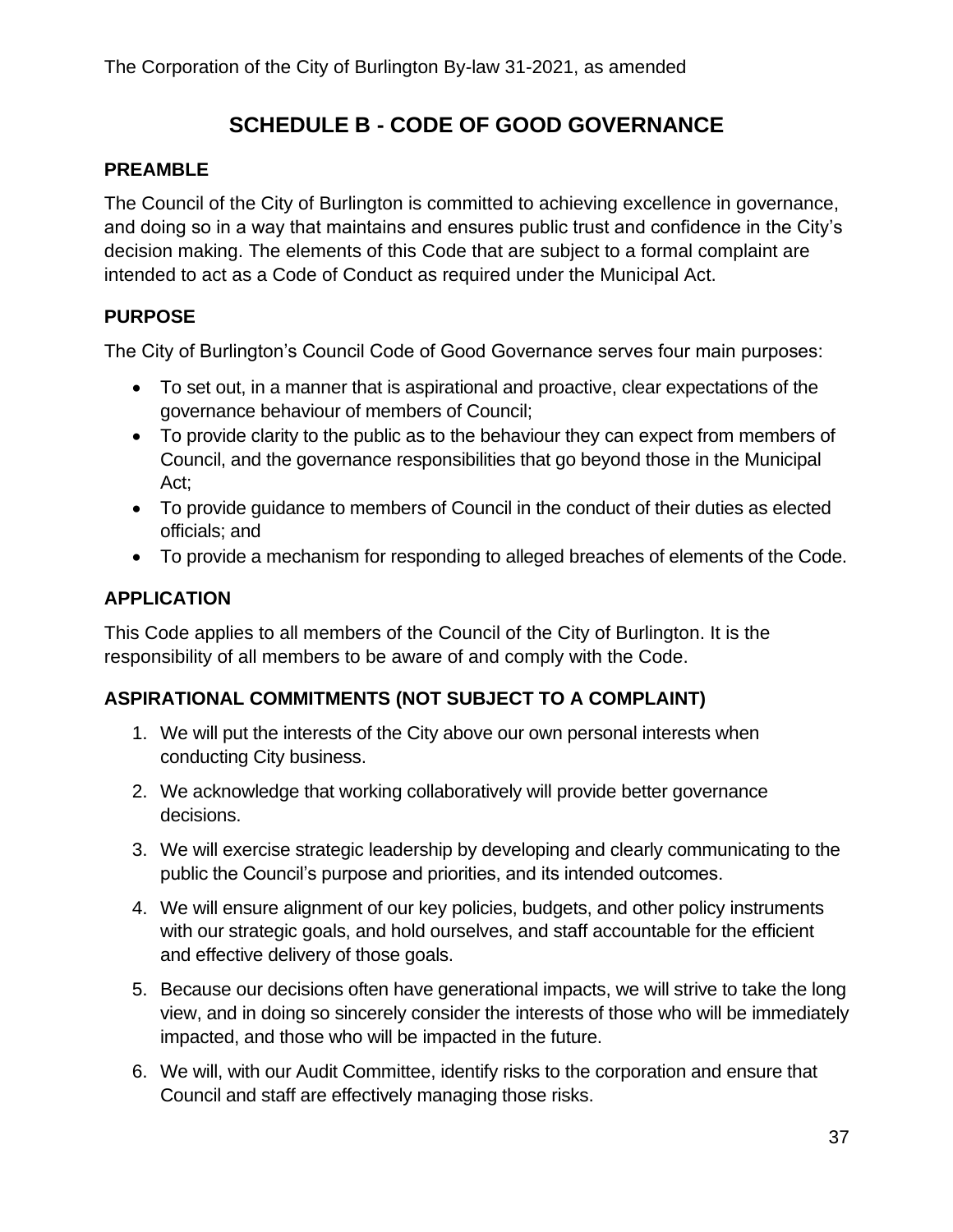- 7. We will strive to ensure expansive transparency and robust accountability.
- 8. We will exemplify the responsibilities and role articulated for members of Council in the Municipal Act.

### **CONDUCT COMMITMENTS (SUBJECT TO A FORMAL COMPLAINT)**

- 9. We will not use city resources to advance our personal interests, we will adhere to the Council Expense Manual, and we will be particularly cautious about using city resources during an election, and will act in compliance with the City's policies respecting elections.
- 10.We will treat each other, the public, and staff with courtesy and respect. In particular, we will act in a manner that ensures the Council Chamber is a respectful workplace.
- 11.We will communicate information to the public in ways that are accurate, timely, and in the interest of the corporation. We will respect that the Mayor, as head of council, is the primary spokesperson for Council.
- 12.We will respect the role of a ward councillor to play a leadership role on issues specific to their ward, and if we engage in issues in other wards we will exercise the courtesy of informing the ward councillor of our engagement.
- 13.We will take full responsibility for and curate any social media and Internet presence that the City and/or individual members of Council are responsible for in a way that reflects a high level of courtesy and respect. We will ensure that commenters are respectful, and do not impugn the motives, integrity, or competence of our Council colleagues, other members of the public, or staff. We will take reasonable efforts to address false or misleading information posted to our social media feeds.
- 14.We will hold in strict confidence all information concerning matters dealt with in Closed Council meetings, matters subject to solicitor client privilege, personal information, or information that is otherwise determined to be confidential.
- 15.We will avoid any actual or perceived conflict of interests. We, and our family members, will avoid accepting gifts, and where accepting a gift is an integral part of our duties as a member of council, we will report those valued at more than \$25 accepted, to the City Clerk who will annually report them to the public. We will adhere to the Corporate Policy on Gifts and Hospitality.
- 16.We will avoid directly or indirectly managing or controlling any monies received relating to a charitable, not for profit, or community-based organization's fundraising in our capacity as a member of Council. We will avoid soliciting or accepting benefits or hospitality in any form from an individual, group or corporation who might require a decision or consideration by the City. We will keep a record of all donors to events we organize, and the value of their donation, and file it with the City Clerk.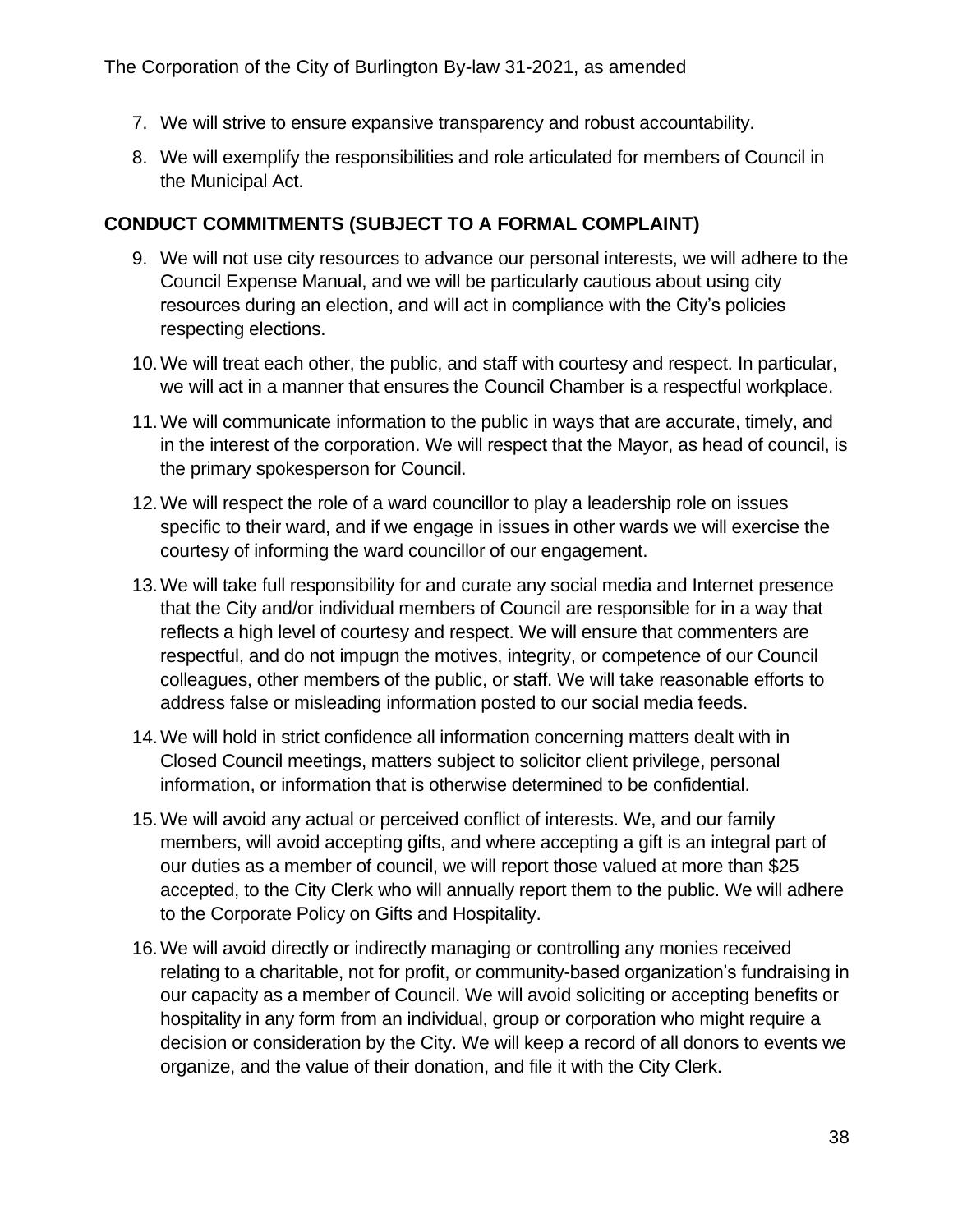- 17.We will respect the relative roles of Council to govern, and staff to manage. We will not direct staff, attempt to influence their professional advice to Council, and will not make public comments that impugn their performance. We will actively create and sustain an environment where staff are comfortable providing their professional advice to Council, even when it may be difficult or controversial. We will take extra efforts to avoid engaging in purchasing decisions, litigation and insurance matters, bylaw enforcement, prosecutions, and human resources matters (except those involving the City Manager), unless acting collectively with other members of Council in consideration of business brought forward for direction or decision.
- 18.We will foster respect for the democratic decision-making process. We will accurately communicate decisions of Council, even if we disagree with Council's decision. When we disagree with a Council decision we will do so in a way that avoids impugning the motives, integrity or competence of our Council colleagues, staff, or the institution generally.
- 19.We will hold ourselves individually accountable to these principles, and collectively accountable in a way that is respectful and constructive and will use the complaint mechanism as a course of last resort.

## **COMPLIANCE WITH THE CODE OF GOOD GOVERNANCE**

Members of Council shall adhere to the provisions of the Code of Good Governance. The Municipal Act, 2001 authorizes Council, where it has received a report by its Integrity Commissioner that, in their opinion, there has been a violation of those elements of the Code subject to complaint, may impose either of the following penalties:

- A reprimand;
- Suspension of the remuneration paid to the member in respect of their services as a member of Council or a local board, as the case may be, for a period of up to 90 days.

The Integrity Commissioner may also recommend that Council impose any of the following sanctions where there has been a breach of policy, separately established but referenced in this Code:

- Written or verbal public apology;
- Return of property or reimbursement of its value or of monies spent;
- Removal from membership of a committee; and
- Removal as chair of a committee.

## **Complaint of a Violation of this Code**

Any individual that has reasonable grounds to believe that a Member has breached this Code, may file a complaint with the City Clerk.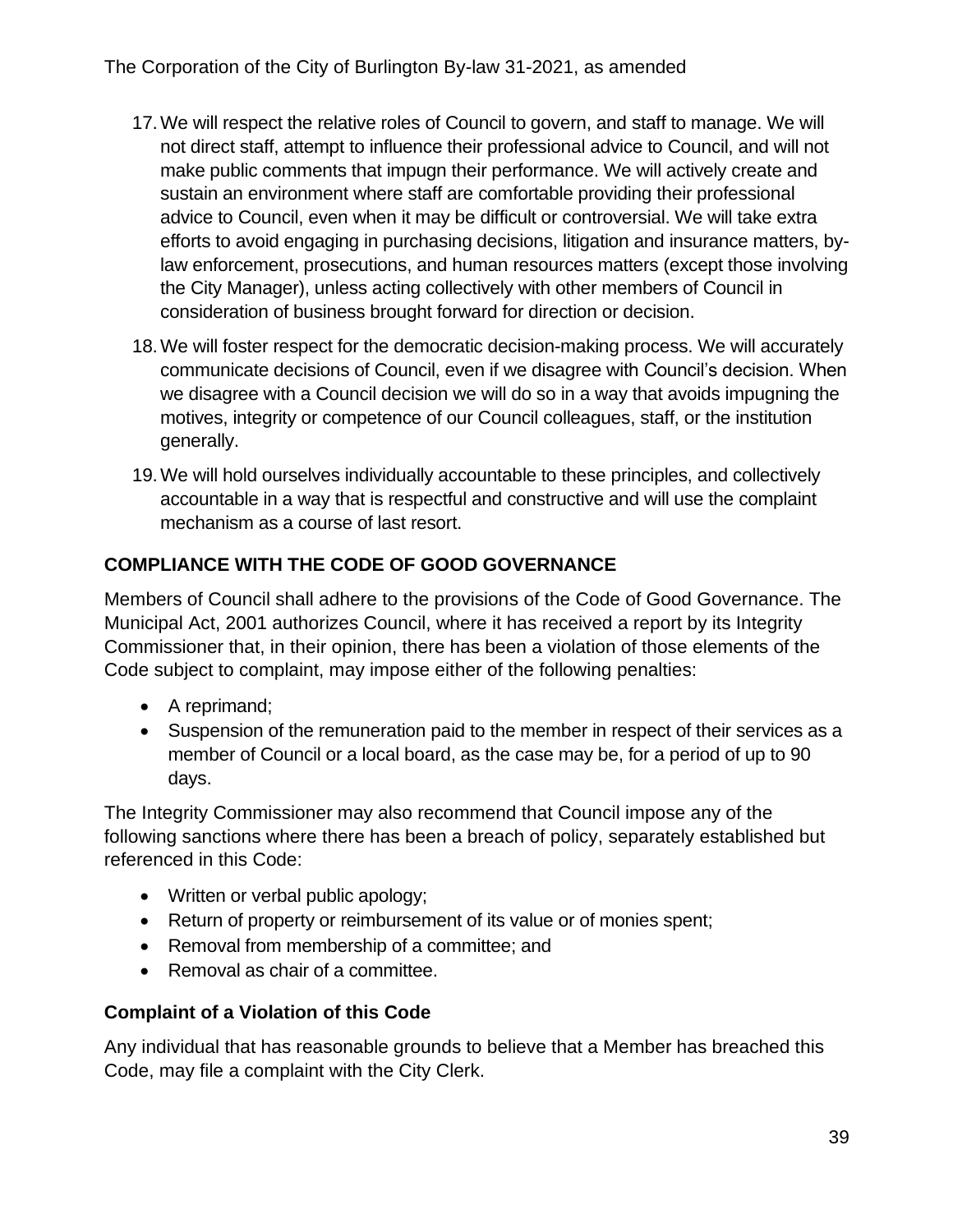The Integrity Commissioner shall be responsible for investigating such complaints and if the parties are in agreement, the complaint may be resolved by way of mediation.

If either party does not participate in the mediation process, if the complaint is not resolved through this process, or the matter is not appropriate for referral to mediation, the Integrity Commissioner shall assume responsibility for investigating the complaint in accordance with the procedures established by Council.

In the case of a complaint of discrimination or harassment, the complainant may file a complaint directly to the Human Resources Department under the City of Burlington Respect in the Workplace Policy. The complainant will also be advised of their right to advance an application to the Ontario Human Rights Tribunal.

## **Procedure – Informal Complaint**

Any individual who has identified or witnessed behaviour or activity by a member that appears to be in contravention of the Code may address their concerns informally with the member directly. Individuals are encouraged to use this process before initiating a formal complaint, however it is not a requirement to do so before initiating a formal complaint. Informal complaints can be pursued in the following manner:

- 1. Advise the member that their behaviour or activity contravenes the Code.
- 2. Encourage the member to stop the prohibited behaviour or activity.
- 3. If applicable, confirm to the member your satisfaction, or dissatisfaction with their response to the concern identified.
- 4. Keep a written record of the incidents including dates, times, locations, other persons present, and any other relevant information, including steps taken to resolve the matter.
- 5. If not satisfied with the response received through the informal process, an individual may proceed with a formal complaint through the Integrity Commissioner.

## **Procedure – Formal Complaint**

Any individual who has identified or witnessed behaviour or activity by a member that appears to be in contravention of the Code may address their concerns through the formal complaint process set out below.

- 1. All formal complaints must be made using the Complaints Form prepared by the City Clerk and/or Integrity Commissioner and shall be dated and signed by the Complainant.
- 2. The complaint must include an explanation as to why the issue raised may be a contravention of the Code and any evidence in support of the allegation must be included with the Complaints Form.
- 3. Any witnesses in support of the allegation must be identified on the Complaint Form.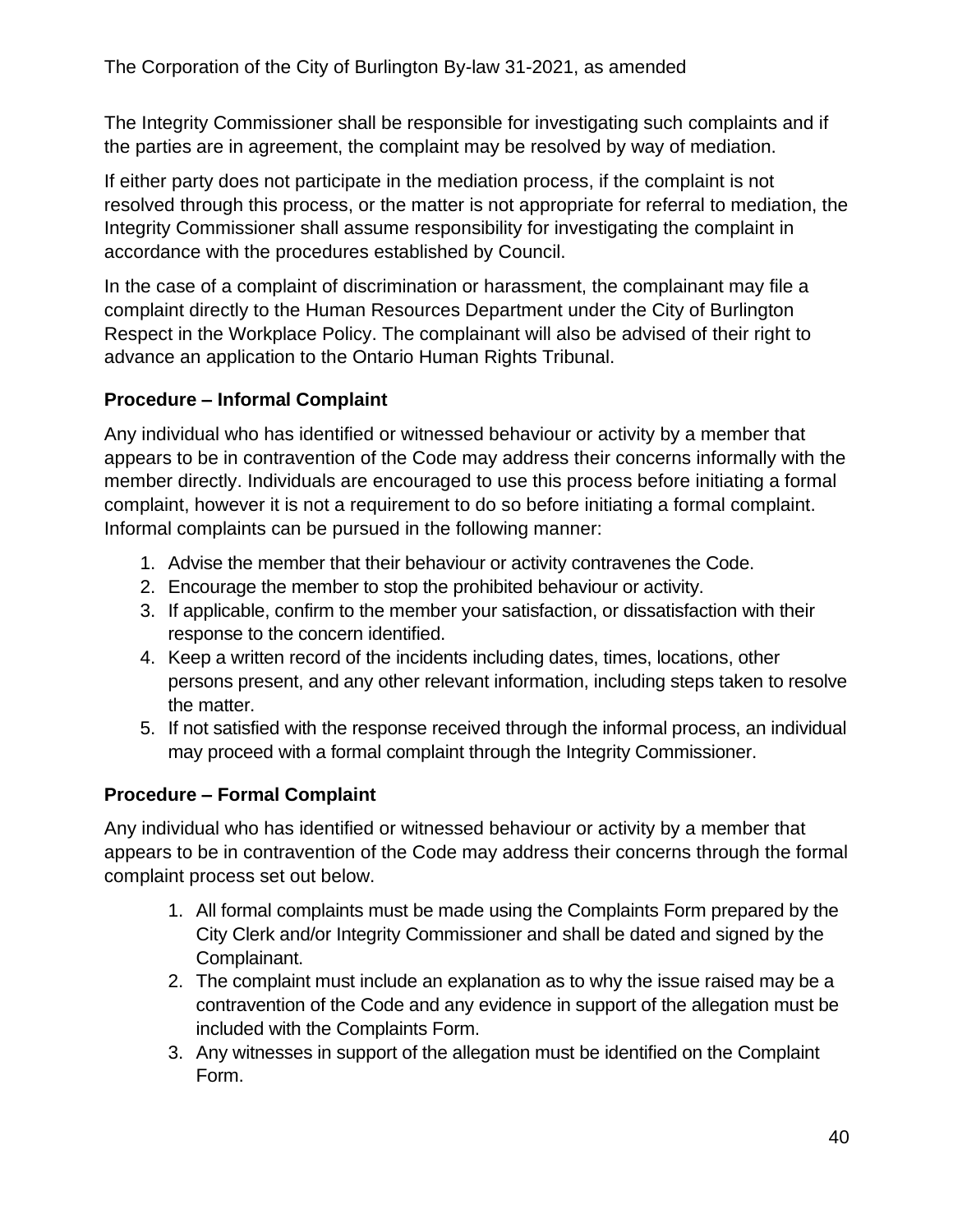- 4. The Complaint Form must include the name of the member alleged to have breached the Code, the section of the Code allegedly contravened, the date, time and location of the alleged contravention and any other information as required on the Complaint Form.
- 5. The complaint shall be filed with the Clerk who shall confirm that the required information is complete. The Clerk will forward the complaint form to the Integrity Commissioner who will determine whether the matter is, on its face, a complaint with respect to non-compliance with the Code and not covered by other legislation or policies.
- 6. The Integrity Commissioner may request additional information from the complainant.

## **Response of Integrity Commissioner of Complaint outside Jurisdiction**

If the complaint received by the Integrity Commissioner is deemed not to be a complaint with respect to non-compliance with the Code, the Integrity Commissioner shall advise the complainant in writing as follows:

Criminal Matter – if the complaint is an allegation of a criminal nature consistent with the Criminal Code of Canada, the complainant shall be advised that pursuit of such an allegation must be made through the Halton Police Services.

Municipal Freedom of Information and Protection of Privacy – if the complaint is more appropriately addressed under the *Municipal Freedom of Information and Protection of Privacy Act*, the complainant shall be referred to the Clerk to have the matter reviewed under the Act.

If the matter is covered by other policies or legislation, the complainant will be advised to proceed in a manner as considered appropriate by the Integrity Commissioner.

## **Refusal to Conduct an Investigation**

If upon review of a complaint, the Integrity Commissioner is of the opinion that the complaint is frivolous, vexatious or not made in good faith, or that there are no or insufficient grounds for an investigation, the Integrity Commissioner will not conduct an investigation and shall communicate this position in writing to the complainant and the member identified in the Complaint Form.

## **Opportunity for Resolution**

If at any time, following the receipt of a formal complaint or during the investigation process, the Integrity Commissioner believes that an opportunity to resolve the matter may be successfully pursued without a formal investigation, and both the complainant and the member agree, efforts may be made to achieve an informal resolution.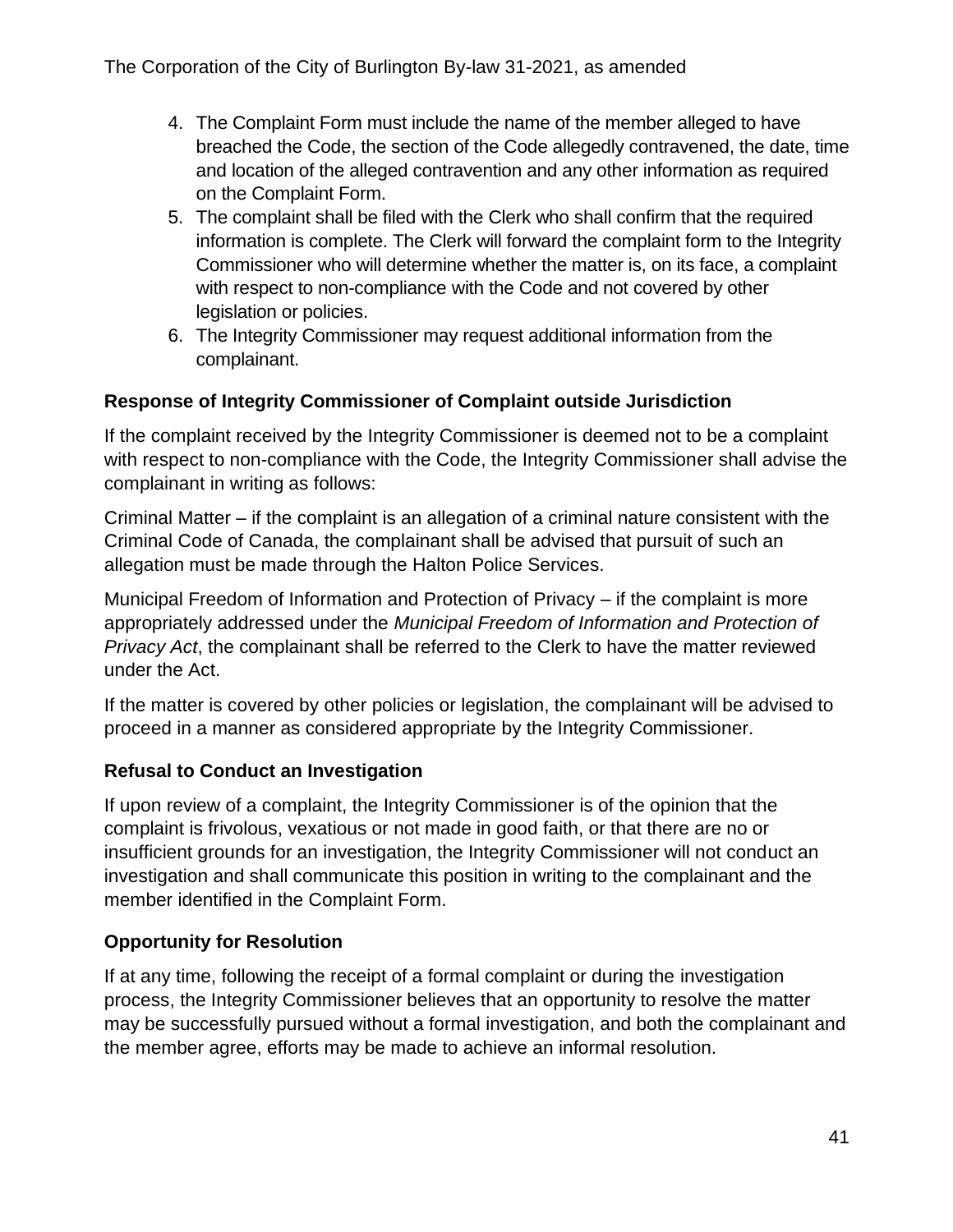## **Investigation**

If the Integrity Commissioner determines that a formal investigation is required they shall proceed in the following manner, subject to the Integrity Commissioner's ability to elect to exercise the powers of a commissioner under Parts I and II of the Public Inquiries Act:

- The Integrity Commissioner shall provide a copy of the complaint and any supporting materials to the member whose conduct is in question with a request that a written response to the allegation be provided to the Integrity Commissioner within ten days.
- The Integrity Commissioner shall provide a copy of the response provided by the member to the complainant with a request for a written reply within ten days.
- If necessary, after reviewing submitted materials, the Integrity Commissioner may speak to anyone, access and examine any other documents or electronic materials, and may enter any City work location relevant to the complaint for the purpose of investigation and potential resolution.
- The Integrity Commissioner may make interim reports to Council where necessary and as required to address any issues of interference, obstruction, delay or retaliation encountered during the investigation.

At any time the complainant may abandon the request for an investigation and the Integrity Commissioner will cease his or her investigation.

#### **Recommendation Report**

Upon completion of an investigation, the Integrity Commissioner shall report to the complainant and the member on the results of their review within ninety days of receiving a complete Complaint Form. If the investigation process is going to take more than ninety days, the Integrity Commissioner shall provide an interim report to the complainant and member indicating when the complete report will be available.

If during the investigation process, the complaint is withdrawn, sustained or resolved, the Integrity Commissioner shall report to Council outlining the findings, and terms of any resolution and any recommended action within thirty days.

If upon completion of the investigation the Integrity Commissioner finds that a breach of the Code has occurred, the Commissioner shall report their findings to Council including a recommendation as to the imposition of a penalty as set out in the Municipal Act.

If upon completion of the investigation the Integrity Commissioner finds that there has been no contravention of the Code, or that a contravention occurred, however, the member took all reasonable measures to prevent it, or the contravention committed was trivial or committed through inadvertence or an error of judgment made in good faith, the Integrity Commissioner shall set this out in its report to Council.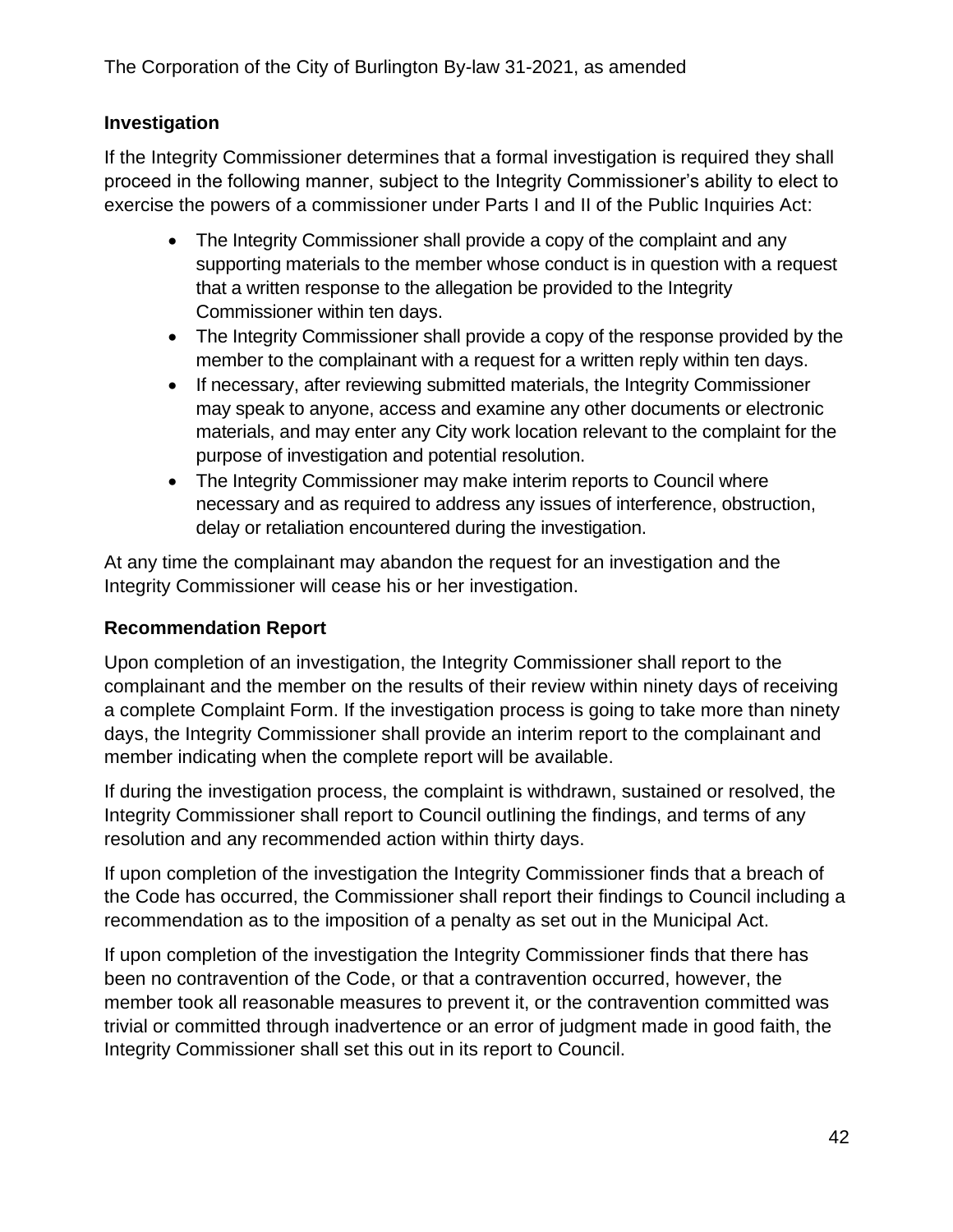### **Reports Prior to Election**

The Integrity Commissioner shall not make any report to Council or any other person after the last Council meeting in June in any year in which a regular municipal election is to be held. Any reports would proceed to the first Council meeting after the Inaugural meeting of the new Council.

### **Confidentiality**

The Integrity Commissioner and every person acting under their instructions shall preserve the confidentiality of all documents, materials or other information, whether belonging to the City or not, that come into their possession or to their knowledge during the course of their duties subject to section 223.5(2) and 223.5(3) of the *Municipal Act*.

If the Integrity Commissioner reports to Council on an investigation into an alleged breach of the Code, the report shall only disclose such information that in the Integrity Commissioner's opinion is required for the purposes of the report.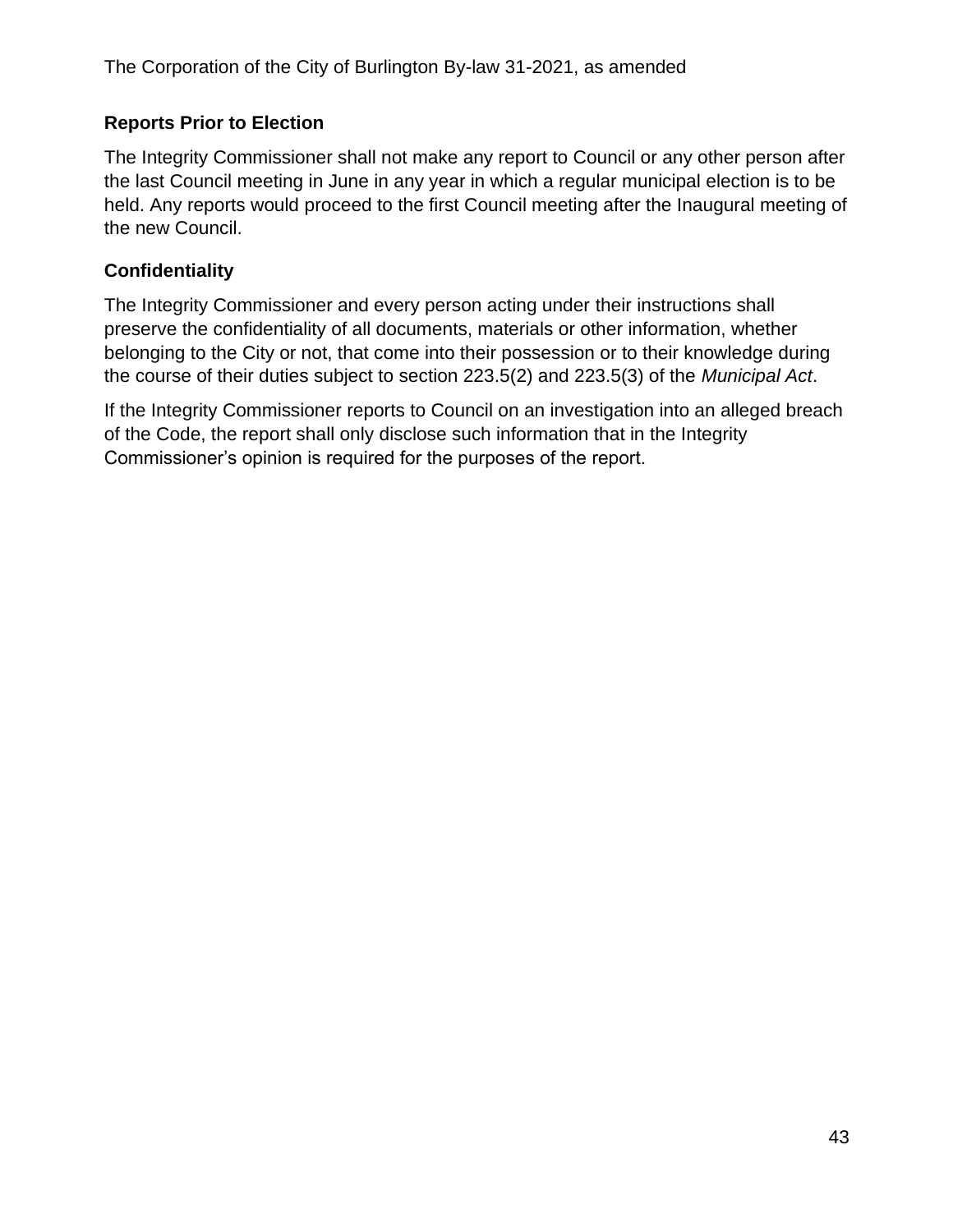## **SCHEDULE C - AUDIT COMMITTEE TERMS OF REFERENCE**

<span id="page-43-0"></span>

| NAME:                         | <b>Audit Committee</b>          |
|-------------------------------|---------------------------------|
| CLERK:                        | Committee Clerk                 |
| <b>MOST RECENT AMENDMENT:</b> | December 2021 (Report CL-35-21) |

### **OTHER ITEMS OF REFERENCE:**

#### **PURPOSE**

The Audit Committee has responsibility to Council to assist Council in fulfilling its due diligence, fiduciary, financial reporting and audit responsibilities and to approve, monitor, evaluate and provide advice on matters affecting the external audit, internal audit, risk management and the financial reporting and accounting control policies and practices of the City.

### **COMMITTEE RESPONSIBILITIES**

The Audit Committee shall be responsible for making recommendations directly to Council regarding the following:

- i. Financial Statements
- ii. External Audit Function
- iii. Internal Audit Function (City Auditor)
- iv. Corporate Control Framework
- v. Risk Management
- vi. General and Administrative

#### i. **Financial Statements**

- Review and recommend for approval the annual audited consolidated financial statements
- Review quarterly actual financial performance.
- Review and discuss with management:
	- − the appropriateness of accounting or other financial policies and financial reporting practices
	- − any significant proposed changes in financial reporting and accounting policies and practices to be adopted by the City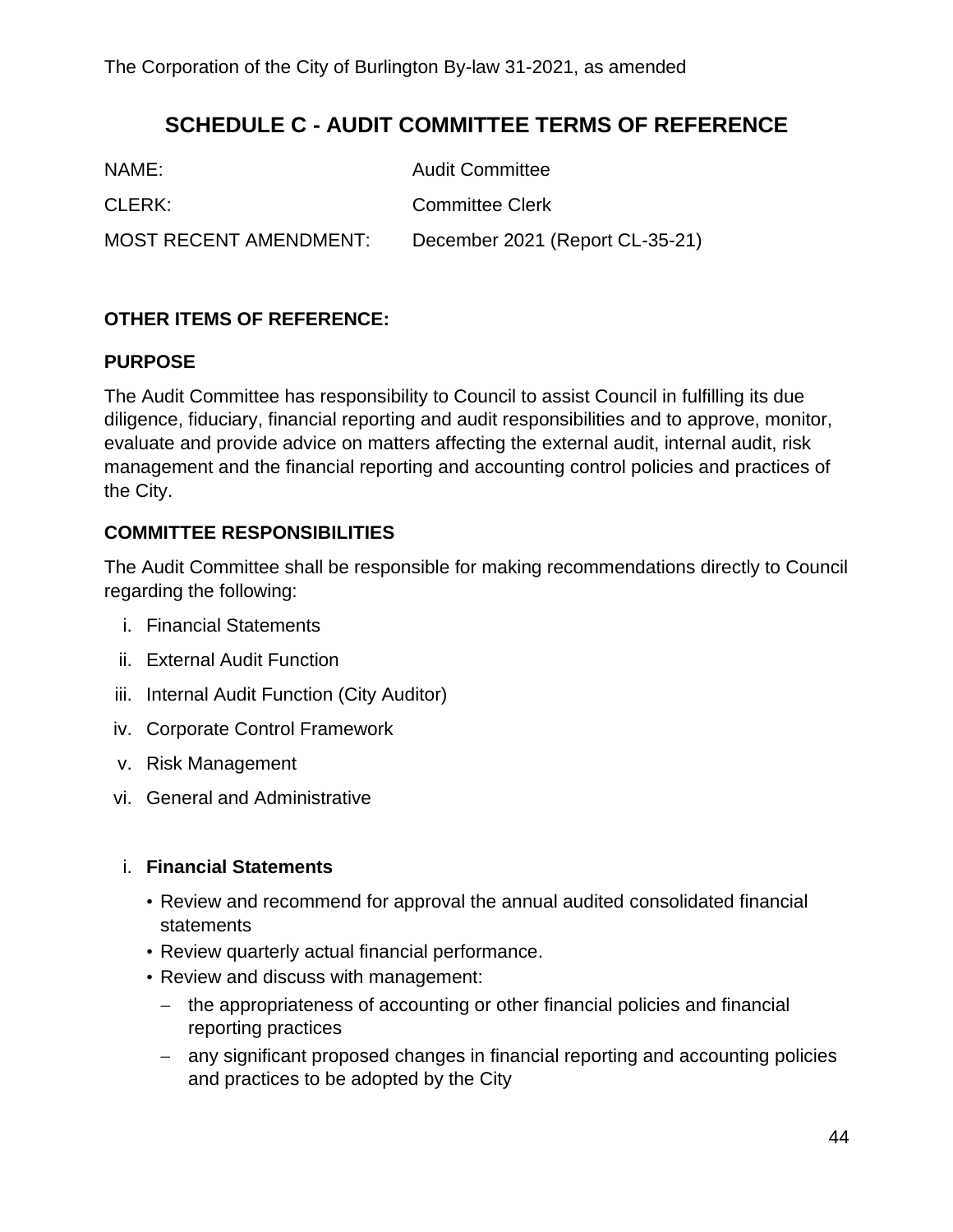- − any new or pending developments in accounting and reporting standards that may affect the City and
- − Management's key estimates and judgments that may be material to financial reporting.

### ii. **External Audit Function**

- Confirm and assure the independence of the external auditor, including the approval and review of all additional audit, management consulting and other fees of the external auditor.
- Recommend the selection and/or dismissal of the external auditor to Council as required including participation in the selection committee with staff, approval of the selection process and annual evaluation of the external auditor's performance
- Review the terms of engagement, scope and performance of the external audit services provided.
- Approve the fees for the audit.
- Review any matters brought to the committee's attention by the external auditor and determine the appropriate disposition thereof.
- Review and discuss with the external auditor the Management Letter, agree with Management on the appropriate course of action, and make recommendations to Council, where necessary.
- Discuss with the external auditor the annual evaluation of the internal control systems, if appropriate, together with any related recommendations for improvement.
- Meet with the external auditor to discuss all material issues and ensure any matter the external auditor brings forth has been given adequate attention, including any appropriate action.
- Meet regularly with the external auditors to build an effective reporting relationship. Provide an open avenue of communication between the external auditor and Committee including ability to meet in closed session, in the absence of City management, at Audit Committee meetings regarding matters deemed allowable under the Municipal Act 2001, c.25.

## iii. **Internal Audit Function (City Auditor)**

- Confirm and assure the independence of the City Auditor
- Review and approve the annual audit work plan, and subsequent significant changes, as recommended by the City Auditor. Ensure the City Auditor's annual audit plan is risk-based and addresses the City's corporate strategic objectives
- Monitor and annually evaluate the performance of the City Auditor in carrying out the approved audit work plan and other established goals. When the Chair or Vice-Chair is an elected member of Council, they will be responsible for facilitating the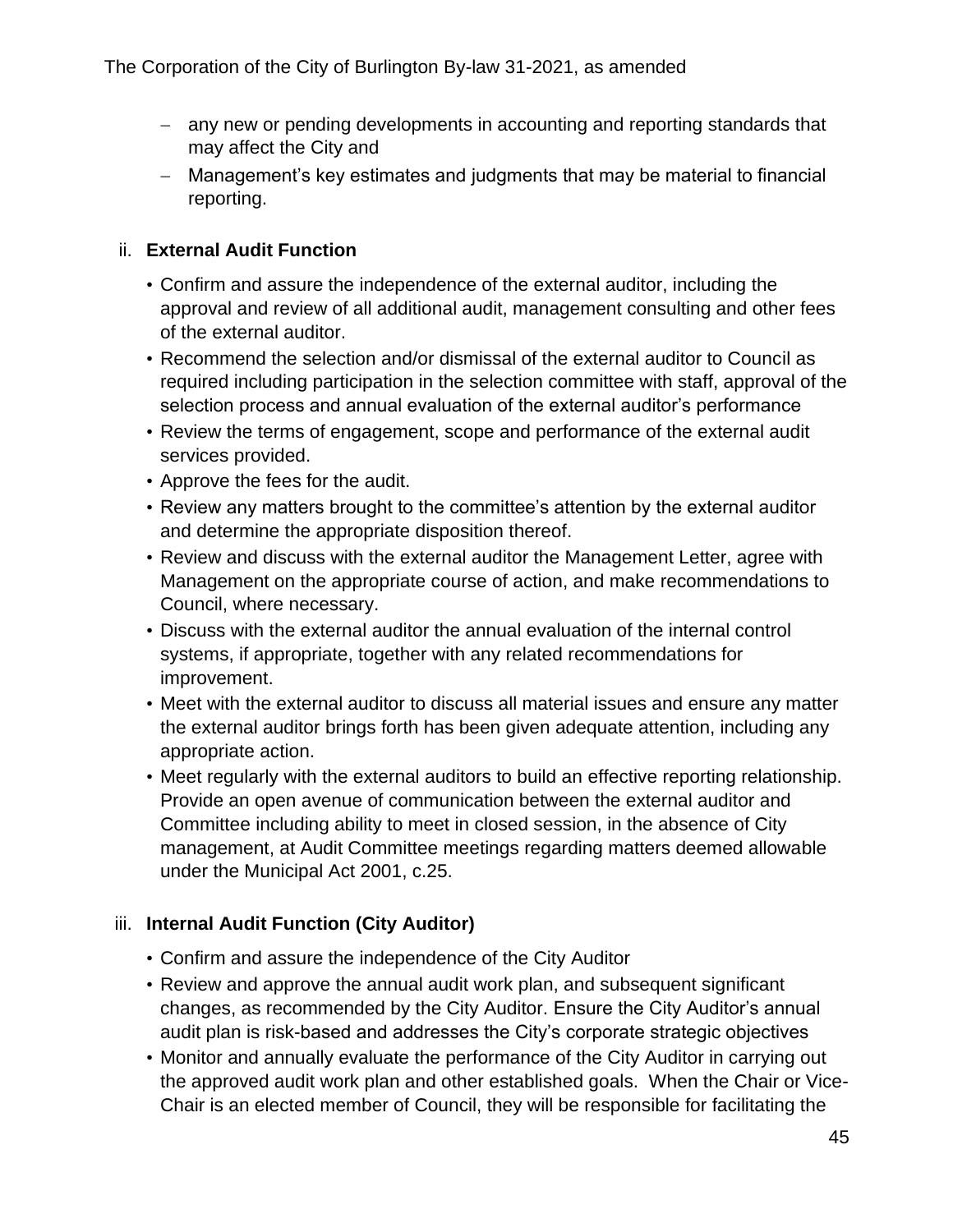annual performance evaluation. When the Chair and Vice-Chair are citizen representatives, then a Council member will be selected to facilitate this process

- Review audit reports issued and, where required, recommend the acceptance, amendment or rejection of the report recommendations.
- Review the adequacy of management responses to audit concerns in relation to the risks and costs involved.
- Review reports from the City Auditor on the status and implementation of approved audit recommendations.
- Bi-annually review the mandate and resourcing for the City Auditor position and ensure that the position is adequately meeting the City's internal audit needs.
- Provide an open avenue of communication between the City Auditor and Committee including ability to meet in closed session, in the absence of City management, at Audit Committee meetings regarding matters deemed allowable under the Municipal Act 2001, c.25.

#### iv. **Corporate Control Framework**

- Review and discuss with management their responsibility for:
	- − Reliability and integrity of financial and operating information and the processes to identify, measure, classify and report such information.
	- − Internal control processes and systems to ensure compliance with policies, plans, procedures, laws and regulations.
	- − Safeguarding City assets and, as appropriate, verifying the existence of those assets.
- Obtain reasonable assurance on an annual basis, the information technology (IT) systems are reliable and secure and the systems of internal controls are properly designed and effectively implemented through discussions with and reports from management.
- Review and discuss reports related to the investigation of significant noncompliance, conflicts of interest, misconduct, or fraud and their resolution and make recommendations to Council thereon. Receive from the City Manager on an annual basis, a listing of matters investigated or being investigated, or a nil report if appropriate.

#### v. **Risk Management**

- Review and discuss with management their responsibility for assessing and managing the City's exposure to risk
- Review policies governing risk management including the Enterprise Risk Management program
- Review and discuss with management the City's major emerging risk exposures and their implications on achieving the City's Strategic Plans, operating plans and service business plans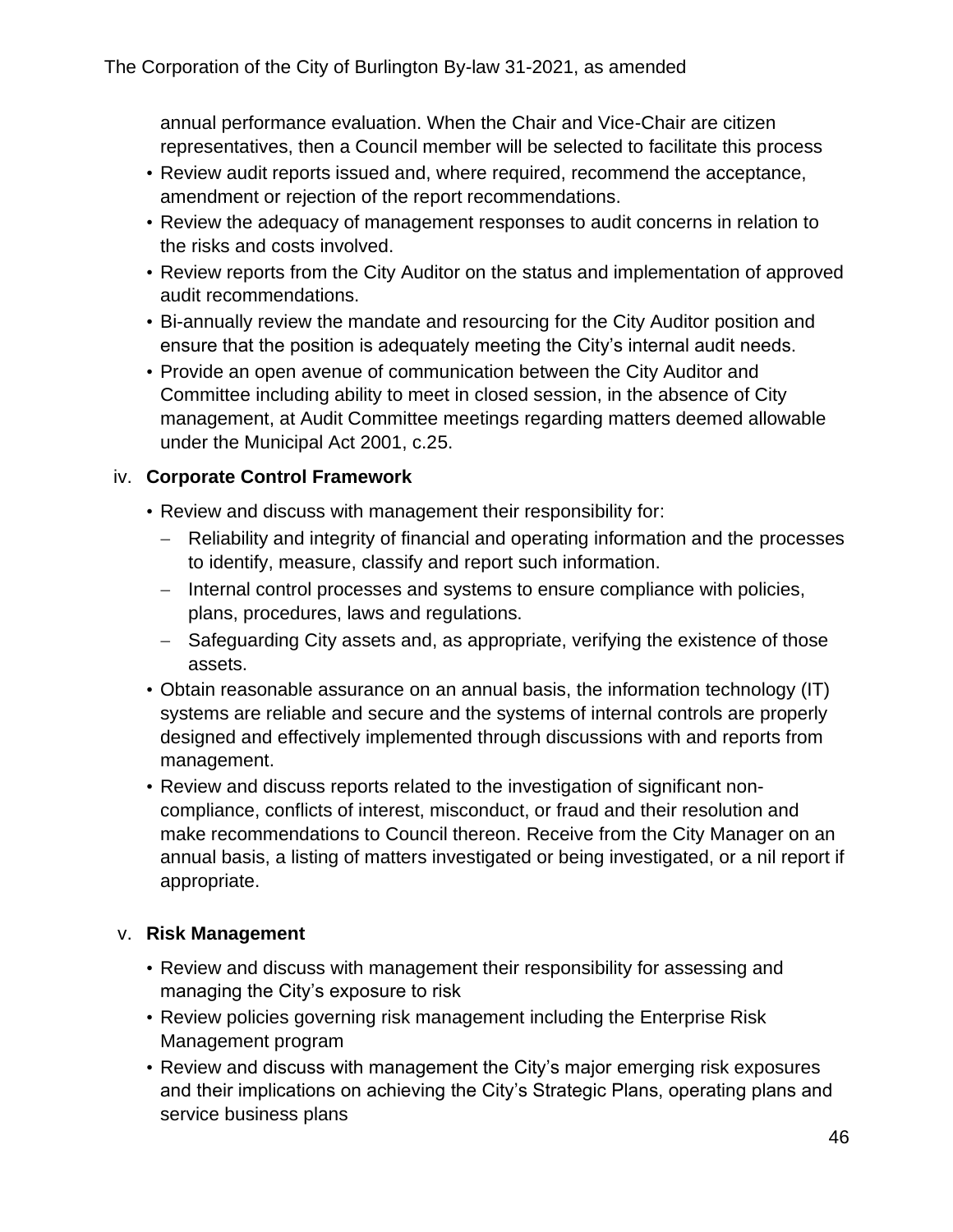#### vi. **General and Administrative**

- Review and update the Audit Committee Terms of Reference bi-annually.
- Participate in the selection of a City Auditor and, pursuant to by-law 132-1991, City Council would consider recommendations for disciplinary suspension or dismissal of the City Auditor.
- Review any other matter within the scope of the auditors, either internal or external.
- Review and recommend the scope, terms of reference and fees of professional services retained for purposes related to the Audit Committee's responsibilities.
- Bi-annually conduct an evaluation of the Audit Committee's effectiveness.
- Develop an annual committee calendar to reflect the responsibilities of the committee, the staff area responsible for providing information or materials to the committee, and the specific meeting of the committee at which the topic will be reviewed.

### **COMMITTEE COMPOSITION**

The Committee is comprised of up to eight members, casting one vote per member:

- Three members of council
- A minimum of two and up to four citizen representatives (community volunteers)
- Mayor, an ex-officio voting member of the Committee.

The Chair and Vice-Chair will be elected from the committee's membership for a 2-year term commencing as soon as possible after the day of the inaugural meeting of Council and/or in November of the second year for the remaining two years of the Council term. When possible, the Committee would benefit from returning council members for first 2 year term.

It is the responsibility of Council to ensure that audit committee members are independent, financially literate, and have the skills to serve as effective audit committee members:

- a general understanding of the City's major economic, operating, and financial risks,
- a broad awareness of the interrelationship of the City's operations, its financial reporting, and strategic objectives
- understand the difference between the oversight function of the Committee and the decision-making function of management, and
- a willingness to challenge management, when necessary.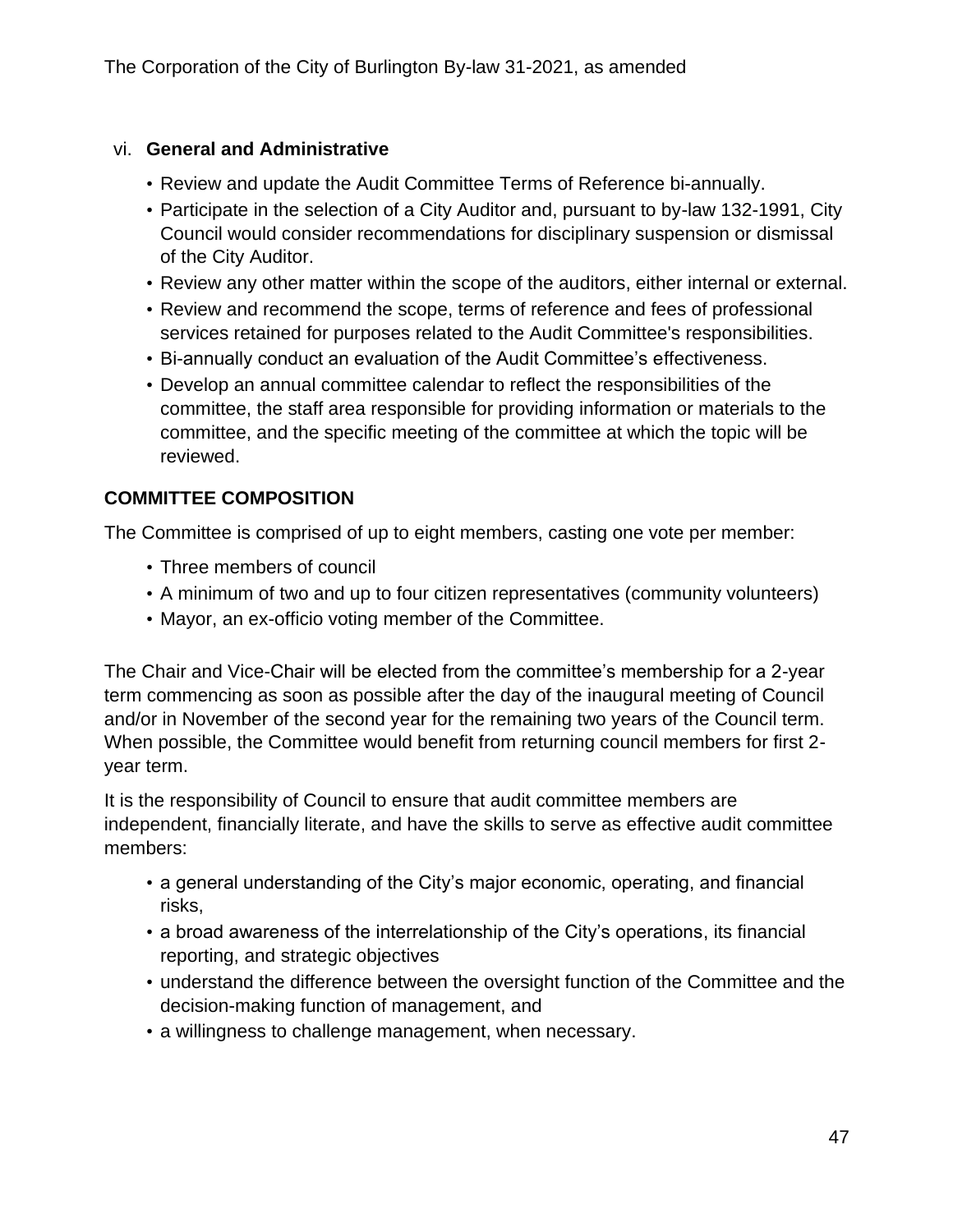## **TERM OF OFFICE**

Council stipulates the appointment of Council members for a two to four year term, or until their successors are appointed, with consideration given to the member's stated interest or desire to be on the committee.

Citizen Representatives shall be appointed at the discretion of Council, based on the term of office for council (four years), or until their successors are appointed. Where a member ceases to be a member before the expiration of their term, Council will appoint another eligible person for the remainder of the term.

### **MEETINGS**

The Committee is expected to meet at least four times per year. Where necessary, additional committee meetings may be called by the Chair or Vice Chair as required.

Audit Committee minutes will be shared with Council and Audit Committee's citizen members through Council agendas and minutes.

The Committee Clerk will prepare the Order of Business, in keeping with the City's Procedure By-law.

Closed Session items will be considered in accordance with the City's Procedure By-law and with the Municipal Act 2001. The City Manager may act as Clerk during closed session portions of Audit Committee meetings upon the request of the Audit Committee, as outlined in the Procedure By-law.

Electronic meetings will be considered in accordance with the City's Procedural By-law. Members, staff, residents and other stakeholders will be afforded the opportunity to participate in these electronic meetings virtually.

## **QUORUM**

Quorum is constituted by the attendance of four members, at least one of whom is a citizen member and at least one of whom is an elected member of Council other than the Mayor (who sits ex-officio).

#### **BUDGET CONSIDERATIONS**

The fiscal year of the Committee will be January 1 to December 31 annually. Any budget request will be presented within the relevant capital or current budget submission.

#### **COMMUNICATIONS**

The Committee Clerk will work with Finance Department staff and the City Auditor to complete the necessary advertising.